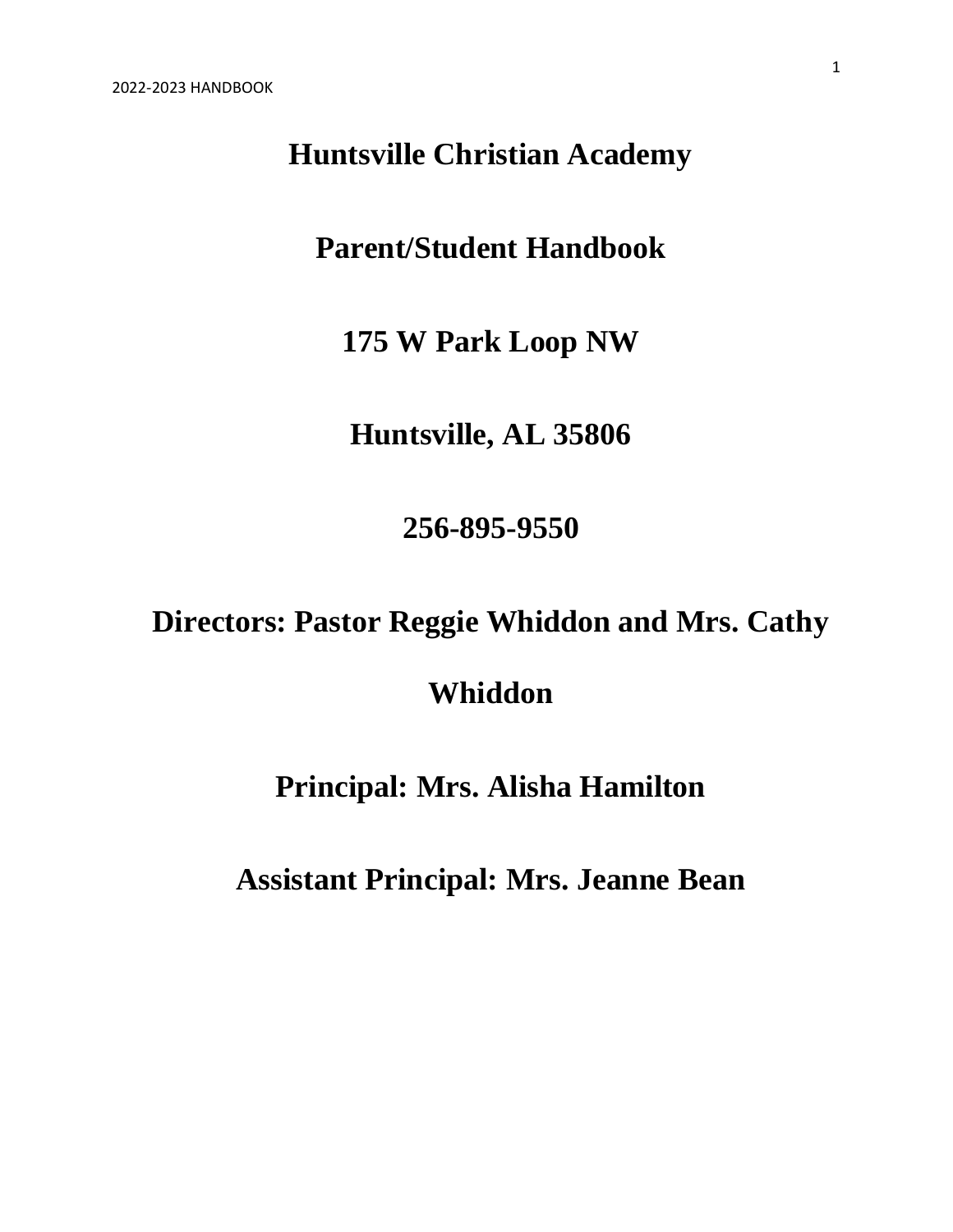### **Statement of Faith**

These things we believe and teach:

--The entire Bible is the inspired Word of God. It contains the instructions for living our lives pleasing unto Him. It is the absolute authority for morality, as defined by God. (2 Timothy 3:16)

--In the beginning, God made the heavens and the earth. It was a literal creation, not evolution of any kind. The creation involved six days and God rested on the seventh day, the Sabbath. (Genesis 1: 1-31) (Genesis 2:1-2).

--God created man from the dust of the earth. He breathed life into his nostrils and man became a living soul. Man was perfect and in union with God until sin entered the world through deception and disobedience. Through the sin of one, all mankind became guilty and sinful, breaking the union with God. (Genesis 2, Genesis 3).

--God provided a way for man to become united with Him again. God became flesh and dwelt among men on the earth for approximately 33 years. (John 1:14). He lived among sinful men, yet He was not sinful. (2 Corinthians 5:21). He became the Messiah and Redeemer for all men who will accept His condition for salvation. (John 3:16). His condition involves repentance from sins (Matthew 4:17), acceptance of His free gift of grace (Romans 6:23), and obedience to His commandments (John 14:16).

--Jesus paid the sin debt for all mankind by His own life (1 Peter 2:24). He was born of a virgin named Mary (Matthew 1:18-25). He suffered a cruel death on an execution stake (Luke 23:33). He was buried in a tomb (John 19:38-42). After three days, He was resurrected unto life again (John 20). Later, He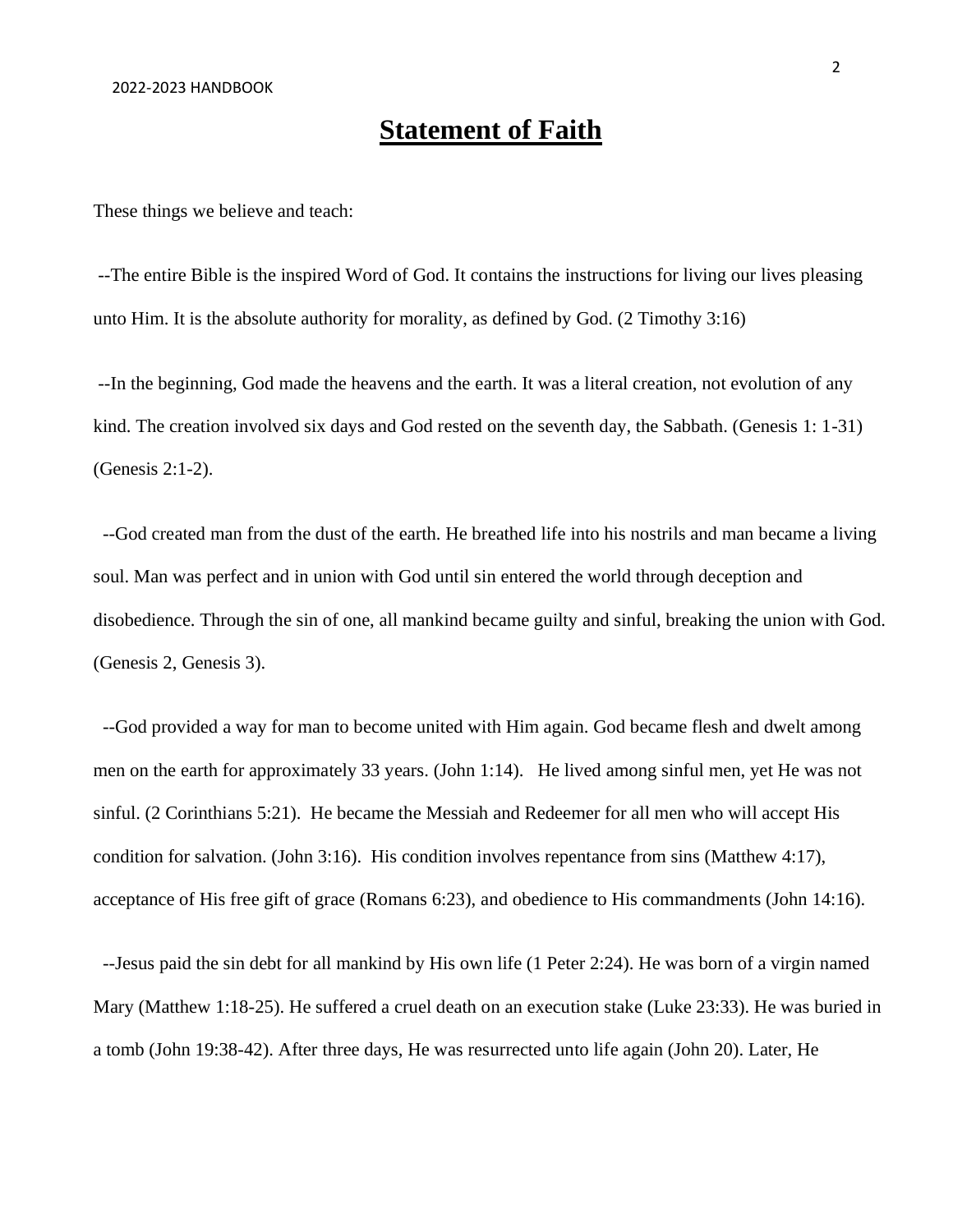physically ascended into Heaven from where He came (Acts 1:6-10). He promised to return again to gather those whom He has called righteous through His own blood (Acts 1:11).

--There is only one way to salvation (restoration with God) (Acts 4:11-12). It is found in the words of Jesus of Nazareth, "I am the way, the truth, and the life. No man comes to the Father except through me." (John 14:6).

--One who physically dies without accepting the terms of God's restoration is hopelessly and eternally lost with no further opportunity to find God's grace (John 5:24). God, Himself, will judge and punish all who rejected His free gift of salvation and chose to continue with rebellion against Him (Isaiah 13:11).

--The Bible teaches us to live a life separated unto God. This is called sanctification. We are His representatives to all mankind; therefore, we are called to live a life of obedience to His instructions as recorded in His Word (1 Peter 1:14-16).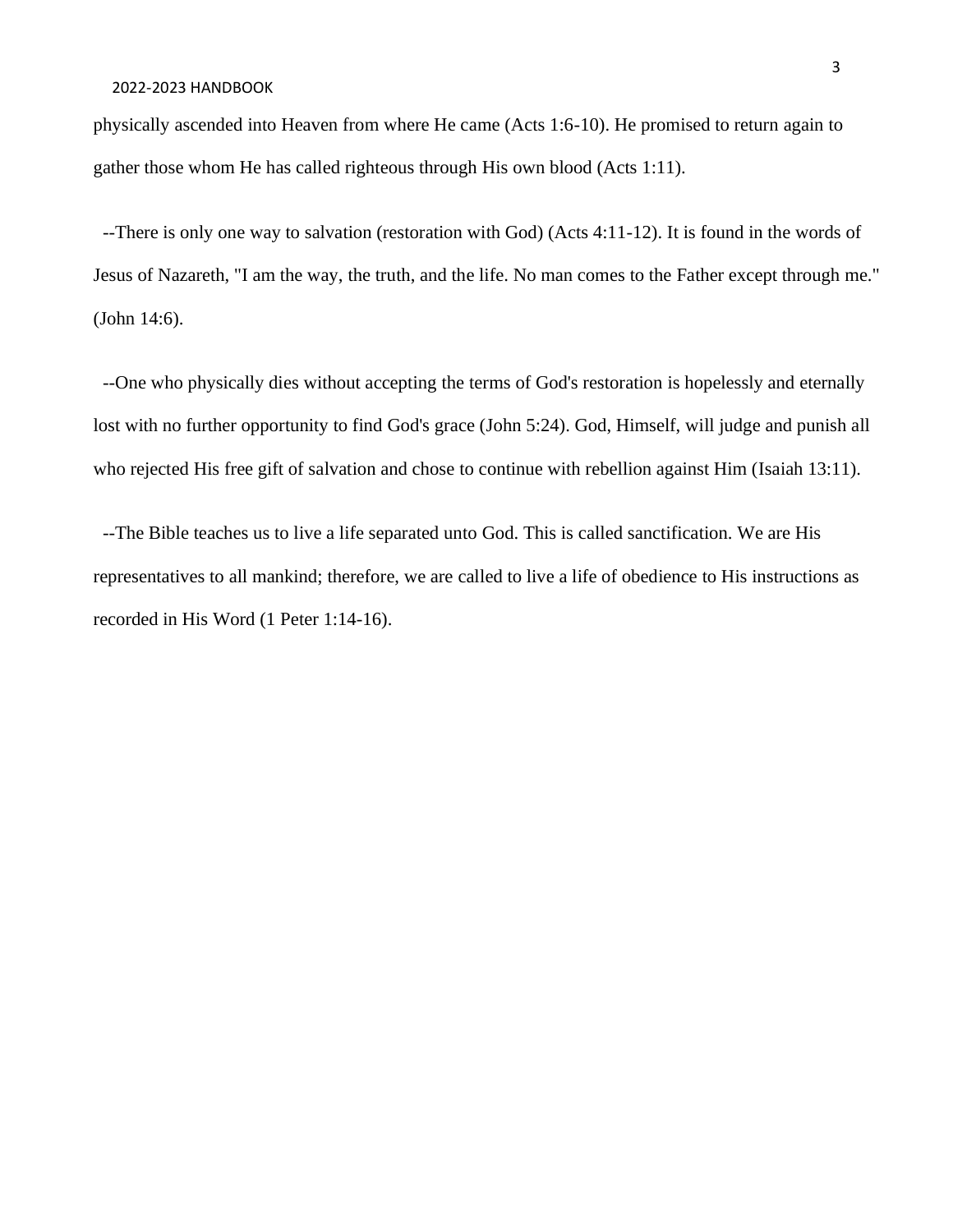# **HCA EDUCATIONAL PHILOSOPHY**

The core of Huntsville Christian Academy (HCA) is the Word of God, and learning to view life from His perspective. Our educational philosophy is centered on the understanding that God has given only two institutions the responsibility to educate; home and church.

The Christian home and church have the primary responsibility to educate children. God commands His disciples to teach their children His precepts; "Hear, O Israel: The Lord our God, the Lord is one! You shall love the Lord your God with all your heart, with all your soul, and with all your strength. These words, which I command you today, shall be in your heart. You shall teach them diligently unto your children, and you shall talk of them when you sit in your house, and when you walk by the way, and when you lie down, and when thou rise up." Deuteronomy 6:4-7.

Education is life. Without the author or life being at the foundation of education, all knowledge is in vain. God never intended for the government to get involved in education. Its functions are only civil duties, not education. God did not bring the children of Israel out of the bondage of ungodly taskmasters and lead them to the land flowing with milk and honey, only to then allow them to send their children back to Egypt to be educated in the ways of ungodly, humanistic philosophy.

Children are a heritage of the Lord and must be trained up in the ways they should go… learning the commands of God from the only authoritative instruction manual, the Bible. This philosophy of Christian education asserts that all truth is God's truth, and those committed to learn the truth must separate from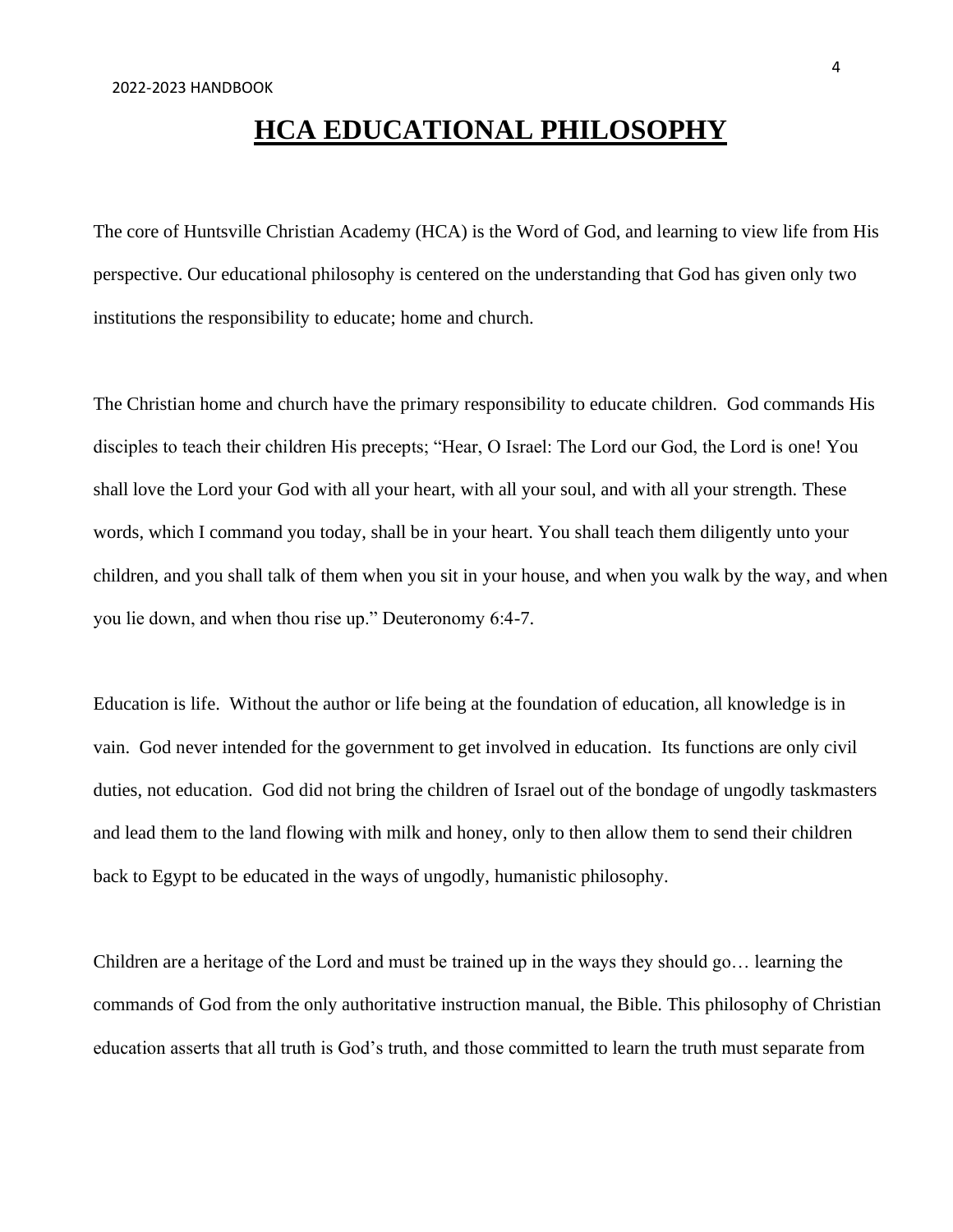#### 2022-2023 HANDBOOK

the world in its secular educational philosophy.

What defines a school, as a Christian vs. secular school, is its philosophy of education, not just the name Christian on its stationary or advertising. The Christian school endeavors to teach life from God's perspective. The secular school teaches a worldview from a humanistic point of reference. The Christian school stands in stark contrast with the secular school in presentation of where life begins and to whom man is accountable. The Christian school teaches that the Word of God is the revelation and laws, of the Creator, with specific instructions on how to relate to Him. The sacred Scriptures are the central theme that must be woven within the pages of its educational curriculum.

The Christian school requires that teachers be "called and spiritually endowed" to teach as stated in Ephesians 4:11-12, "and He gave some… as teachers; for the equipping of the saints, for the work of the ministry." A Christian teacher demands a "holy calling" (2 Timothy 1:9). It is a calling that requires living above reproach, knowing that we will give an account to our creator. The teacher must demonstrate a commitment to labor under less-than-ideal conditions. Often the Christian teacher sacrifices financially in order to teach in a Christian school. All in all, the Christian teacher must be comfortable in making his/her calling and election sure by drawing upon the power of the Holy Spirit and all available resources to guide his/her students. The Christian teacher is the spiritual backbone of the classroom and school.

The WIDWID (why I do what I do) of a Christian teacher at HCA must be in agreement with the above principles and philosophy. Christian teachers are mentors, instructors, coaches, and counselors that teach life from the Book of Life, written by the Author of Life, that each student may experience Eternal Life.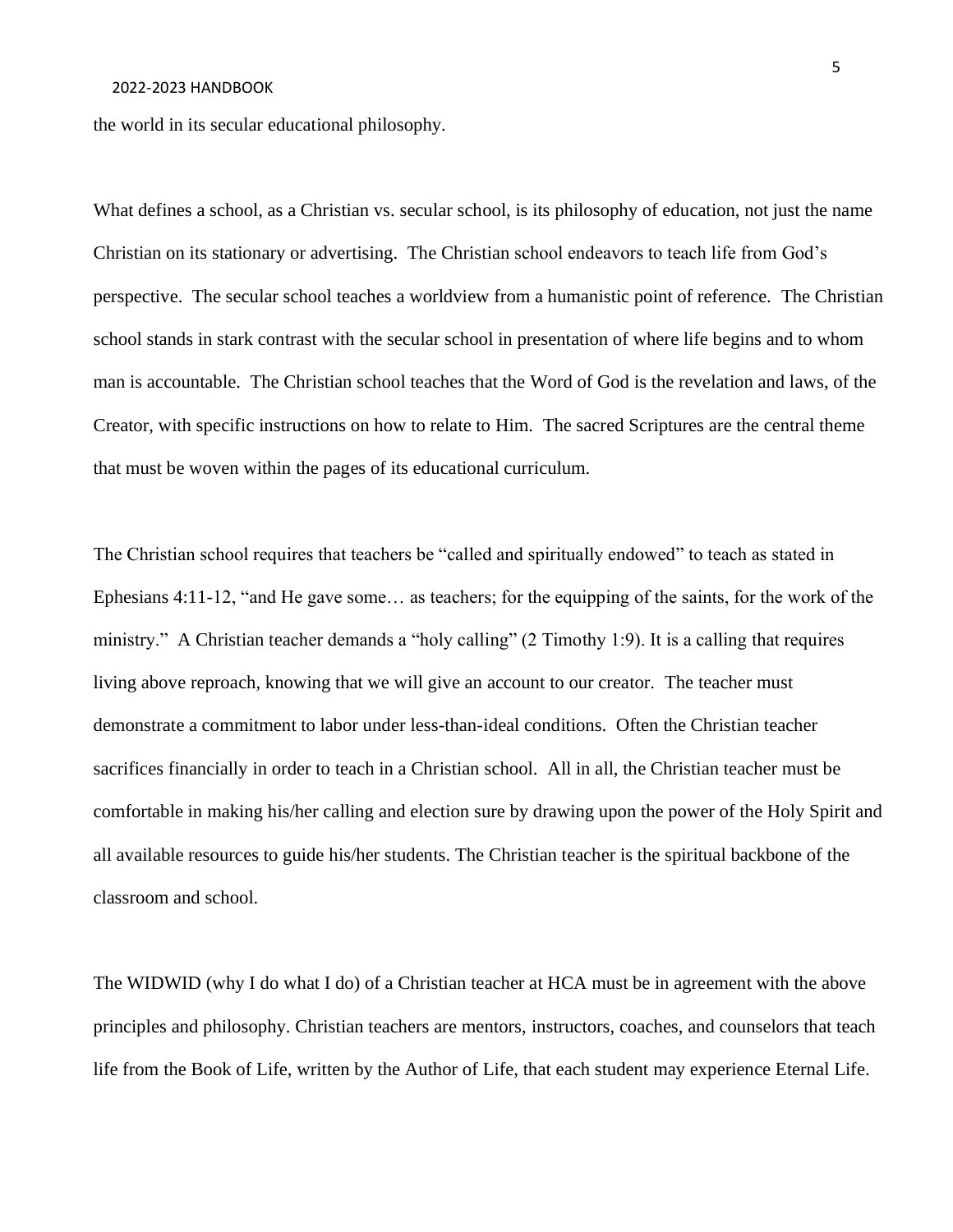If the Christian teacher does not influence his/her students to develop a worldview that is consistent with God's point of view, that teacher has miserably failed.

Kingdom education is preparation for life with the knowledge that there is an enemy seeking to kill and destroy but there is a redeemer that seeks to save us, creating an Epic story to which we are all drawn to, as it is the story written on our hearts. Kingdom education involves equipping and arming students to fight the enemy of this world while always seeking the redeemer, Jesus, and following after Him while remaining focused on His Kingdom. The Christian is an ambassador for Christ's Kingdom, never conforming to this world. Jesus prompts us to remember we are not of this world and prepares us for the rejection we will face, "I have given them your word, and the world had hated them because they are not of the world, just as I am not of the world. I do not ask that you take them out of the world, but that you keep them from the evil one. They are not of the world, just as I am not of the world." (John 17: 14-16, ESV).

To prepare students for life, educators must be intentional in establishing Kingdom education as the foundation for all educational disciplines. "For what is a man profited, if he shall gain the whole world, and lose his own soul? or what shall a man give in exchange for his soul?" (Matthew 16:26, KJV). Kingdom education is learning to see life from God's perspective, as is the motto of Huntsville Christian Academy.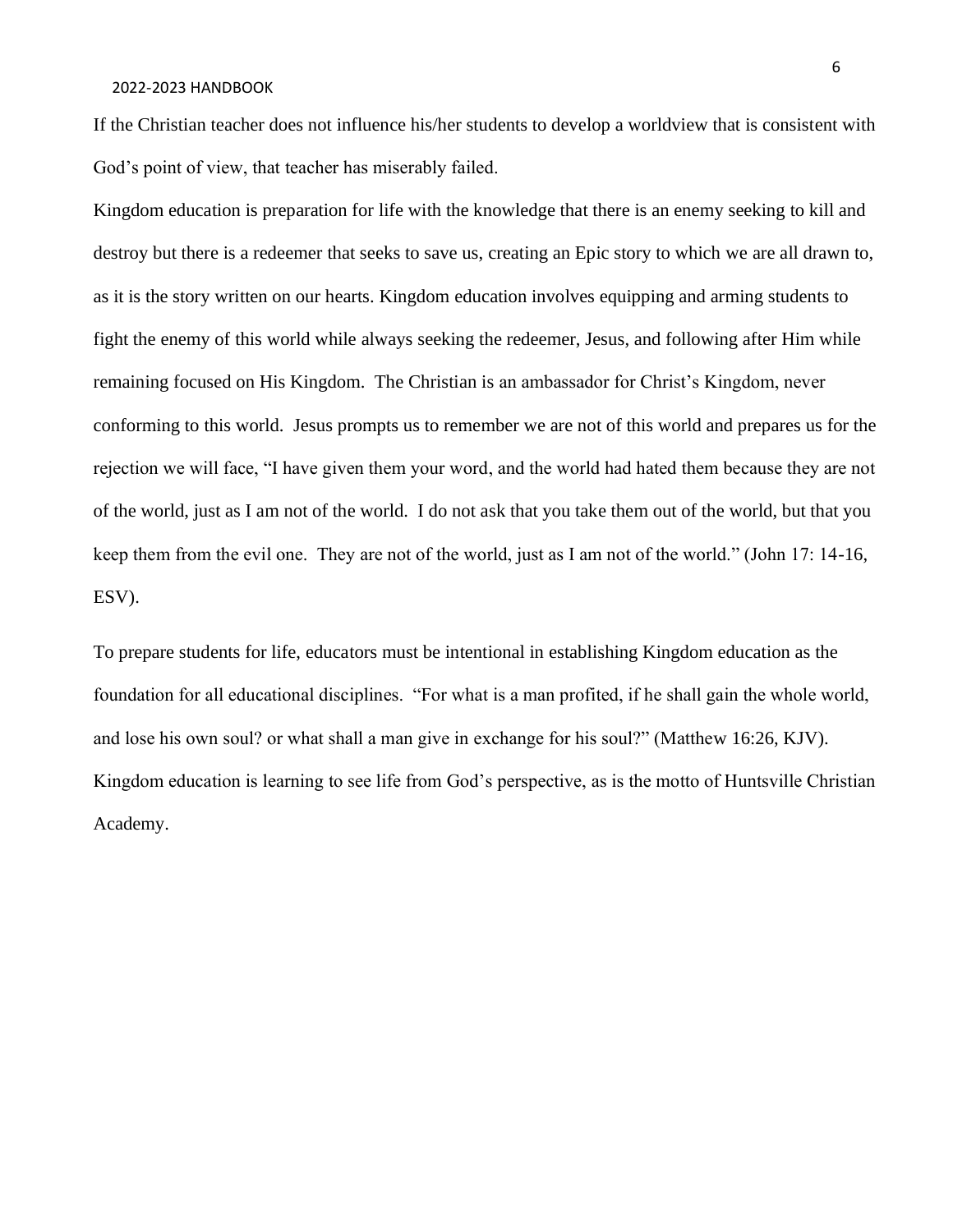# **MISSION STATEMENT**

Huntsville Christian Academy (HCA) partners with parents in a Christ-centered education, equipping students with education founded on the Bible, fostering spiritual development, and instilling the vision for Kingdom living through the practices of: excellence in academics, Christian character, service to the community through a Biblical worldview, and learning to see life from God's perspective. The policies, code of conduct, academic program, and enrichment activities all strive to be in support of the mission of HCA. Each employee and volunteer of HCA agrees to support the mission of HCA through their words, actions, and interactions with students, teachers, parents, and the community in which we serve. Students are trained to support the mission of Huntsville Christian Academy through the Bible-based curriculum, daily devotions with Pastor Reggie Whiddon and classroom teachers, weekly Scripture memorization verses, support, prayer, and education in the world-view vs. the Biblical view of today's issues.

### **MOTTO**

Learning to see life from God's perspective.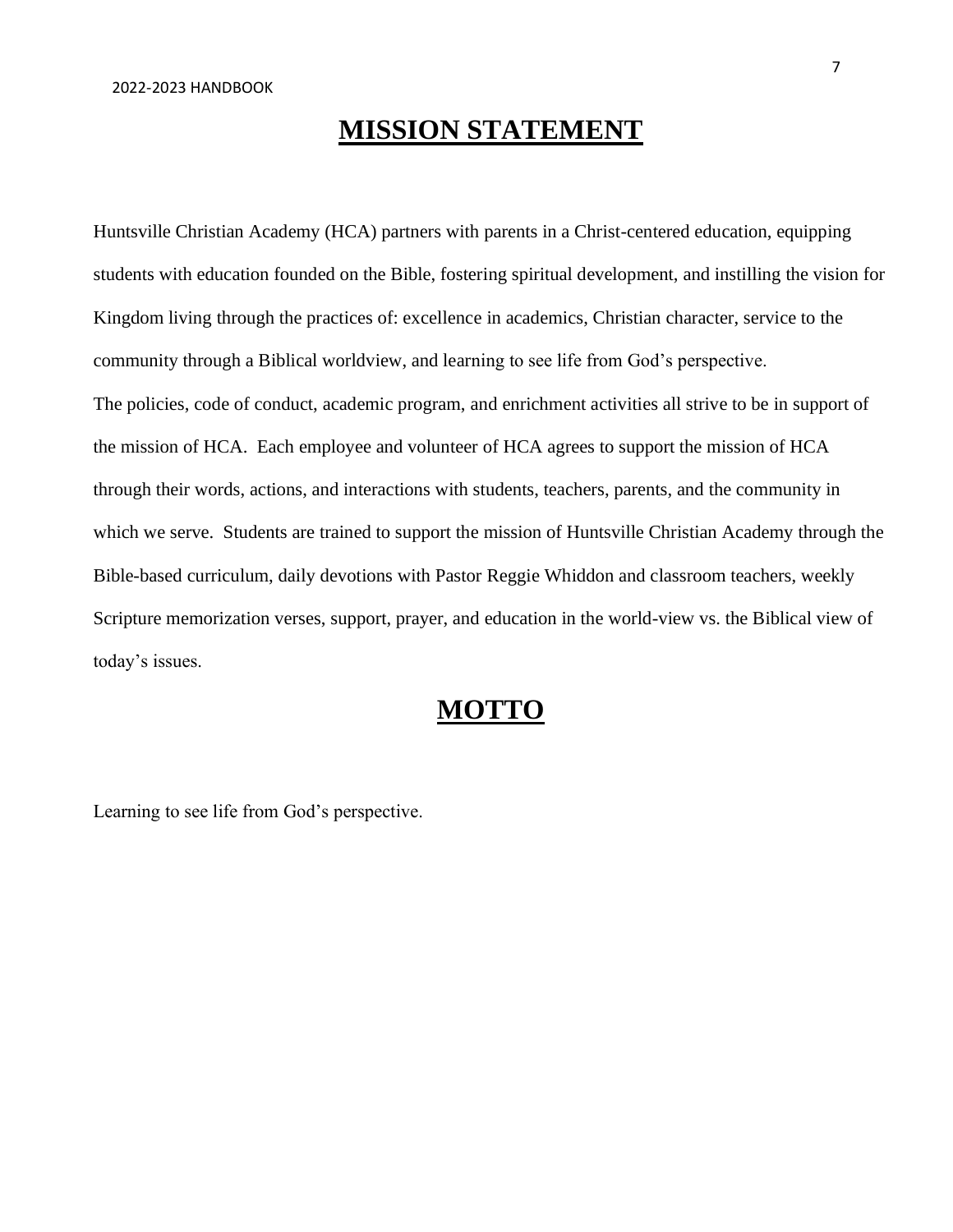# **ACCREDITATION**

HCA is fully accredited by the American Association of Christian Schools (AACS). Information about the AACS can be found at [www.aacs.org](http://www.aacs.org/) HCA is a member of the Alabama Christian Education Association HCA is a member of the Alabama Christian Athletic Association HCA is seeking membership and accreditation from ACSI

### **BIBLE**

HCA believes that Bible study is a fundamental requirement for all students. Without a study of the Bible, students cannot truly be educated. "**For the Lord gives wisdom; from His mouth come knowledge and understanding; He stores up sound wisdom for the upright** …" (Proverbs 2:6). All knowledge comes from God. "… **that the God of our Lord Jesus Christ, the Father of glory, may give to you the spirit of wisdom and revelation in the knowledge of Him, the eyes of your understanding being enlightened**; that you may know what is the hope of His calling, what are the riches of the glory of His inheritance in the saints, and what is the exceeding greatness of His power toward us who believe …" (Ephesians 1:17). All students must be equipped with the sword, using a NKJV version of the Bible.

All students will take Bible class as a Core academic subject. Students and parents should engage in the guided devotional studies. Students in Grades 9-12 will earn a High School Credit for Bible class.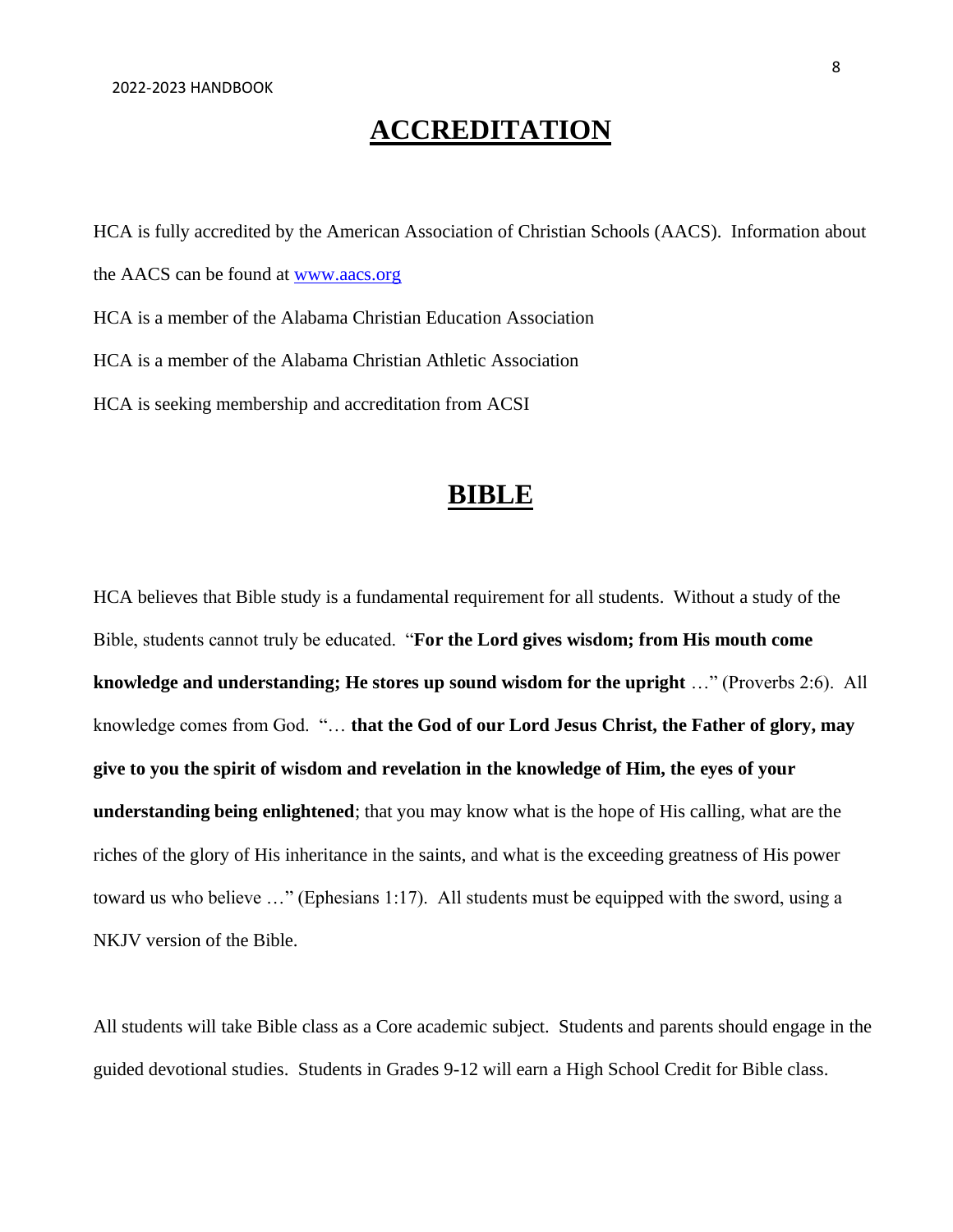### **Biblical Mandates- Kingdom Education Plan**

#### **Be Holy**

Holiness is a requirement from our Father. Being holy, because He is holy, is a theme repeated frequently throughout Scripture. In Leviticus 19:2, we see the beginning of this calling for His set apart people to be Holy, "Speak to the entire Israelite community and tell them: Be holy because I, Yahweh your God, am holy." If we abide in the Holy One, then we can be Holy. There is no holiness apart from Him. He identifies Himself as Holy multiple times in Scripture with an example being, "Speak to the entire Israelite community and tell them: Be holy because I, Yahweh your God, am holy" (Leviticus 19:2). We serve a Holy God and are called to abide in the Holy One to which Holiness becomes the fruit we bear.

The Kingdom integration plan at Huntsville Christian Academy includes training the disciples (students) that Jesus alone is our righteousness, holiness, and redemption (1 Corinthians 1:30). We must abide in Him to be holy as our Holy God has always required. Jesus instructs us on how to bear His fruit in John 15:4, "Remain in me, as I also remain in you. No branch can bear fruit by itself; it must remain in the vine. Neither can you bear fruit unless you remain in me" (NIV).

This example can carefully be taught in what we call, "teachable moments". These are moments when a student may be finding themselves in a behavior correction. In these moments, young Christiansmay find themselves discouraged, because they "messed up". In these moments, reminding our students of who they are in Christ and His Holiness that abides in them is an important step in the restoration process.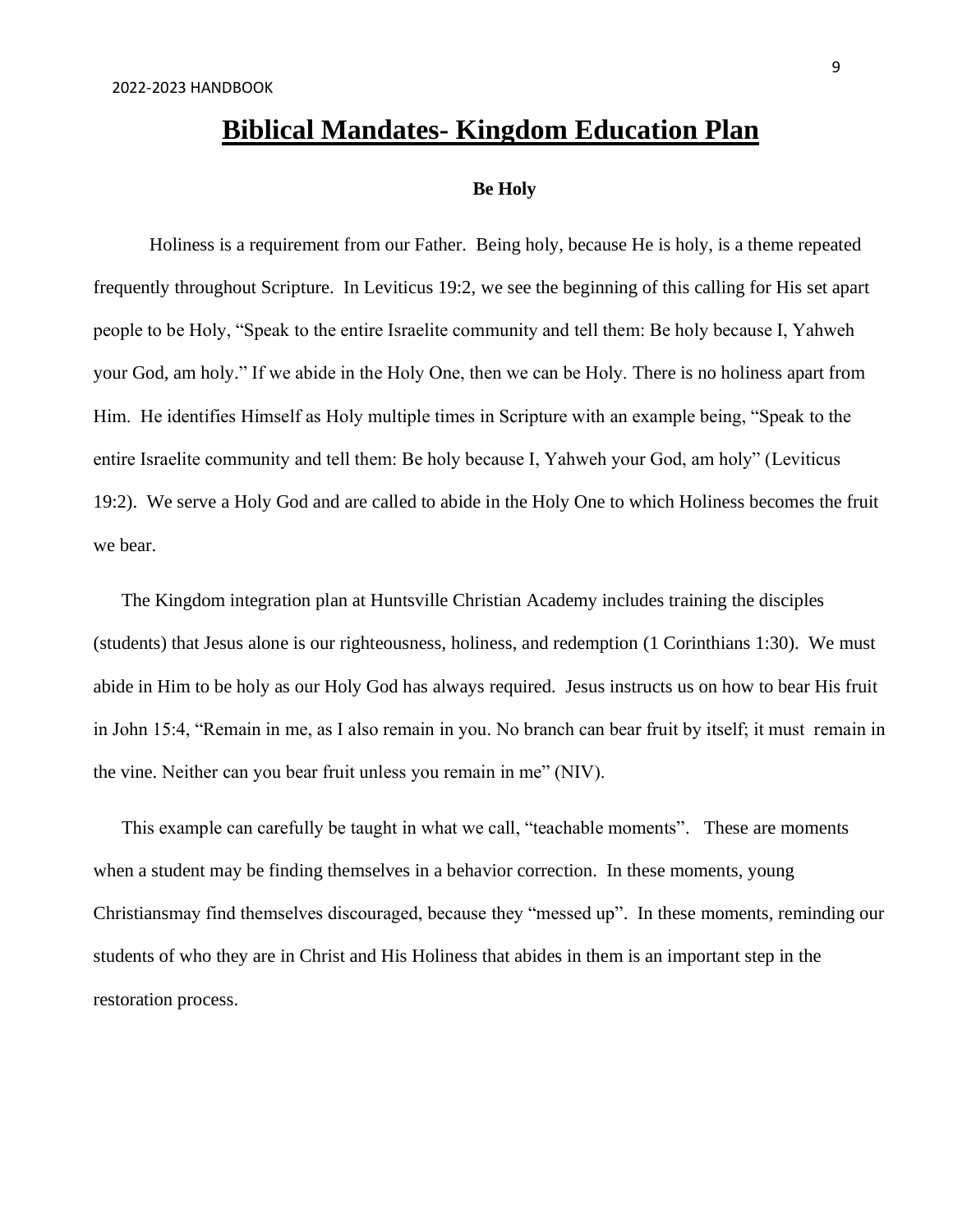#### **Dominion Mandate**

The Dominion Mandate was given in the Garden to man to have dominion over the creatures and the land. In Genesis 1:26, the mandate is given, "Then God said, "Let us make mankind in our image, in our likeness, so that they may rule over the fish in the sea and the birds in the sky, over the livestock and all the wild animals, and over all the creatures that move along the ground" (NIV). Our Creator gave man dominion over all other living things He created, trusting the creation to be cared for by man. He called each creation "good".

As His creation is good, we should care for His creation as He cares for it. This includes the care and keeping of our own bodies. We should strive for good health: spiritual health, physical health, and emotional health. For kingdom education, it is important to relate the importance of having dominion over own bodies with care, along with the animals for which we are to care. As a part of integrating the dominion mandate in the educational plan at Huntsville Christian Academy, students will engage in recycling projects, they regularly will clean debris from the loop (street our school is located on) as a part of our commitment to the "adopt a street" clean-up project in our city, and engage in community service projects that are aimed to care for the environment and animals in our community.

#### **Populate Mandate**

In the Garden, God gave man a mandate to populate the earth, joining with Him in the joy of creation. Our Creator did not need man to create, as He fully demonstrated in the 6 days of creation. But His desire and plan for a relationship with us brought Him to include us in the "Epic Story" (Eldredge, 2004). He spoke and said, "Be fruitful and multiply and fill the earth and subdue it and have dominion over the fish of the sea and over the birds of the heavens and over every living thing that moves on the earth" (Genesis 1:28, ESV). Our Creator invited man to join in the creation story by instructing him to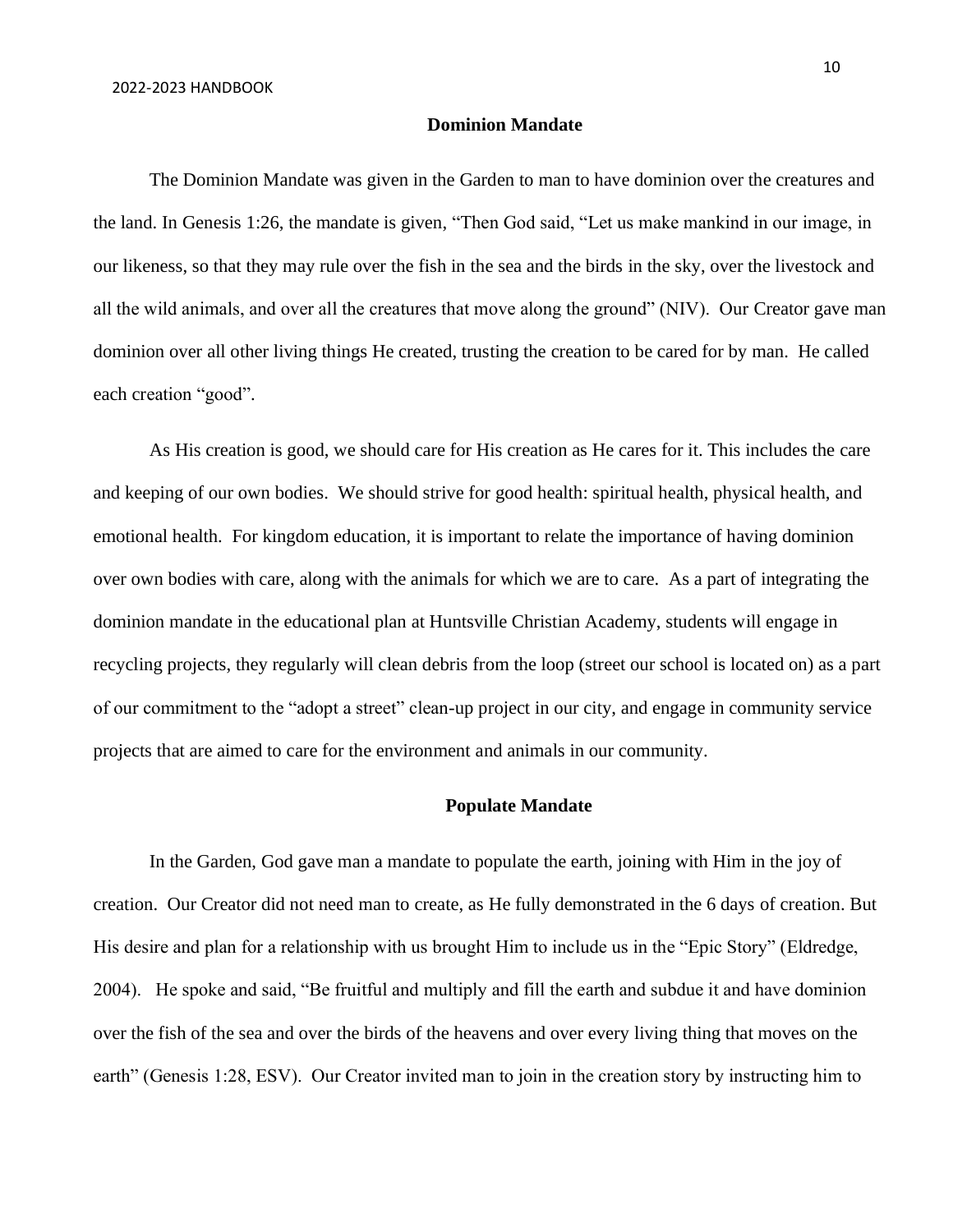populate. Our God is fully capable of populating the Earth without the help of man, but He so desired a relationship with His creation that He not only invited man to be a part of the story but mandated it.

 Kingdom education at Huntsville Christian Academy emphasizes the value of life. In the study of Human Anatomy, educators will lead students to the awe and wonder of the miracle of life, and the work the Creator performs when He grows a tiny human in the womb. Educational plans will include an emphasis of God's plan and purpose for human life, with Jeremiah 1:5 being a central verse to the populate mandate. God mandates for us to populate the earth, but He alone is the Creator and has a plan for each life before it even begins.

#### **Self-Governance**

Self-governance isn't just managing and punishing sin, but is naturally and joyfully living within the pleasure of an adoring, forgiving Father ( Luke 15:20). Self-governance allows us to rely on faith. Only through faith can we make sense of the world around us, being able to live in the world but not be a part of the world. "Now faith is the substance of things hoped for, the evidence of things not seen" (Hebrews 11:1, KJV). Faith allows us to put our hope in His promises and believe that He is present even when the world says otherwise. Self-governance gives us the opportunity to grow our faith. Our Father wants our faith in Him to be strong, as it is what He counts as righteous as we see with the example of Abraham, as it was not his works but his faith in Him that God found as righteous (Romans 4:3).

Self-governance is knowing the boundaries our Father has and choosing to live within his plan through faith in Him. The desired goal for self-governance is for students to undergo a transformation that governs them to live for Jesus rather than simply improving sinful behavior.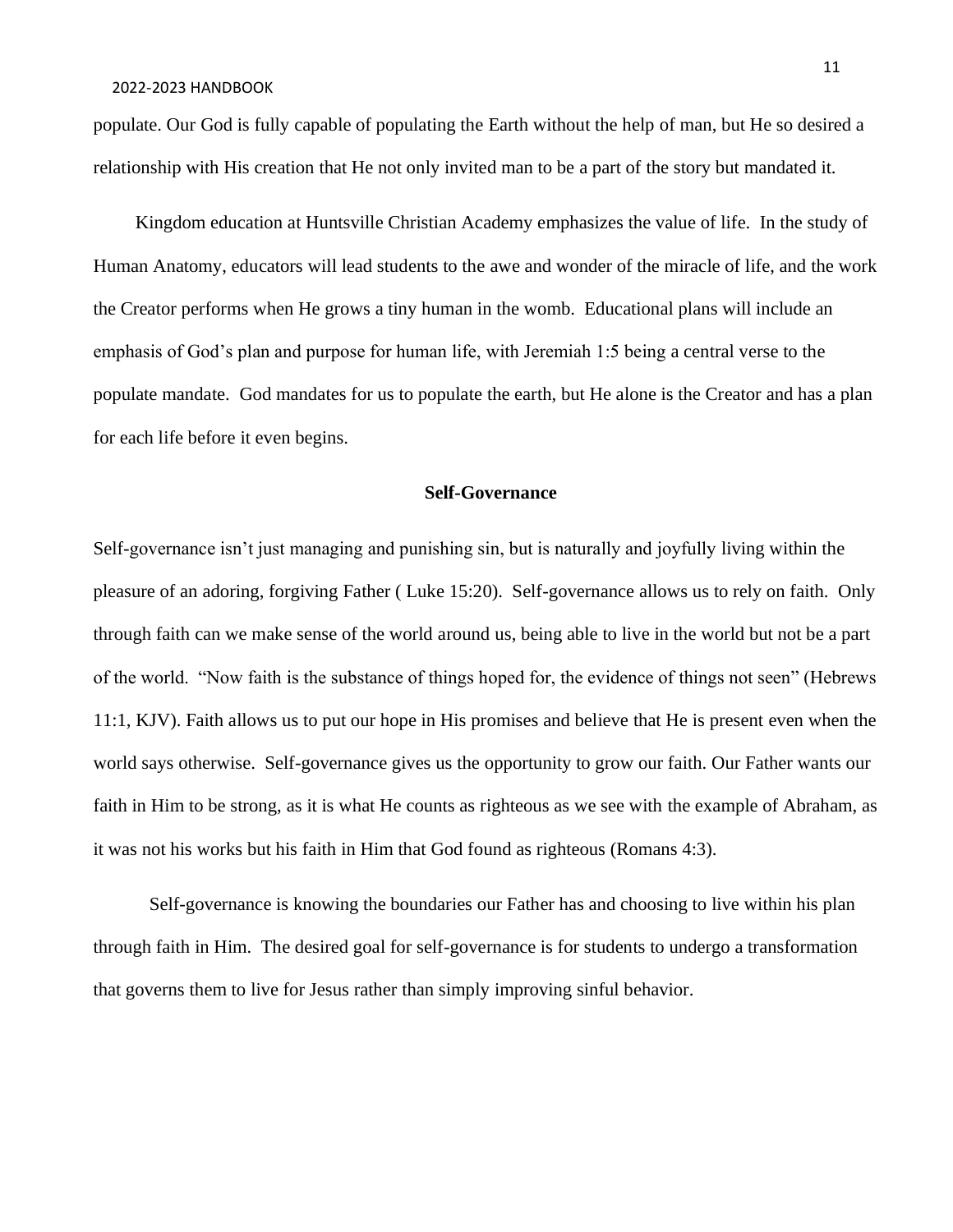#### **Love God**

When questioned by the Pharisees, as they attempted to back Jesus into a corner, the teachers of the Law asked Him, "Which commandment is the greatest?" Jesus responded by first quoting what is referred to as the Shema, 'Hear, O Israel: The Lord our God, the Lord is one. Love the Lord your God with all your heart and with all your soul and with all your mind and with all your strength" (Mark 12: 29-30, NIV). While the teachers of the Law attempted to entrap the Messiah, Our Messiah was there in the beginning and was the Word they attempted to use to trap Him. "In the beginning was the Word, and the Word was with God, and the Word was God"(John 1:1, KJV).

It was very intentional of Jesus to respond by citing the Shema, as it first established who He is, followed by "Love the Lord your God with all your heart and with all your soul and with all your mind and with all your strength." Loving the Lord your God is the greatest commandment!

As Christian educators, loving God is manifested in our work by how we love His children and feed His sheep. To love Jesus to our fullest capacity is a life of sacrifice, denying ourselves, following after Him (Matthew 16:24), and feeding His sheep (John 21:15-17). Caring for children, training them to follow after Jesus, and leading them to Christ is our service to Him and a calling from Him.

The greatest attribute of God is love. Kingdom education at Huntsville Christian Academy is centered around this specific attribute of God by all stakeholders (administration, educators, students, and parents). Our interactions with one another, with the community, and when we enter "the mission field" should represent His love.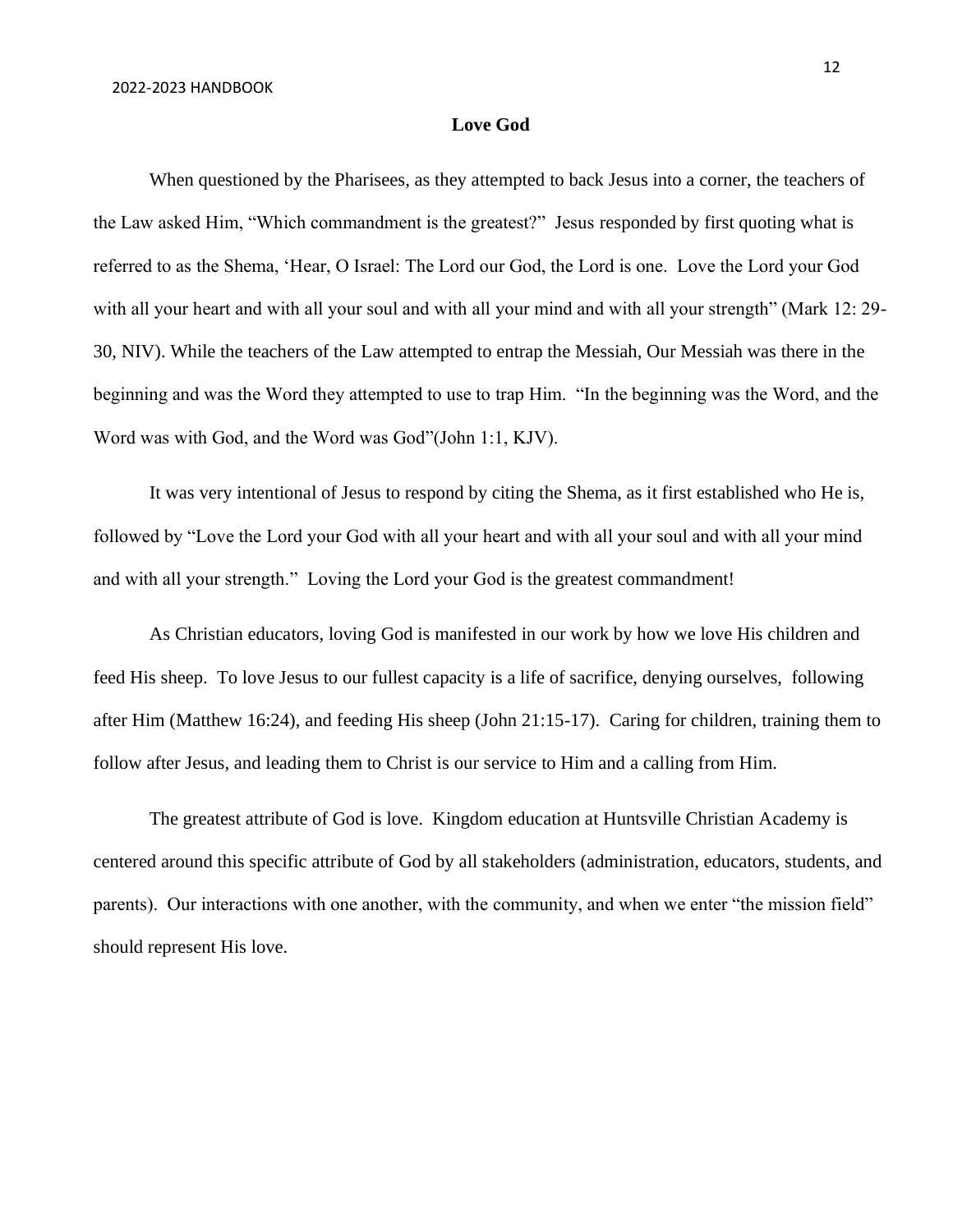#### **Love Self**

Self-love is quite difficult, apart from Christ. Society constantly strives to tear us down and make us compare ourselves and our circumstances to others. Consumerism allows many to believe that we can buy enough stuff to fill the void in our lives. We were designed with a void that only Christ can fill. God created us for fellowship with Him, so when we do not abide in fellowship and relationship with Him, we are left feeling empty. The world can sometimes distract us from that reality and lead us to believe that we can fill that void with "things" rather than Him.

Kingdom education at Huntsville Christian Academy emphasizes the individual's worth to Christ. His great love for you (the student) was demonstrated by laying down His own life, so that you may live (John 15:13). A key verse of emphasis for integrating self-love in the classroom is found in John 15:9, "As the Father has loved me, so have I loved you. Now, remain in my love." Self-love is achieved when we recognize and accept our worth in Christ. He sees us as we are, loves us despite all He sees, and died for us while we were still His enemy (Romans 5:8).

#### **Love Others**

When asked which commandment was the greatest, Jesus expressed loving God as the greatest followed by, "The second is this: 'Love your neighbor as yourself.' There is no commandment greater than these" (Mark 12:31, NIV). Kingdom education teaches the ultimate example of loving others, as demonstrated by our Savior. He lived as a servant to others, demonstrating humility among his disciples, and esteemed others greater than himself. Paul explained to the church in Philippi what loving your neighbor looks like by saying, "Not looking for your own interests but each of you to the interests of the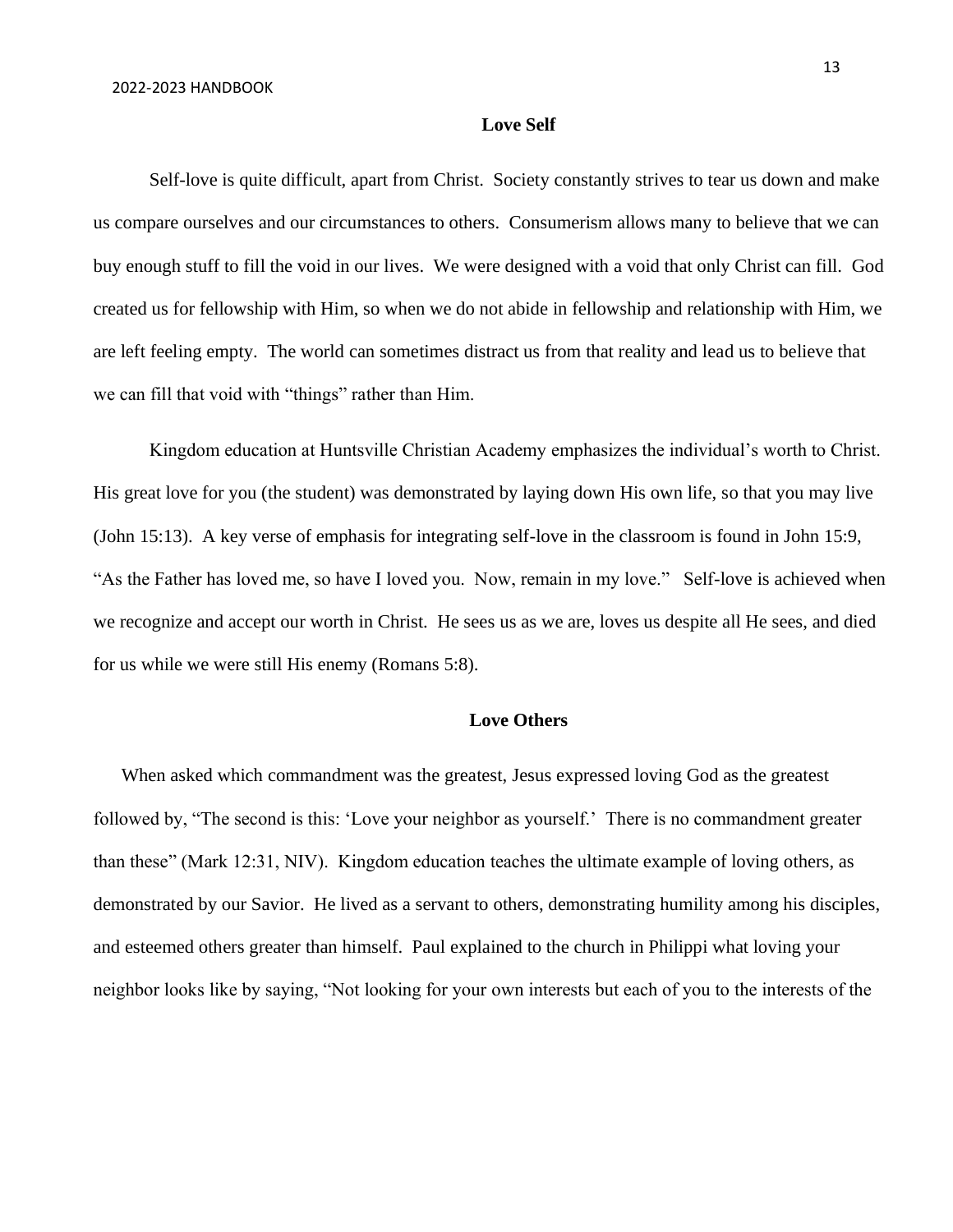others. In your relationships with one another, have the same mindset as Christ Jesus" (Philippians 2:4-5, NIV). We are incapable of true love apart from the mind of Christ Jesus.

Our Kingdom education plan leads students to understanding these truths: love is the fulfilling of the law (Romans 13:10), only sacrificial love is what is needed, and the fruit of the Spirit is love for others. Kingdom students should actively serve others in the school and community through school sponsored mission activities to demonstrate God's love towards others. Examples in our personal plan for Huntsville Christian Academy include serving the homeless in our community through active involvement in Loads of Love (an organization that helps homeless community with laundry services while witnessing the Gospel), supporting Kids to Love (an organization that serves local children in foster care) by organizing Christmas present drives, and serving one another in our school community.

#### **The Great Commission**

Matthew 28: 18-20 states, "Then Jesus came to them and said, "All authority in heaven and on earth has been given to me. Therefore, go and make disciples of all nations, baptizing them in the name of the Father and of the Son and of the Holy Spirit, and teaching them to obey everything I have commanded you. And surely, I am with you always, to the very end of the age" (NIV). To create disciples, we must be a disciple, abiding in Him, loving others, and obeying His commandments. Making disciples of all nations begins first in the home, community, and will spread out to the world.

A disciple understands the Kingdom of God and teaches others about the forever Kingdom. It is our belief that the entire purpose of Kingdom education can be summarized in the Great Commission. Just as Jesus summarized the entire Law as being the two Great Commandments (Matthew 22: 37-40), so also, is the entire point of Kingdom education summarized in the Great Commission. We cannot go and make disciples of Jesus without knowing Him, we cannot reach the world without the leading of the Holy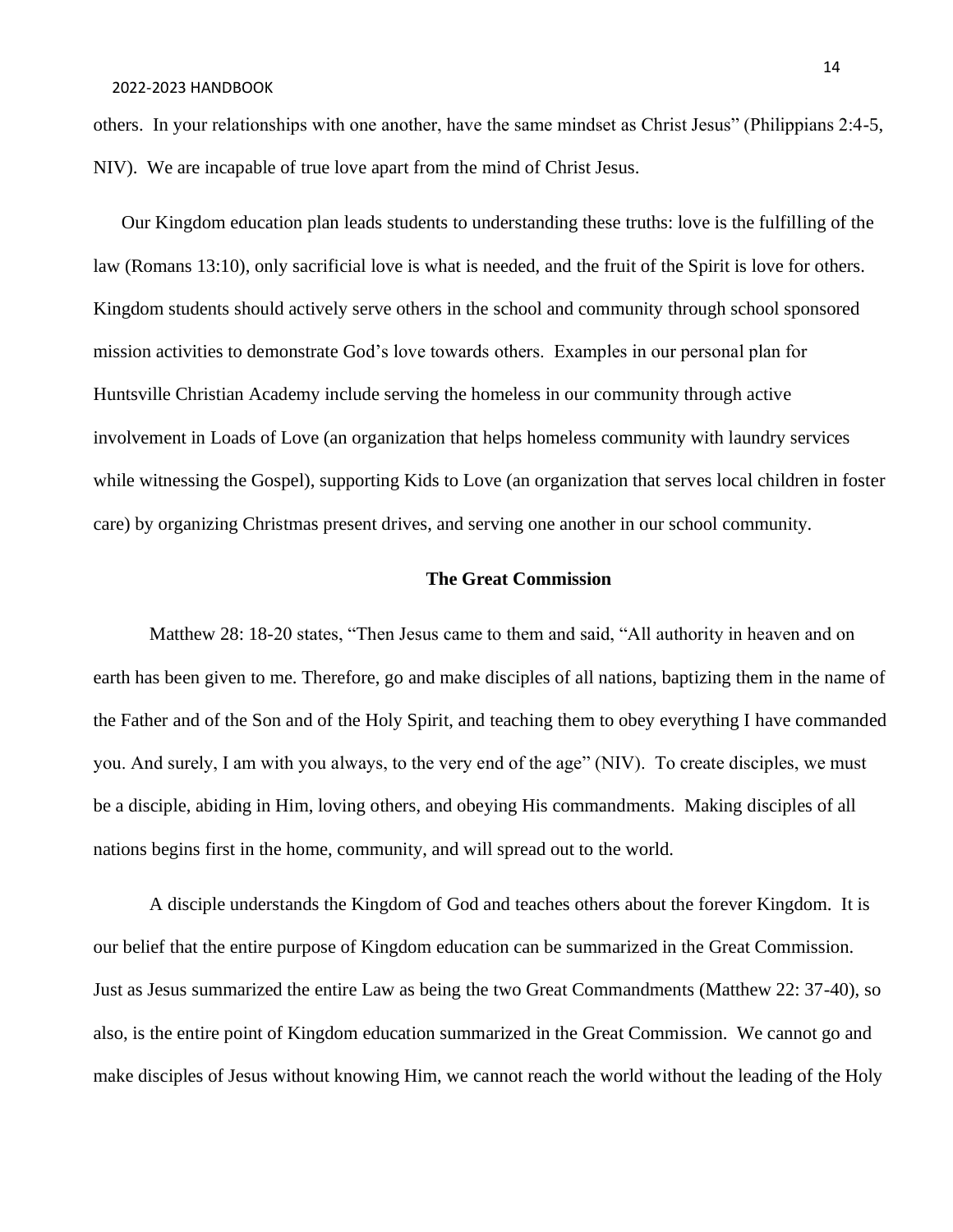Spirit, we cannot teach others about the Kingdom if we are not ambassadors for His Kingdom, and our words will be that of clanging gongs is we do not exemplify His love.

### **PATRIOTISM**

HCA students recite the Pledge of Allegiance, the Pledge to the Christian Flag, and the Pledge to the Bible each morning as a start to the day. Students are continually taught to love their country, respect our country's leaders, and to honor the flag of the United States. Students may not openly disrespect any of the above mentioned, or protest during said pledges.

# **ADMISSION POLICIES**

HCA requires of its students, parents, teachers, administrators, faculty, and board members to manifest lifestyle conduct and actions, which project an image consistent with the expressed purpose, mission, and belief of Huntsville Christian Academy. This includes, but is not limited to, social media conduct.

Any lifestyle conduct that is in opposition to the mission of HCA, or impeded on the school's credibility with its constituency or the general public, is unacceptable. Examples of such lifestyle are homosexuality, transgender, alcohol and substance abuse, sexual sin (sex outside of marriage, pornography), religions/worship outside of the Christian faith. These are just examples, not a complete list.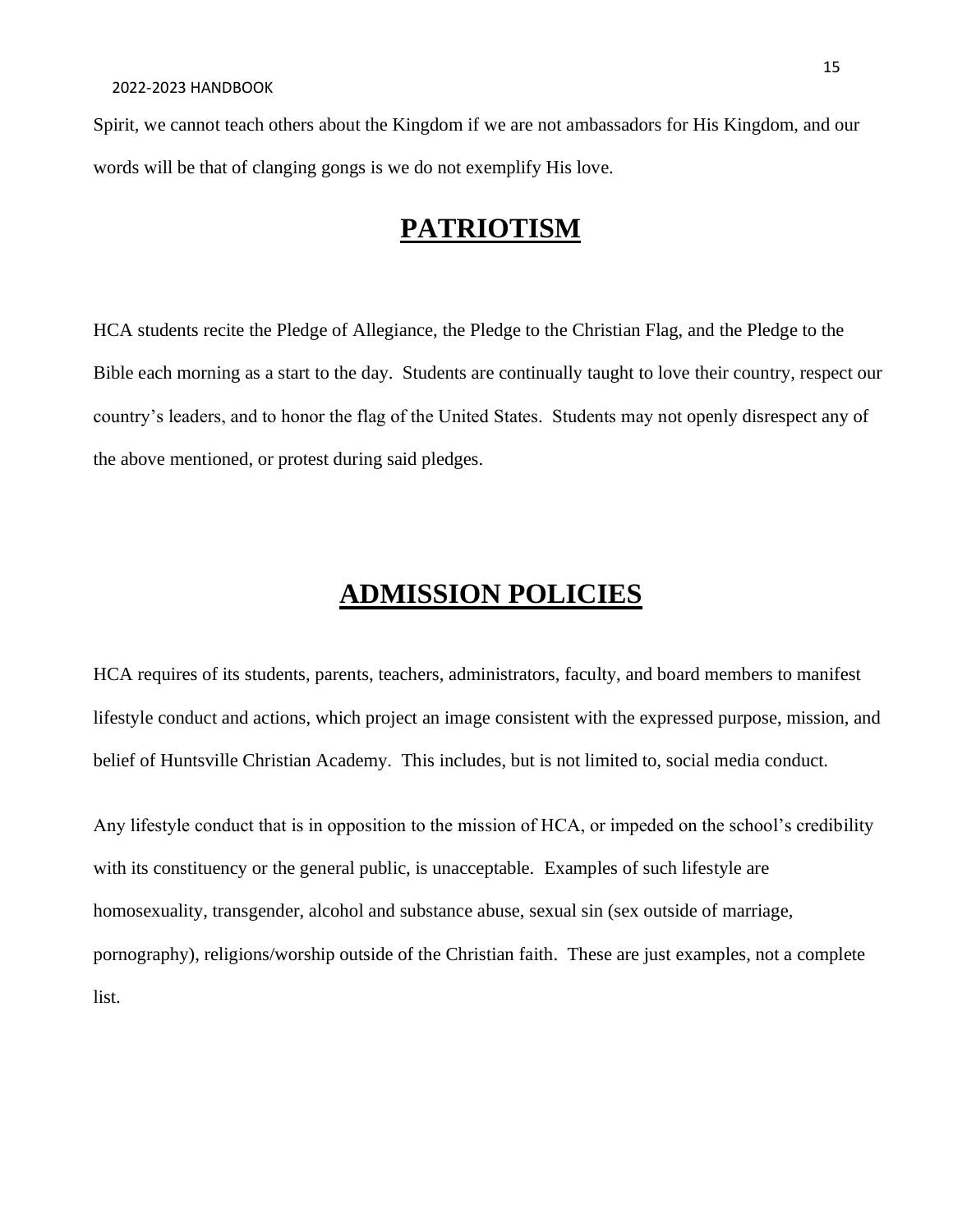Huntsville Christian Academy has the right and responsibility to do everything possible to ensure the expressed purposes, mission, and beliefs continue in their highest traditions and are not harmed, compromised, or hindered by unacceptable lifestyle conduct on the part of its students, parents, teachers, administrators, faculty, or school board.

## **HCA Students are expected to:**

Be loyal to the Lord Jesus Christ

Have daily devotions with a desire to win souls for Christ

Be loyal to HCA faculty

Attend classes regularly

Prepare for academics to the best of their ability

Support HCA school activities

Abide by the rules of the school

Maintain your testimony away from school

# **Non-Discrimination Policy-**

HCA does not discriminate on the basis of race, color, gender, national or ethnic origin in the administration of its educational policies, athletics, or any other school administered programs.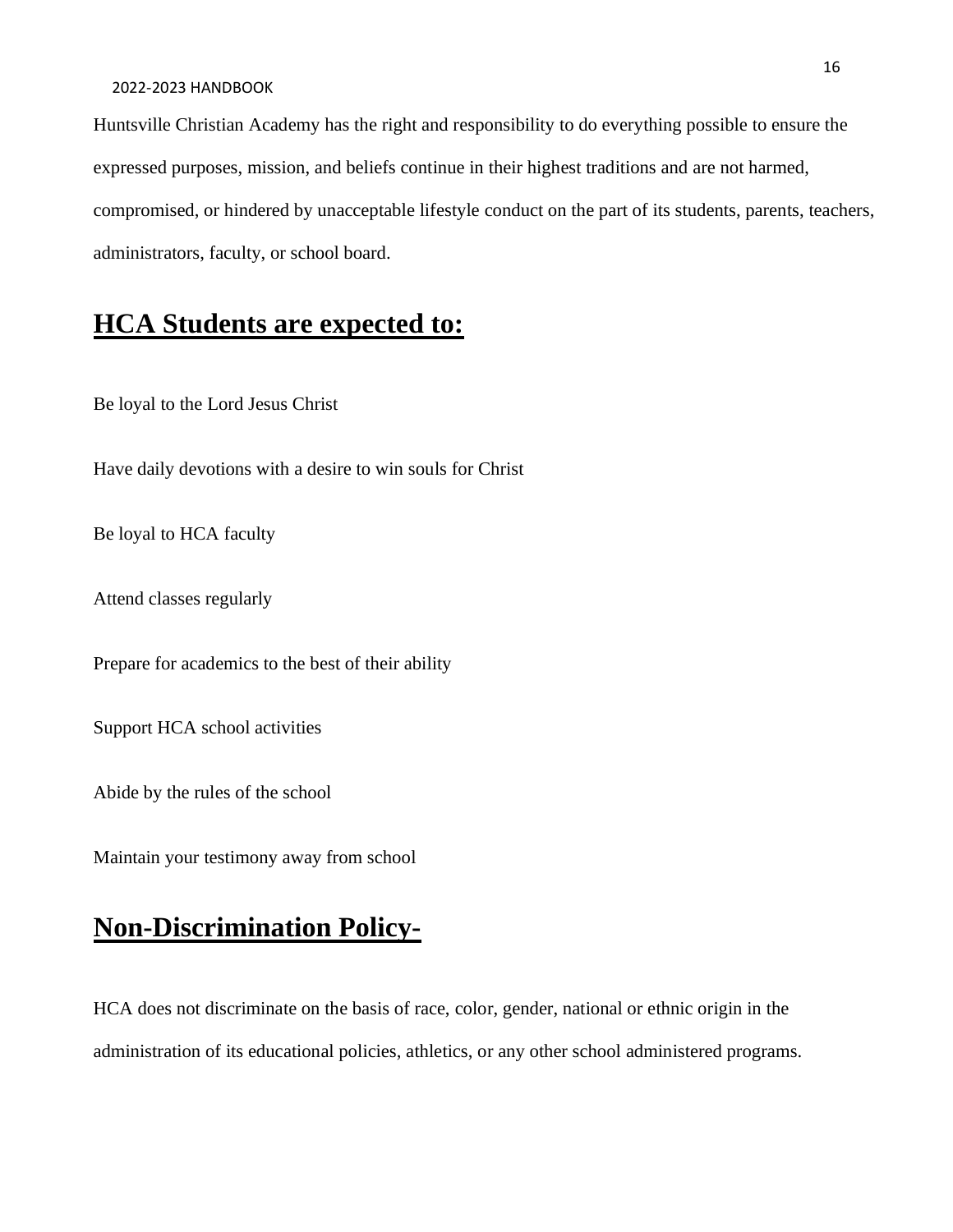### **INTERVIEW**:

Families that are interested in enrollment are encouraged to explore our webpage at

huntsvillechristianacademy.com. Upon reading our Faith Statement, education philosophy, and financial schedules located on the school webpage, the next step would be to schedule an interview with the Administrator. After the interview, your child may be invited to visit the classroom for a day to help determine if HCA is a good fit for your family's needs. Each family that is interested in enrollment must be able to affirm our statement of faith, and be in agreement to our policies in this handbook.

Students that are currently suspended, or have been expelled from a previous school, are not eligible for enrollment at Huntsville Christian Academy.

Prospective students in grades 5 and above are required to take a diagnostic assessment to determine curriculum placement.

# **REQUIRED DOCUMENTS**

For admission, all students must have the following documents before enrollment is complete:

#### COMPLETED APPLICATION

#### COMPLETED FINANCIAL CONTRACT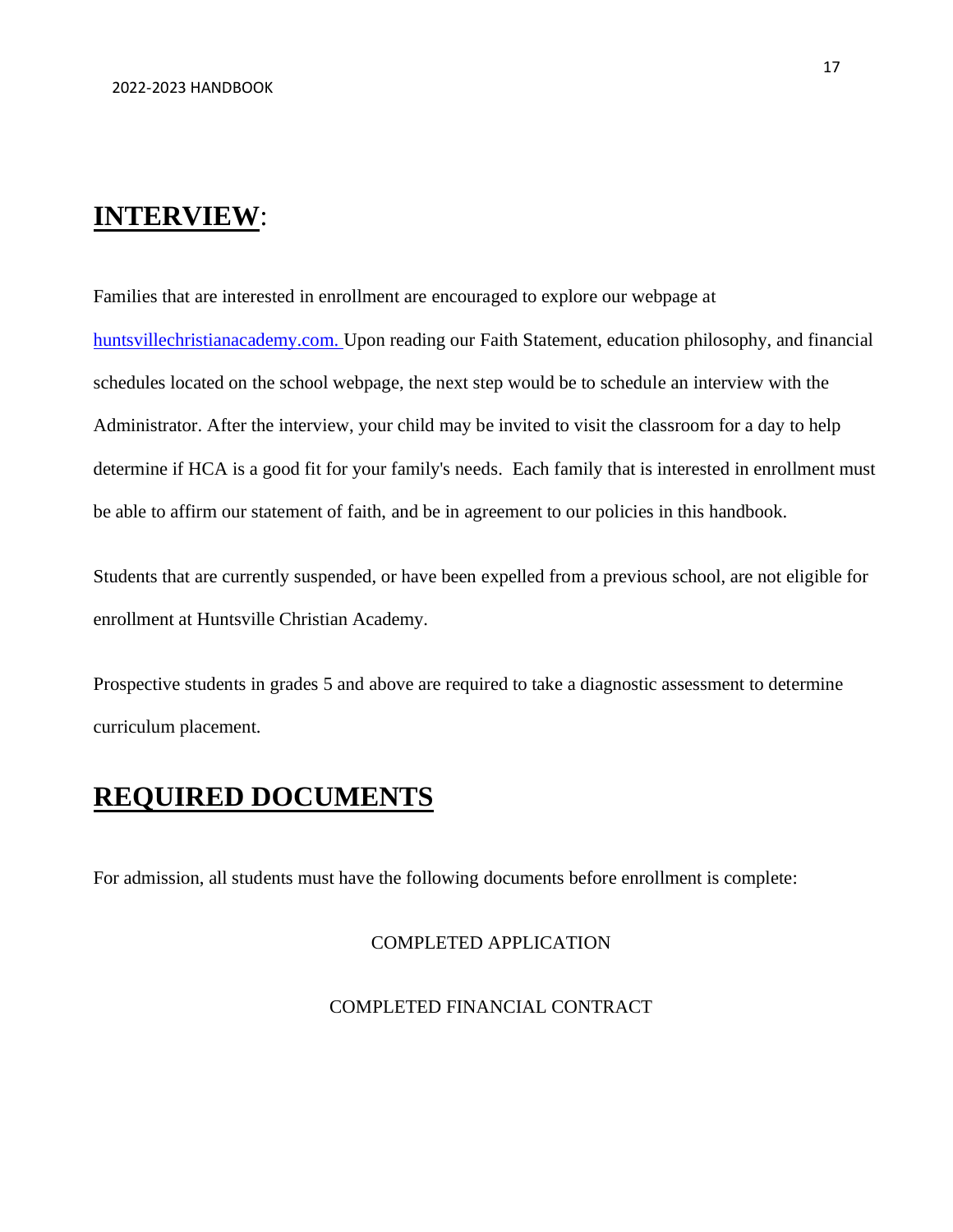#### COPY OF BIRTH CERTIFICATE

#### BLUE CARD-IMMUNIZATION RECORD OR LEGAL EXEMPTION

#### COPY OF RECENT REPORT CARD

#### REGISTRATION FEE

### **RE-ENROLLMENT**

Re-enrollment period extends for the month of January each year. All returning HCA students are guaranteed enrollment if they enroll during the re-enrollment period. In February, open-enrollment begins, to which enrollment is pending availability. All seats are confirmed on a first to enroll, secure with registration fee, and completed paperwork basis.

In order to re-enroll, your financial account must be up-to-date, with no outstanding balances. We will not hold seats for returning students should your financial account be in arrears.

# **GENERAL INFORMATION**

# **Office Hours-**

Regular office hours are from 8:00am to 4:00pm, Monday-Friday. Please conduct all business during these hours.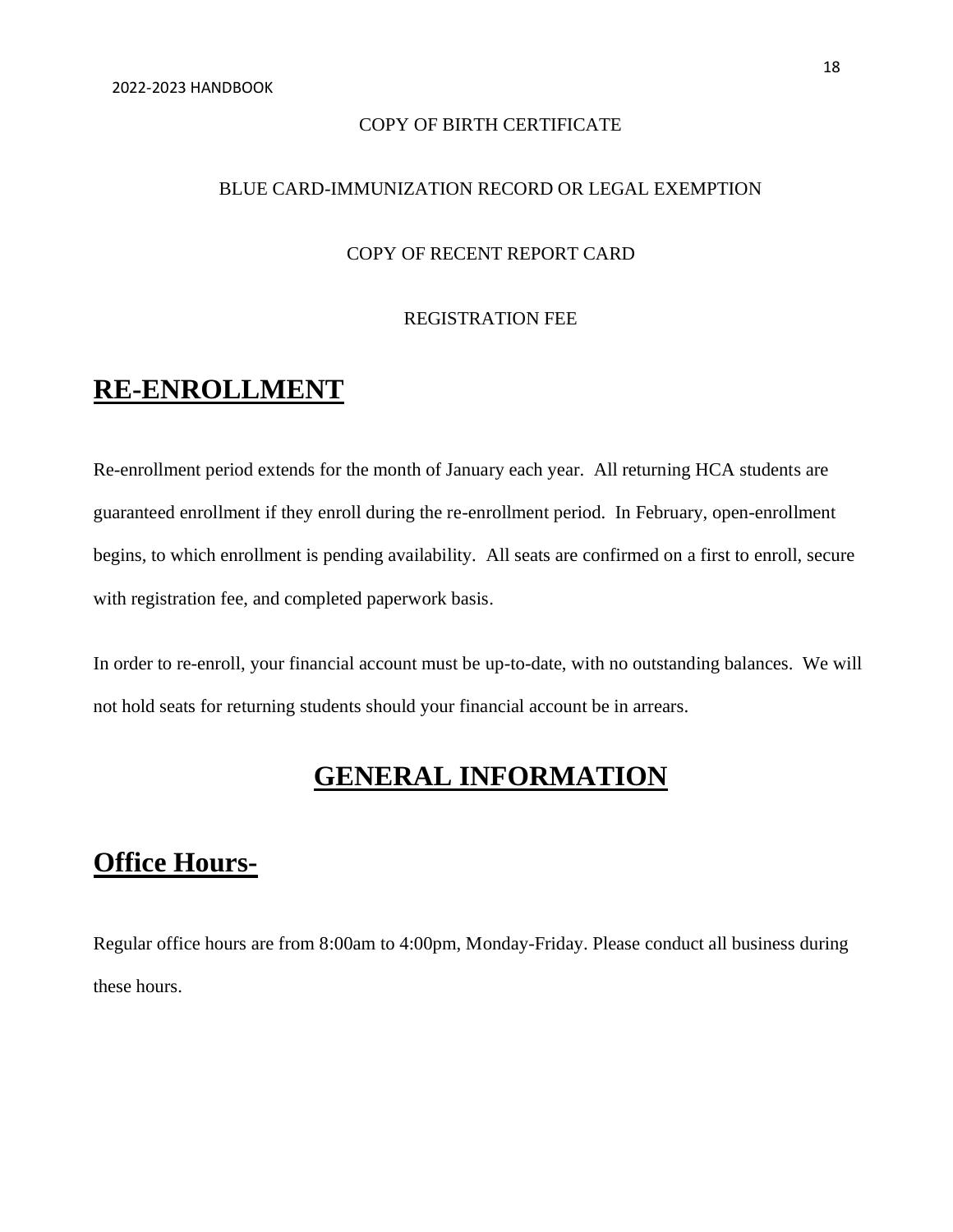## **School Hours-**

School Hours: 8:00am to 3:15pm. Elementary children arriving after 8:05am will incur a tardy.

Remember, school begins at 8:00am, with HCA offering a 5-minute grace period before a tardy is issued. Three tardies = 1 detention. Jr. High and High School students arriving more than 5 minutes late for class will be issued a tardy, where 3 tardies will equal 1 detention for that class period.

Students in grades 6-12 that are tardy to their class will be locked out from the class after the 5 minutes grace window. The class must start on time without disruptions. When a student is too late to attend class, they must go to the homeroom, and watch the lecture using ProTeach, and complete the required assignments as posted in My School Worx.

Please do not use the dismissal time to conference with your child's teacher. Parents who need to speak to teachers should make an appointment for a conference time, either in person or phone.

## **Drop-Off Time-**

Children may be dropped off after 7:25am, but before 8:05am.

Do not park and exit your car at the curb for any reason. If you must exit your car, please pull into a designated parking space. This is especially important at morning drop-off.

Traffic on campus is one way. Enter the parking lot through the right entrance, exit parking lot through the left.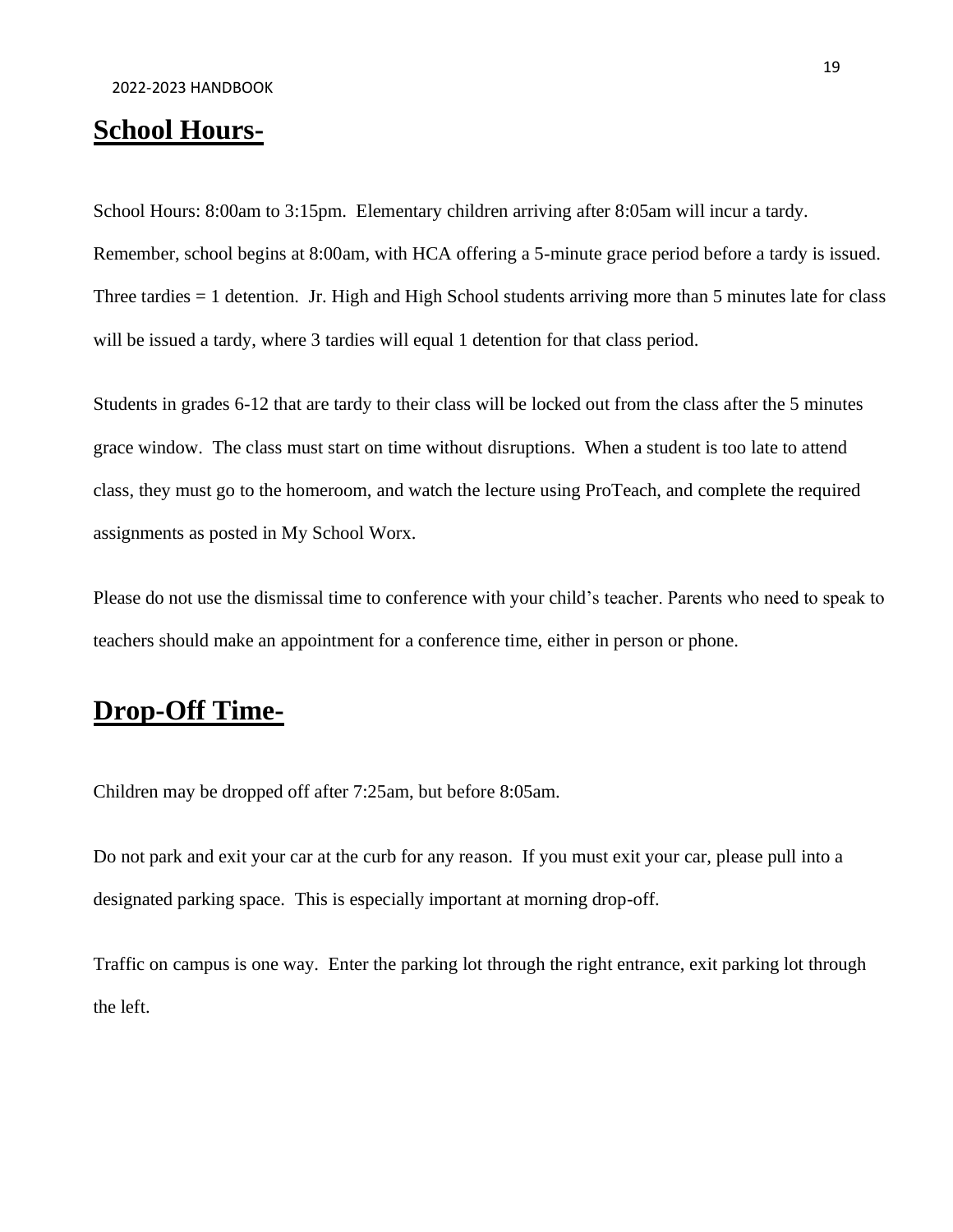BE MINDFUL THAT A SCHOOL IS A PLACE FOR CHILDREN! Please stop at the stop sign to watch for children exiting the school building. Speed limit is 5 MPH.

## **Car Line Pick Up-**

Each family will be issued a number to display in the vehicle window for student pick-up. If another party is to pick up your child, please give them a number for their window and make sure that person is on your pick-up list. If not, notify the office.

Car line dismissal will begin at 3:05pm, and end promptly at 3:30pm. After 3:30pm, you must park in a designated parking spot, enter the building, and sign your child out from aftercare, where an applicable fee may apply.

Children not picked up before 3:31pm will be sent to aftercare, where all fees will be applied.

## **Early Check Outs-**

Students that check-out prior to 15 minutes before the end of the class will be issued an early check-out. Three early check-outs= 1 detention. A doctor's note from a Physician, Dentist, Orthodontist, Physical Therapist, or Psychologist are excused and do not apply towards unexcused absence count. We do not excuse Chiropractic Care, Alternative Medical Practices, or Pharmacist notes as excused absences, and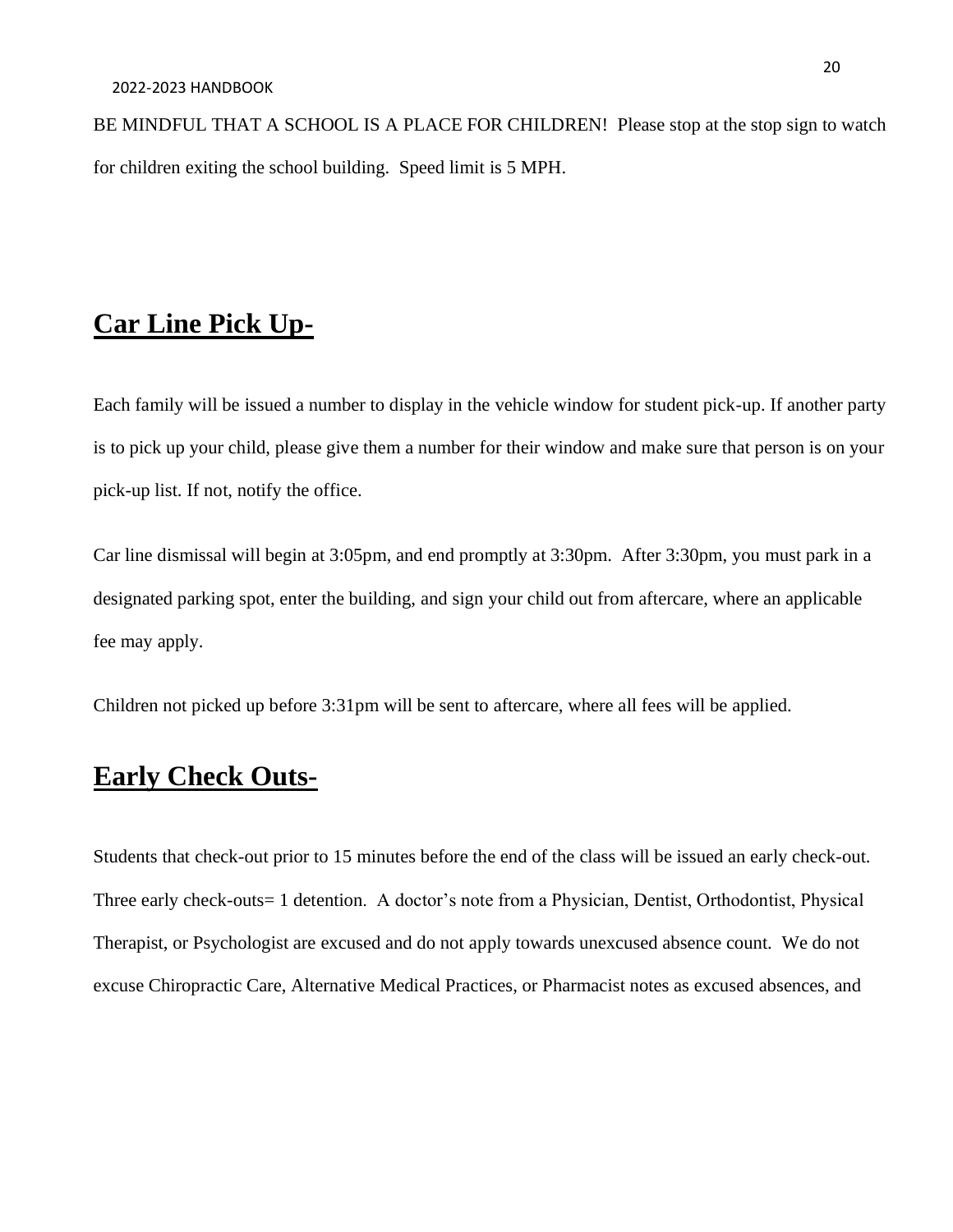kindly ask you to please make appointments for these during after school times, or during our extended breaks from school, when possible, to limit disrupting the learning process.

# **After School Policies-**

All students staying after school (detention, sports, aftercare, etc.) MUST stay inside the building until their ride comes in to sign them out. No student will be allowed to leave the building and go out to a vehicle waiting in the parking lot. This policy is for the safety of your children. Parents will need to be waiting in the front lobby, or go to a designated area for students to be dismissed. Students not picked up at end time will be sent to aftercare, where an applicable fee will be assessed.

### **Attendance-**

There are 180 school days in our school year. Students are expected to be present each day. HCA understands that life happens, and sometimes an absence from school is needed. For this reason, we issue our students 10 personal days total for one academic school year. These days are those that are not excused by a doctor's note. Doctor's note from a Physician, Dentist, Orthodontist, Physical Therapist, or Psychologist are excused and do not apply towards unexcused absence count. We do not excuse Chiropractic Care, Alternative Medical Practices, or Pharmacist notes as excused absences, and kindly ask you to please make appointments for these during after school times, or during our extended breaks from school, when possible, to limit disrupting the learning process.

\*All doctor's notes for excused absence, tardy, or early check-out must be presented within 2 days of returning to school. We will not accept notes beyond 2 days for the purpose of excusing an absence.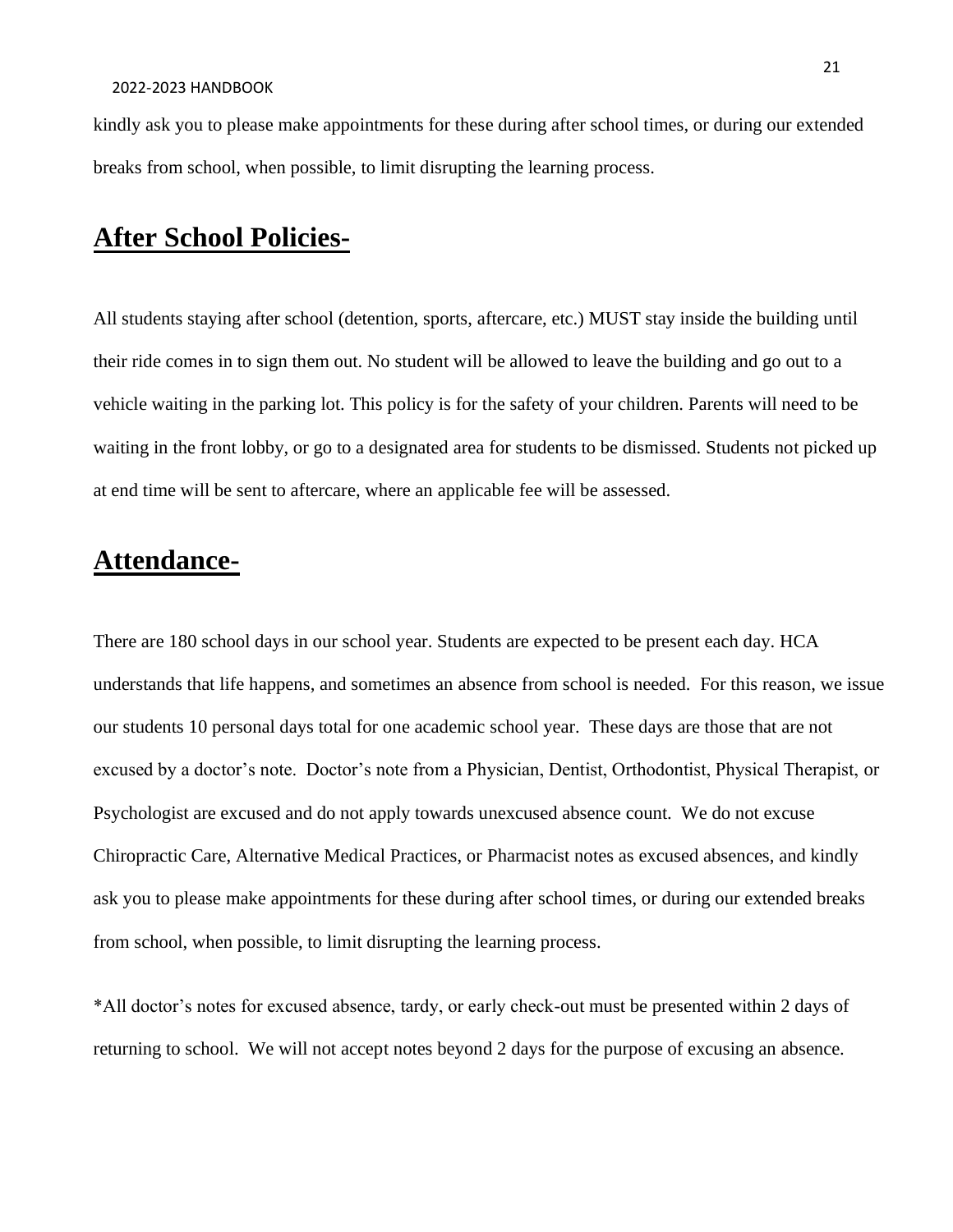Three unexcused tardies, 3 unexcused early check-outs, or any combination of tardy and early check-out will result in a detention. This count is per quarter of school, resetting at the beginning of a new quarter. These detentions do count towards the limit allowance that can impact honor roll status, National Honor Society, and/or Valedictorian/Salutatorian status. Not being to school on time or checking out early without excuse can prevent a student from earning these honors, even if every other requirement has been met.

A student exceeding 10 unexcused absences for 1 academic year will be required to attend summer school to make up the days that exceeded the limit. A student that exceeds the allotted days and does not make up the exceeding days in summer school will not be promoted to the next grade.

A student must be present a minimum of 5 hours to be counted present for school that day.A student that is not present for school the minimum 5 hours will be counted as absent for the day.

## **Emergency School Closure-**

HCA will alert of any emergency school closure via My School Worx, and HCA Facebook Page. Please ensure you subscribe to both, and be weather aware during times of expected inclement weather. Ensure you update your contact information immediately should your means of contact change. YOU MUST HAVE EMERGENCY CONTACT NUMBERS WE CAN REACH A RESPONSIBLE ADULT AT FOR ALL EMERGENCY SITUATIONS.

### **Visitors-**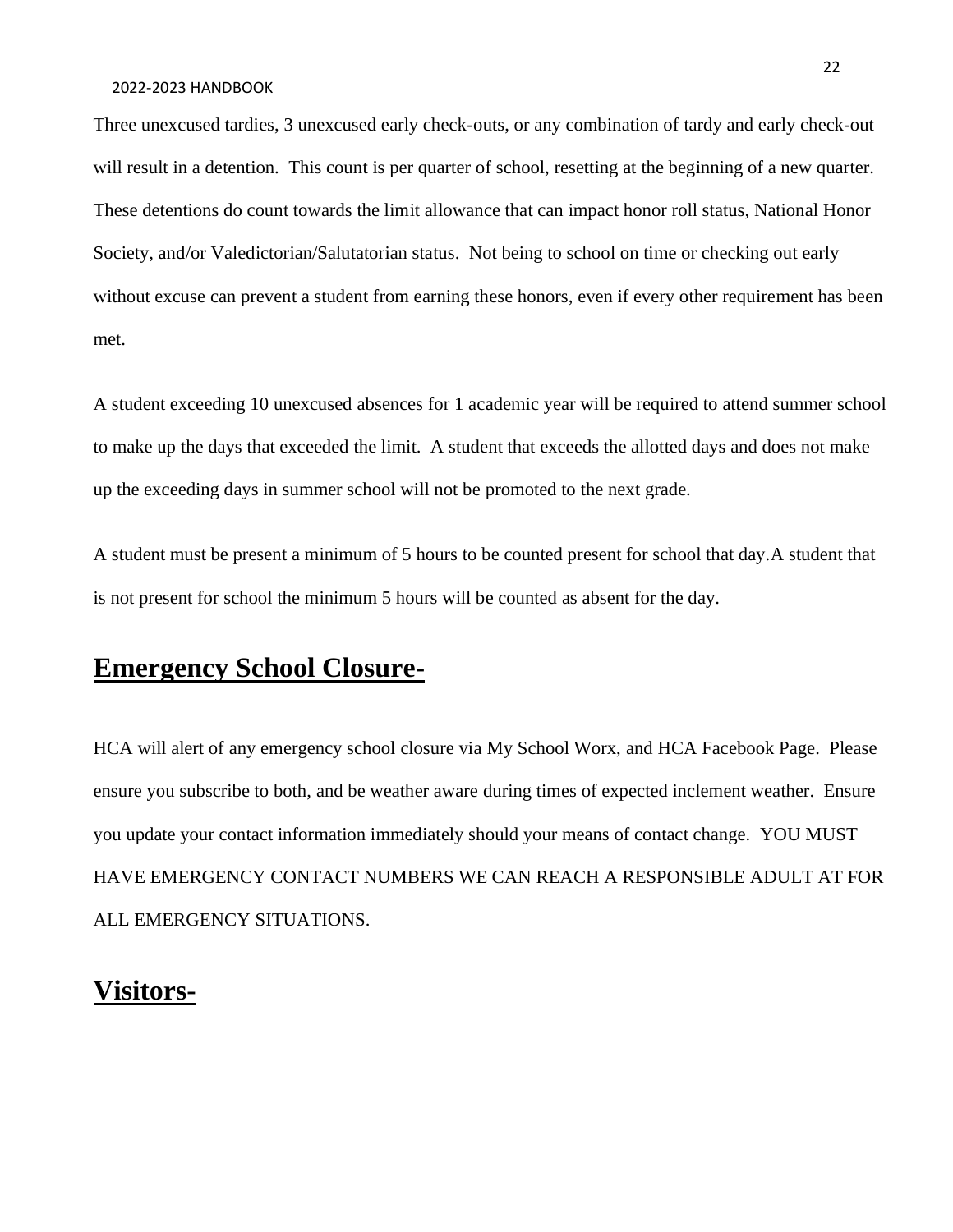Parents are always welcome to visit during the day. We ask that you check in with the front office to receive a pass. If the parent/guardian wishes to see the principal and/or teacher, an appointment should be made in advance. Classroom visits are limited to direct family members, and should be coordinated with the classroom teacher to avoid disruptions to the learning environment. Any other guests must be approved from administration and limited to non-classroom times (lunch, break, recess, etc.)

### **Birthday Parties-**

It is the policy of HCA that any time invitations to parties are given out at school, every student in the class will be included. The only exception is for all girl or all boy parties. In this case, all the girls, or boys, in the class must be included in the invitation. If you choose not to invite the entire class, invitations should be mailed individually and not handed out at school. Parents are welcome to bring cupcakes and cookies for birthday celebration. Students may wear dress down attire on the day of their birthday.

## **Class Parties-**

All communication sent home regarding class parties must be approved by the school administration. Parents are not permitted to make deliveries of gifts to students during school hours. Because of the secularization of so many holidays, the following guidelines are enforced for handling class parties.

HALLOWEEN: Will NOT be observed in any way at HCA.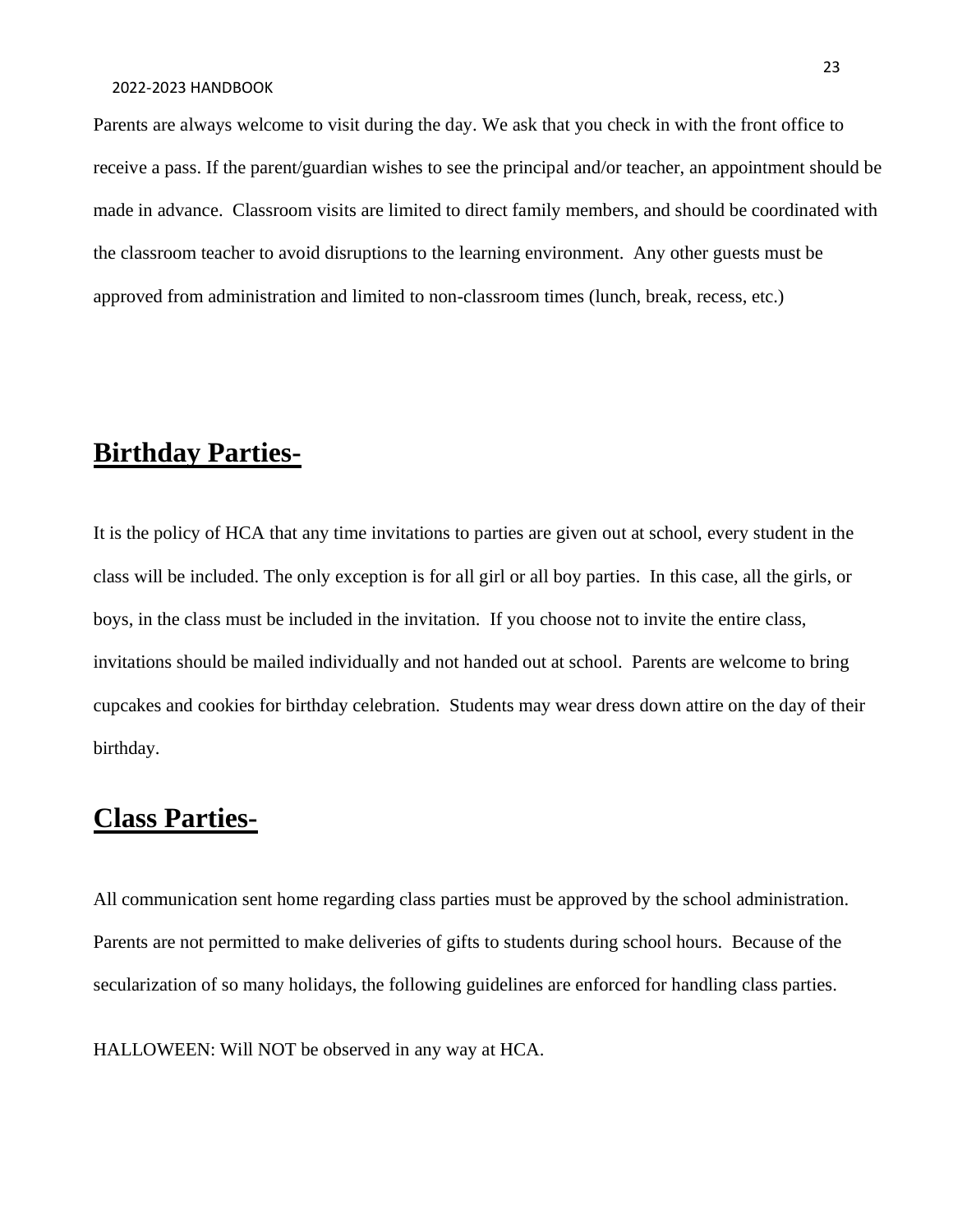THANKSGIVING: May be celebrated with a class party, pending teacher discretion.

CHRISTMAS: Any celebration of Christmas must be in celebration of the birth of Christ. HCA will not permit any secularization of the holiday to include santa clause, north pole, elves, and such. In addition, students will not do a class gift exchange. Any secular representation of the holiday will be collected and sent home with the parent at the end of the day.

PASSOVER: HCA will have a special emphasis during the week of Passover. Classes may celebrate the Resurrection of our Lord, Jesus Christ, with careful attention to reflect on the Empty Tomb. Any secularized aspects of the day are not permitted. This includes bunnies, egg hunts, and easter baskets.

### **Fire, Tornado, and Safety Drills-**

Drills will be conducted periodically. Teaching and practicing safety are something that we believe is extremely valuable.

## **Field Trips-**

When field trips are taken, parents are always welcome to attend. We may charter a bus, or use the HCA van, so everyone can ride together, and also for liability purposes. Every student is required to attend field trips because this is part of our learning process. Students are not permitted to "take the day off" by staying home. If a student does not qualify for the field trip, he/she can remain at school that day.

# **FINANCIAL POLICIES**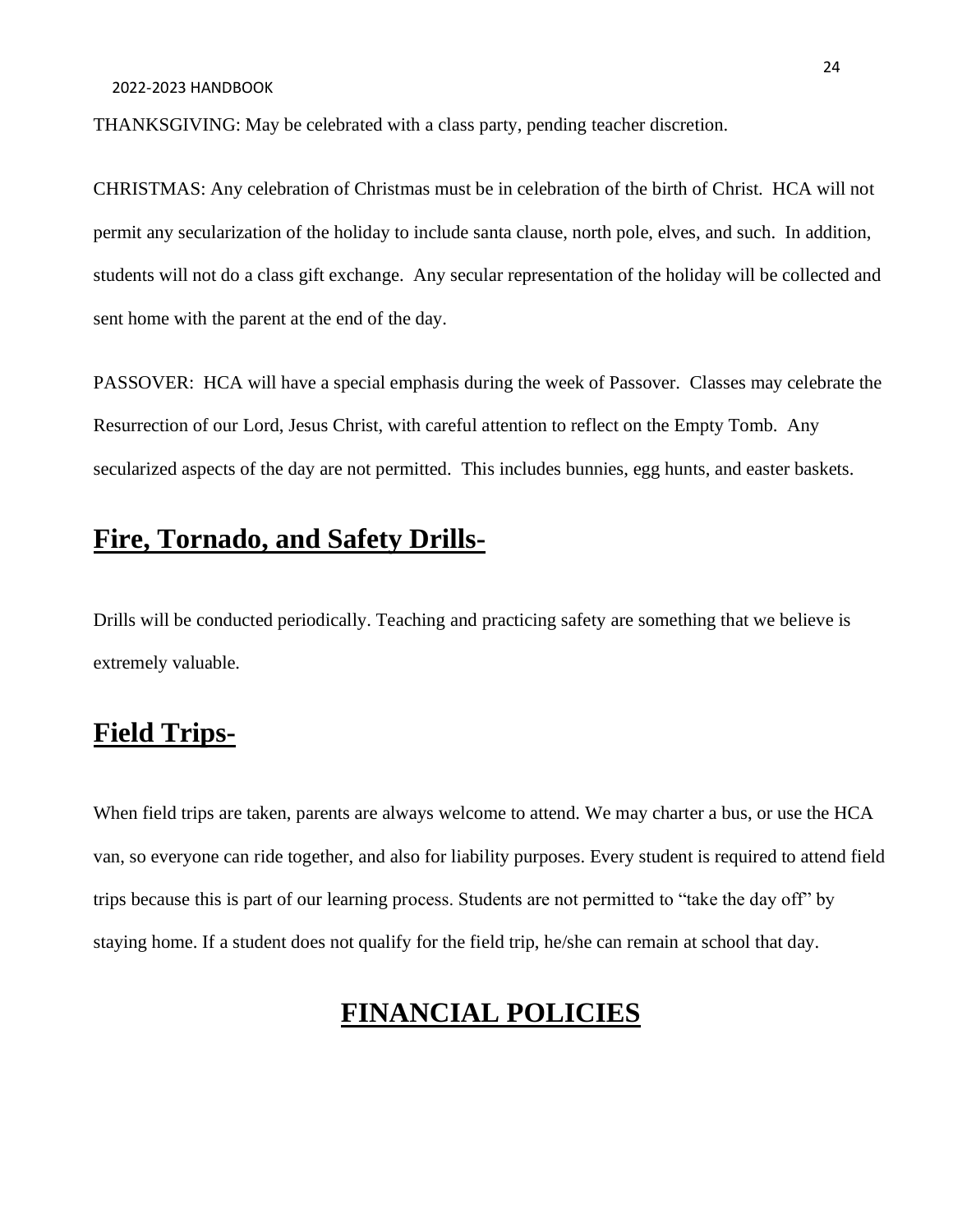# **Tuition/Fees-**

Tuition is based on an annual budget of expenses. It is mandatory that tuition be paid in full and on time. Payment for tuition can either be monthly by Automatic Withdrawal only, semi-annually by post-dated checks for June 1 and Dec 1 only, or annually. All Tuition/Fees must be at a Zero balance before any academic credit is issued. In addition, there are not any refunds for any fees paid. This includes registration fees, tuition, or any other fees paid. HCA reserves the right to suspend educational services at any time due to non-payment.

### **Early Withdrawal-**

Each student is subject to the entire fee and tuition as noted on the Financial Contract, regardless of the reason for withdrawal/dismissal. The only exception will be if a student withdraws to move farther than 50 miles from HCA. In this case, a \$500.00 termination fee may be paid and the remaining balance of tuition will be excused, except for what is owed at the time of withdrawal. HCA has a "No Refund" policy on tuition and fees. This also includes early withdrawal, suspension, or expulsion. Should you withdraw early from HCA for reasons other than moving more than 50 miles from HCA, all remaining fees and balances (including remaining tuition commitment for the academic year) must be paid and cleared to a zero balance before academic credit is issued and records are released.

# **Credit Card/Debit Card Service Charge-**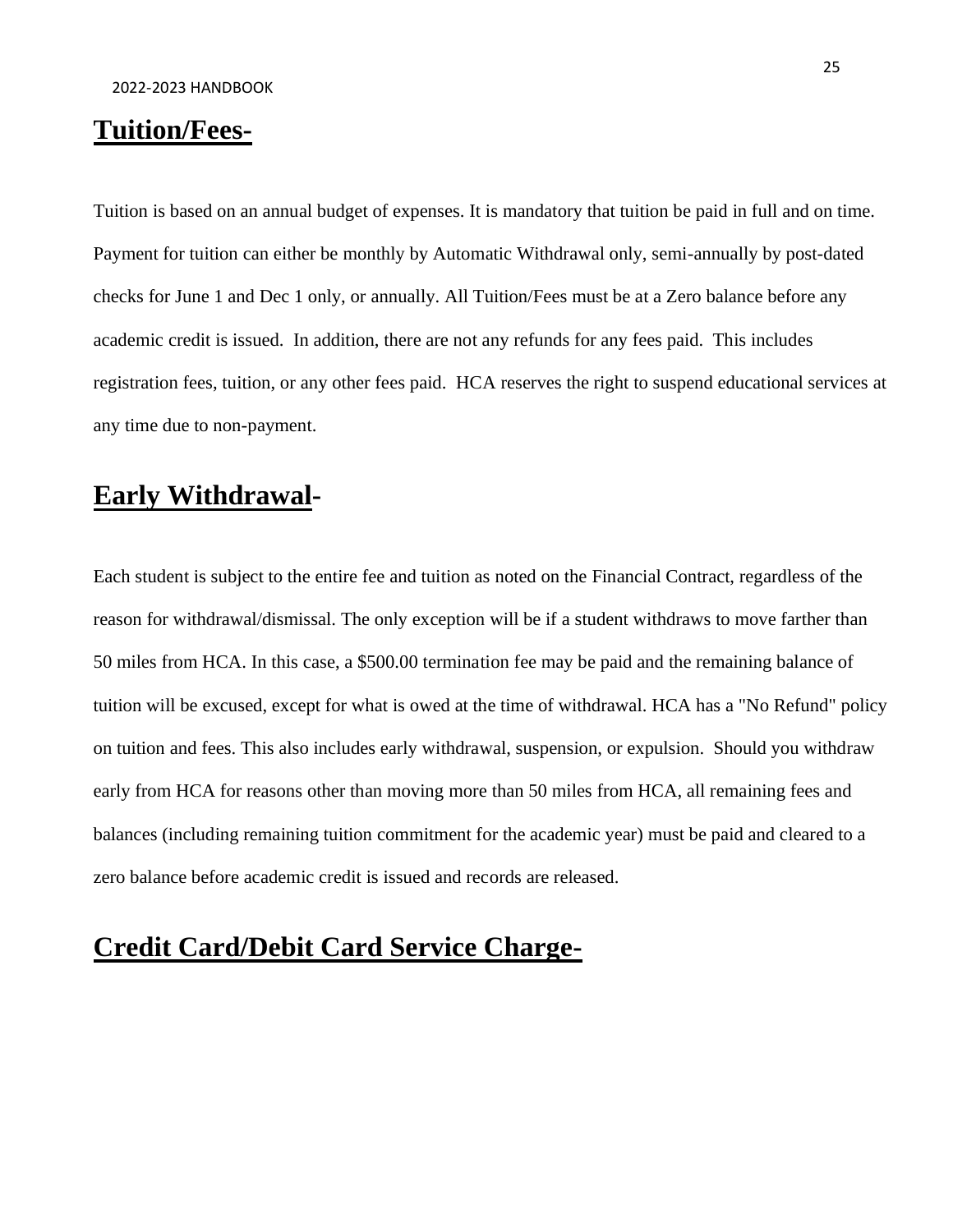HCA will assess a 3.1% charge for all card purchases. This includes tuition, registration, and incidental billing. This fee is a bank fee charged to HCA for all card transactions.

# **Tuition Policies-**

HCA operates on an annual cost of tuition. When enrolling/re-enrolling, you are purchasing a year of academic services. To create financial ease for families, HCA allows for 10 monthly payments. These monthly payments are for financial convenience and should not be considered the cost for a month of school. Should you withdraw from school, or a senior complete their academic work early, the remaining balance is still due. Records are not released/credits are not issued, until the remaining balance is paid in full.

## **Late Payments for Tuition-**

Communication is vital for all late payments. HCA is a ministry, not a debt collector. It is the account payee's responsibility to communicate all late payments and make an arrangement with clear communication of the plan. \*Please be responsible with your role to communicate.

Should your ACH or check be returned with NSF, a \$30 fee will be assessed for transaction.

If tuition is not paid by the  $15<sup>th</sup>$  of the month, the student may not return to school until account is up to date, or an authorized plan for payment is mutually agreed upon between account payee and the school principal. Each day the student is not present due to non-payment will be counted as an unexcused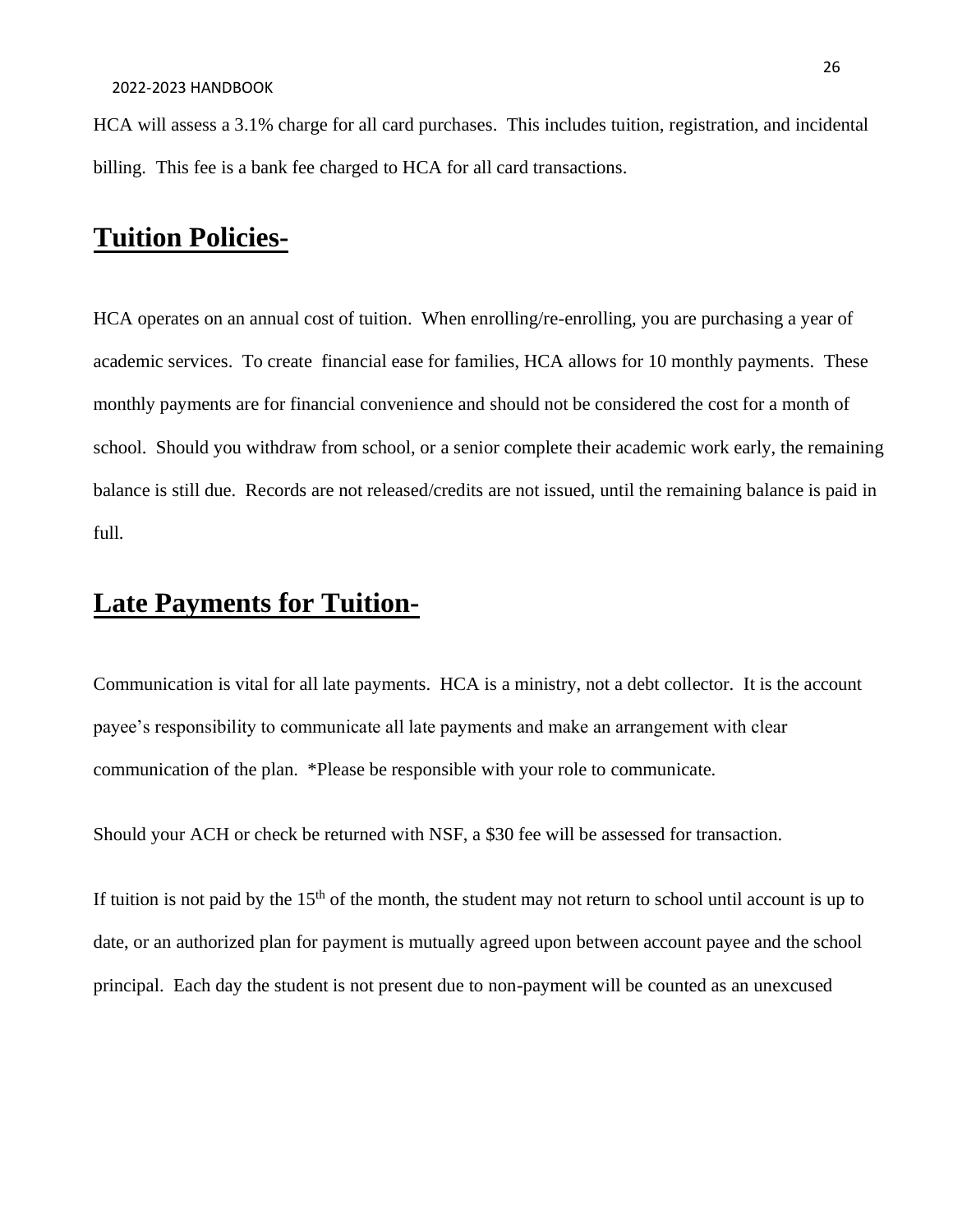absence. If the educational program is interrupted more than 3 times in one academic year due to nonpayment, HCA services may be permanently suspended, pending a board decision.

## **DRESS CODE**

#### **ALL GIRLS**

**Dress/Scooter:** Navy blue (may not be shorter than 2" above the knee)-All scooters MUST have the shorts inside the outer skirt layer.

**Slacks**: Navy blue

**Polo Shirt**: Pink, Red, or Light Blue Polo with HCA Logo patch (must be worn tucked into pants or scooter). Any undershirt worn must not expose the sleeves and must be white or the same color as the shirt.

**Oxford Shirt**: Blue (must be tucked in neatly). Oxford shirt option must include a conservative tie (No logo or character prints) **or** navy-blue pullover sweater/sweater vest with HCA Logo patch. (No Oxford shirt option without a tie or a pullover.) Any undershirt worn must not expose the sleeves and must be white or the same color as the shirt.

**Shoes:** Closed toe and closed heel required

**Belt**: Any pants or scooter with belt loops must include a navy or black belt

**Outer Wear**: For added warmth in the classroom, if needed, a Navy-blue sweatshirt with HCA Logo patch or Navy-blue cardigan with HCA Logo patch may be worn. No other outerwear may be worn inside the school building; however, any coat or jacket may be worn to and from school.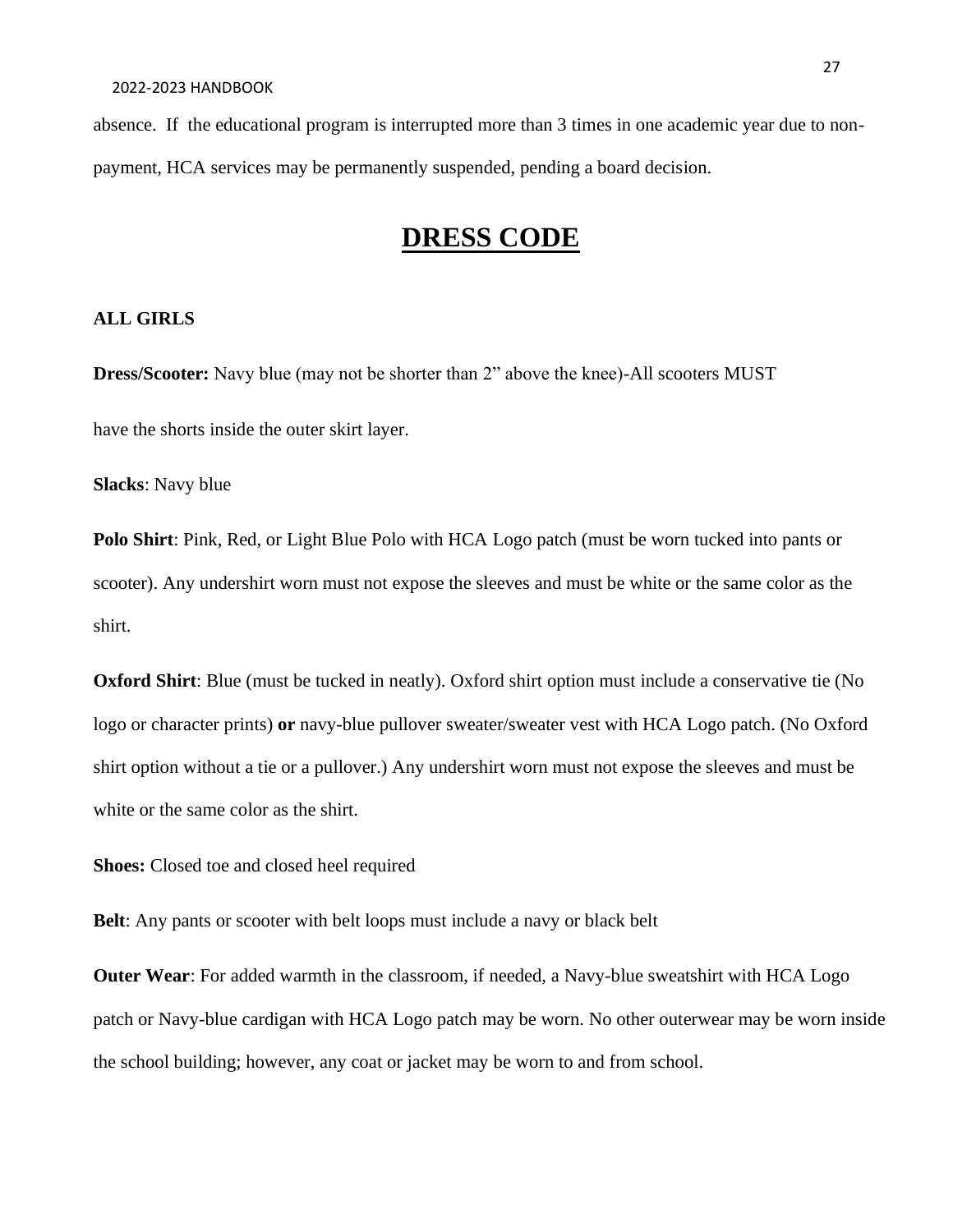#### 2022-2023 HANDBOOK

All jewelry and hair accessories are to be in good taste, match the uniform, and not be a distraction to the student or others. Hair should be neatly groomed, taking pride in personal appearance.

#### **ALL BOYS**

**Khaki Dress Pants (**No cargo pants)

**Khaki Walking Shorts** (knee length)

**Brown Belt** to be worn with pants that have belt loops

**Polo Shirt**: Navy, Red, or Hunter Green Polo style shirt with HCA Logo patch (Must be tucked into pants or shorts). Any undershirt worn must not expose the sleeves and must be white or the same color as the shirt.

**Oxford Shirt:** Blue (must be tucked in neatly). Oxford shirt option must include a conservative tie (No logos or character prints) **or** navy-blue pullover sweater/sweater vest with HCA Logo patch. (No oxford shirt option without a tie or a pullover.) Any undershirt worn must not expose the sleeves and must be white or the same color as the shirt.

**Shoes:** Closed toe and closed heel required

**Outer Wear**: For added warmth in the classroom, if needed, a Navy-blue sweatshirt with HCA Logo patch or Navy-blue cardigan with HCA Logo patch may be worn. No other outerwear may be worn inside the school building; however, any coat or jacket may be worn to and from school.

**Personal Grooming**: Hair is to be neatly groomed, cut above the eyebrows, ears, and top of collar on shirt. All facial hair is to be removed, with a clean shave.

#### **Friday Dress Down Option for Boys and Girls:**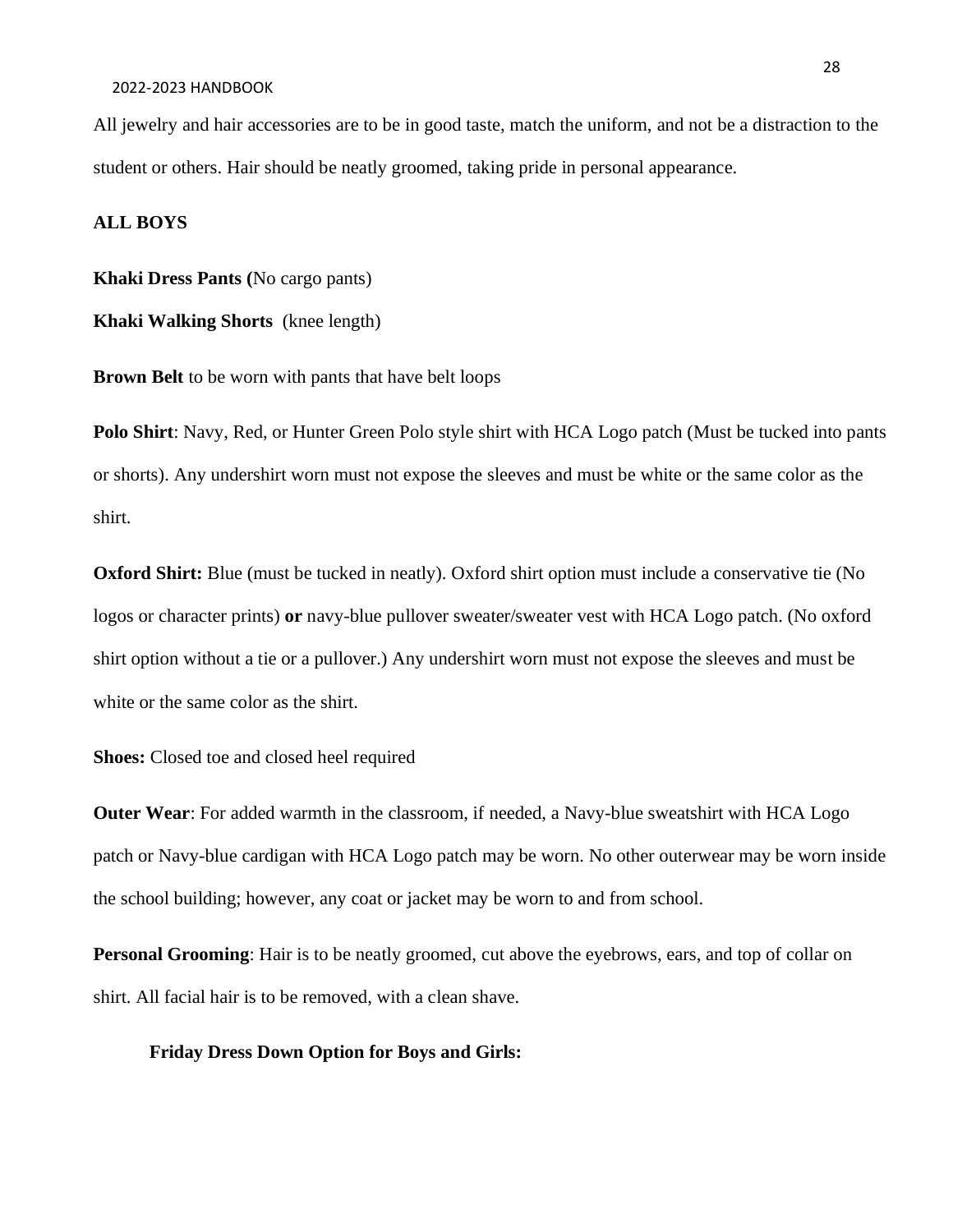#### 2022-2023 HANDBOOK

Students may purchase a Dress Down for one dollar. Dress down attire for Fridays includes:

- • Denim jeans (no rips, tears, frays, bedazzling, or colored stitching). Jeans should fit properly. Jeggings **ARE NOT** permitted.
- • Any HCA logo shirt, worn tucked in
- Any color belt
- Closed toe/closed heel shoes

**Appearance**: All hair must be clean and neat in appearance, with no unusual hair colors or styles. Boys' hair must be above the eyebrows, ears, and shirt collar. Imprints in hair are not permitted. No facial hair is permitted and sideburns are not to extend past the earlobe.

**Jewelry**: Ear bands, gauges, or visible body piercings are not permitted, to include both permanent and temporary varieties. Earrings are not permitted for male students.

**Body Art**: Students may have no visible tattoos, either permanent or temporary in nature. This includes doodling on skin with pens and markers.

Students not in uniform, or any part thereof, may receive a dress code violation. Please refer to classroom policy for disciplinary actions for dress code violations.

# **LUNCH**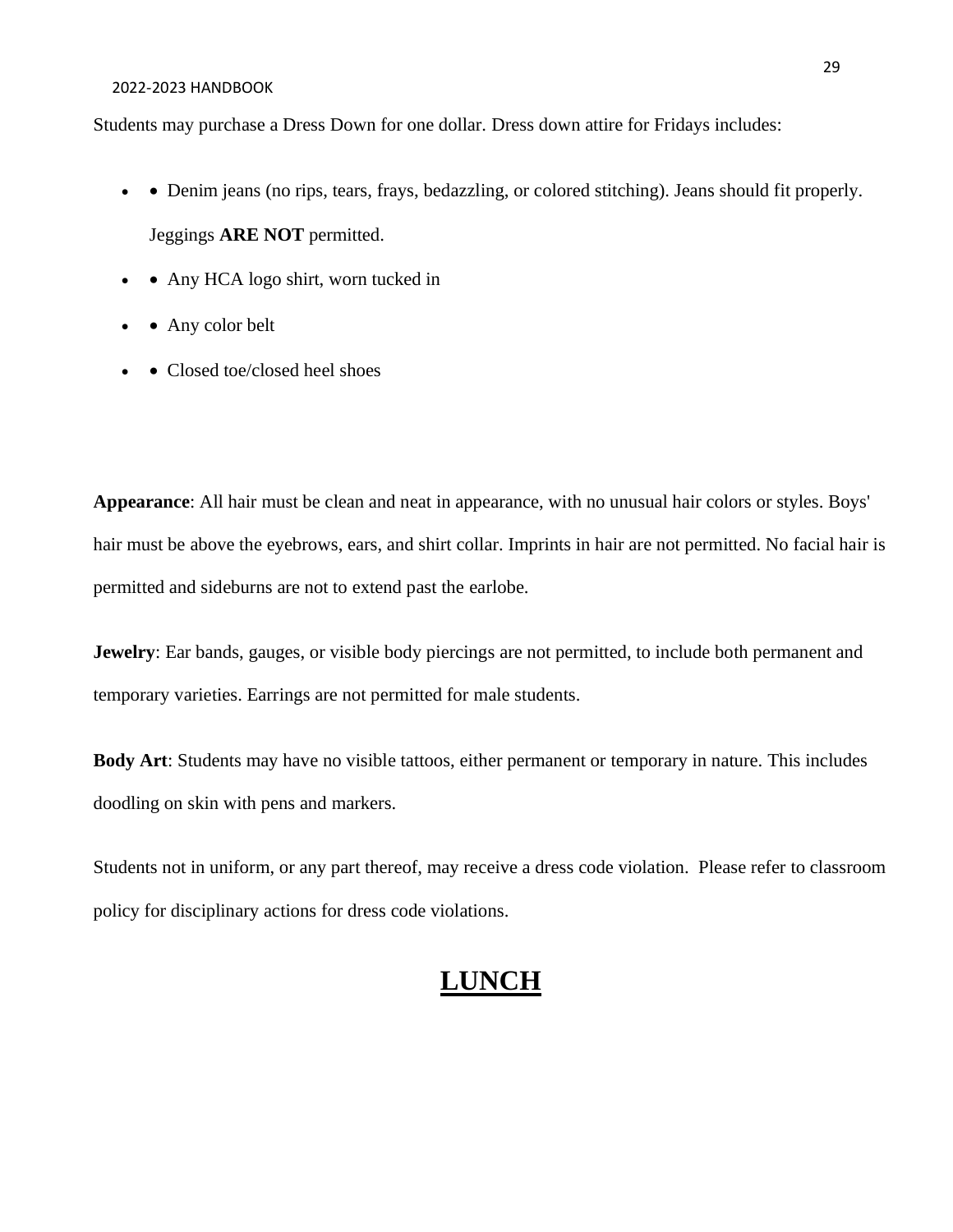Students have a 1 hr lunch break each day. This is also the time to which the teachers get to eat their lunch. To respect the teacher's time and provide them time to eat, students should not check out during their classes scheduled lunch time. You may check out prior to or directly after.

HCA collaborates with Cheddar's, Mei Wei, Wayback Burgers, and Dominos for catered school lunch option. You may purchase a la carte via your My School Worx portal a week in advance. **WE WILL NOT ACCEPT LATE ORDERS UNDER ANY CIRCUMSTANCE**!

Ordering process:

1. Place order via My School Worx by 10am on Thursday of the previous week you are ordering. When a break is coming up, it must be placed on the Thursday of the week prior to break. We will not take orders over the break.

2. You must have an ACH credit card/debit card agreement. Your card will be automatically charged on Friday.

3. There are not any refunds issued for any reason. HCA pays the vendor for the order, once placed, regardless if your child is absent or not.

4. Once an order is placed, it cannot be canceled.

Students in grades 5 and above have access to the microwaves in the lunchroom. Your child should be properly trained at home on how to use the microwave for the purpose of heating their food from home. Also, bear in mind, there are 2 microwaves available, so your student may wait a while for lunch should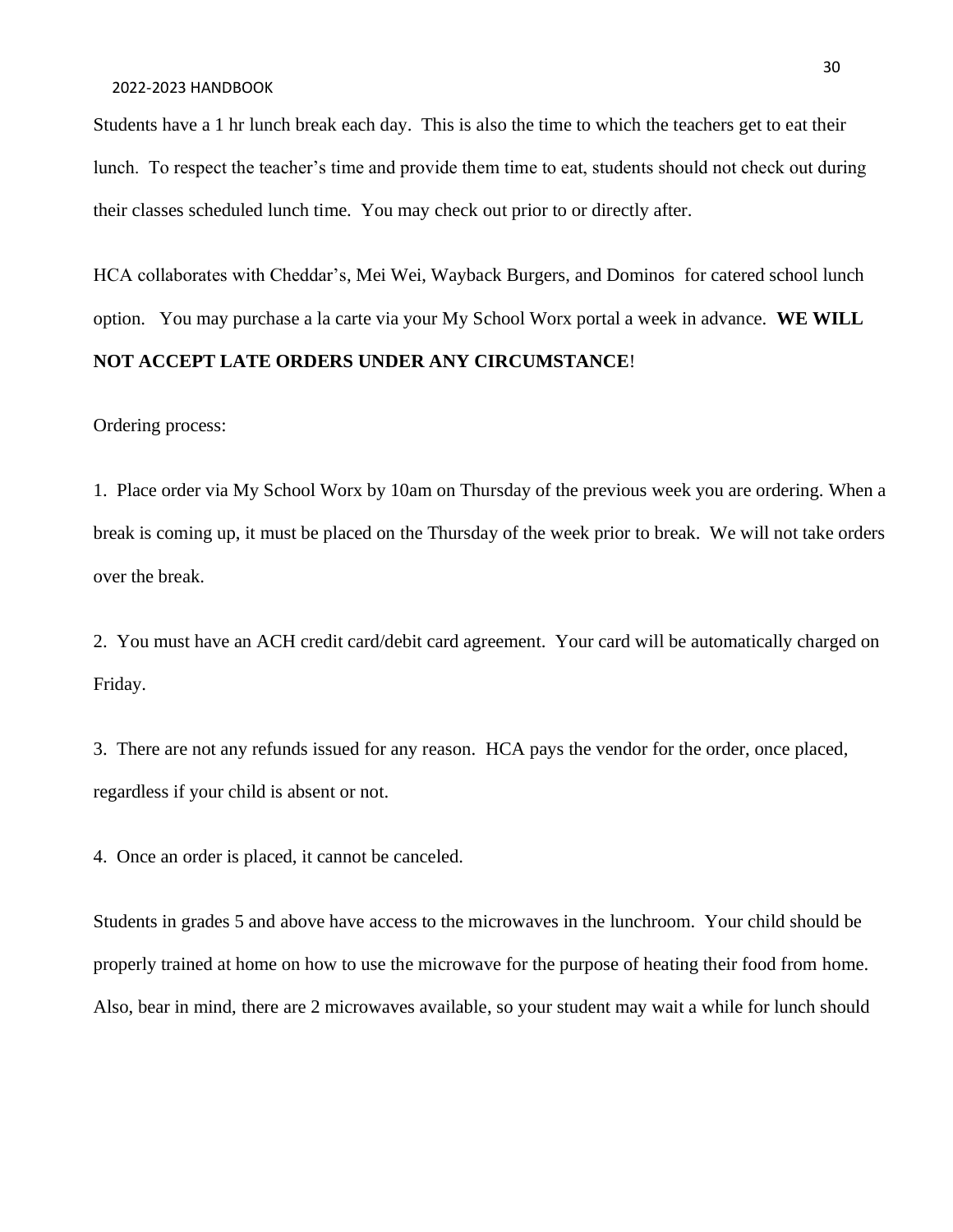they consistently bring food that requires heating, potentially causing them to lose time to eat. The teachers will not assist in microwave usage. Students under grade 5 may not use the microwave.

HCA does not provide utensils for eating. Please ensure your child has all their needs packed for their lunch, as the only utensils that are provided are a part of the catered lunch offered for students that order.

**LUNCH DELIVERY:** Please limit lunch delivery to special occasions. It is a great disruption to our office staff as well as the classroom when lunch is delivered. Pack a lunch or order from our catered lunch options available. If you opt to deliver lunch and the lunch is delivered later than the scheduled lunch period, a parent must come to sit with the child while they eat their lunch.

## **STANDARDS OF CONDUCT**

Since our conduct is a reflection of our character, we want our students to be well trained. Each student will bear the responsibility for his/her own conduct. The following is a list of behavioral standards expected of each student:

### **Courtesy-**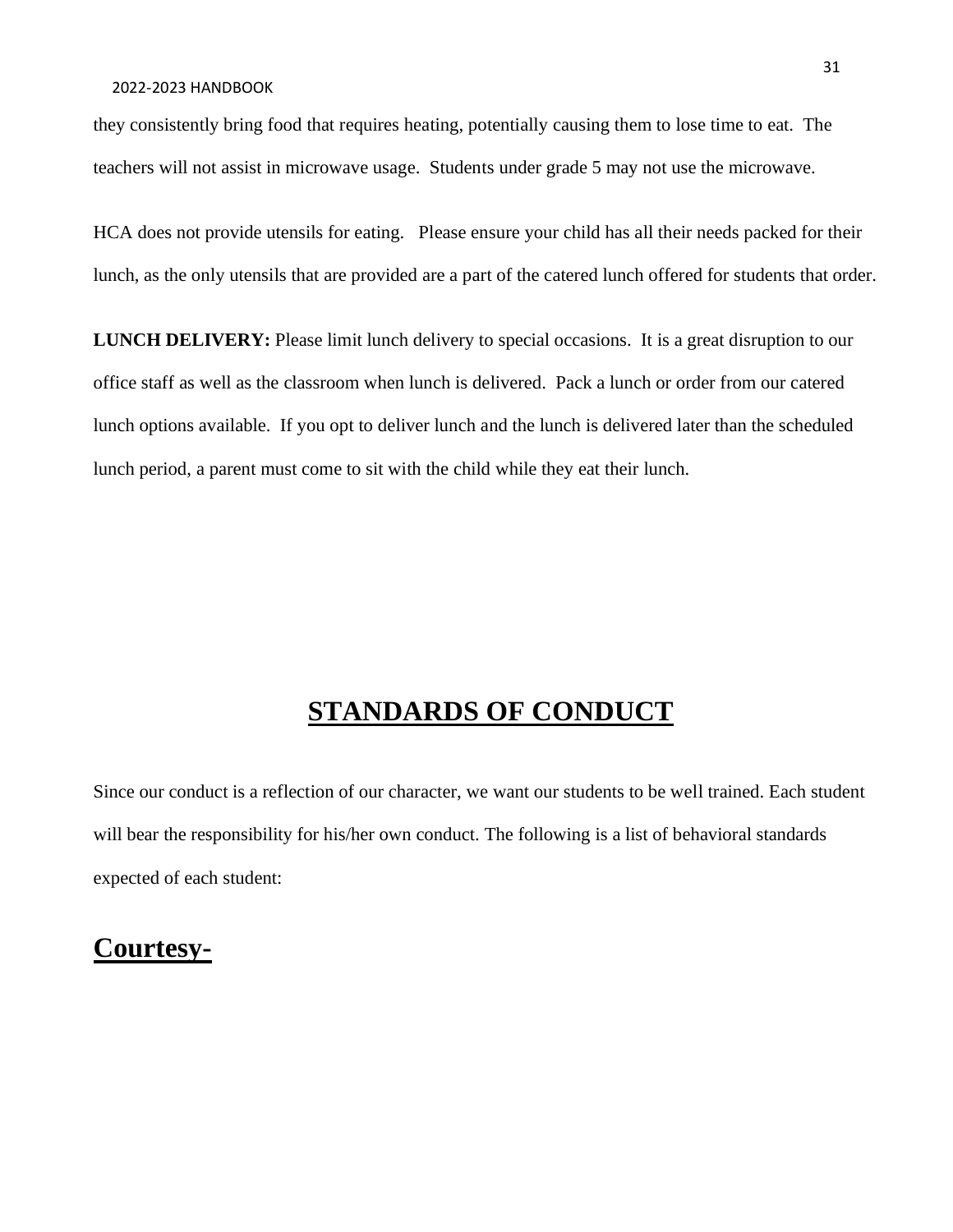Students are expected to treat everyone with proper respect and to show proper deference to those in authority. Conduct such as talking back, sarcasm, complaining, gossiping, etc. will result in disciplinary action and could lead to detention.

# **Classroom Behavior-**

Students are expected to conduct themselves in the classroom in a manner that is not disruptive or drawing unnecessary attention to themselves.

# **Cheating-**

This will not be tolerated! Anyone caught cheating will be dealt with quickly and firmly and could result in suspension. Repeat offenses may be subject to dismissal.

# **Stealing-**

Students are not allowed to intrude into other's possessions. This includes borrowing without permission. Students have their own private desks and no one (other than staff) is allowed to remove anything from it. Stealing could result in suspension, or dismissal.

### **Vandalism-**

Each student has the responsibility to take care of school property. Anyone who intentionally vandalizes any part of the property, or building, will be liable for all damages and subject to suspension or dismissal.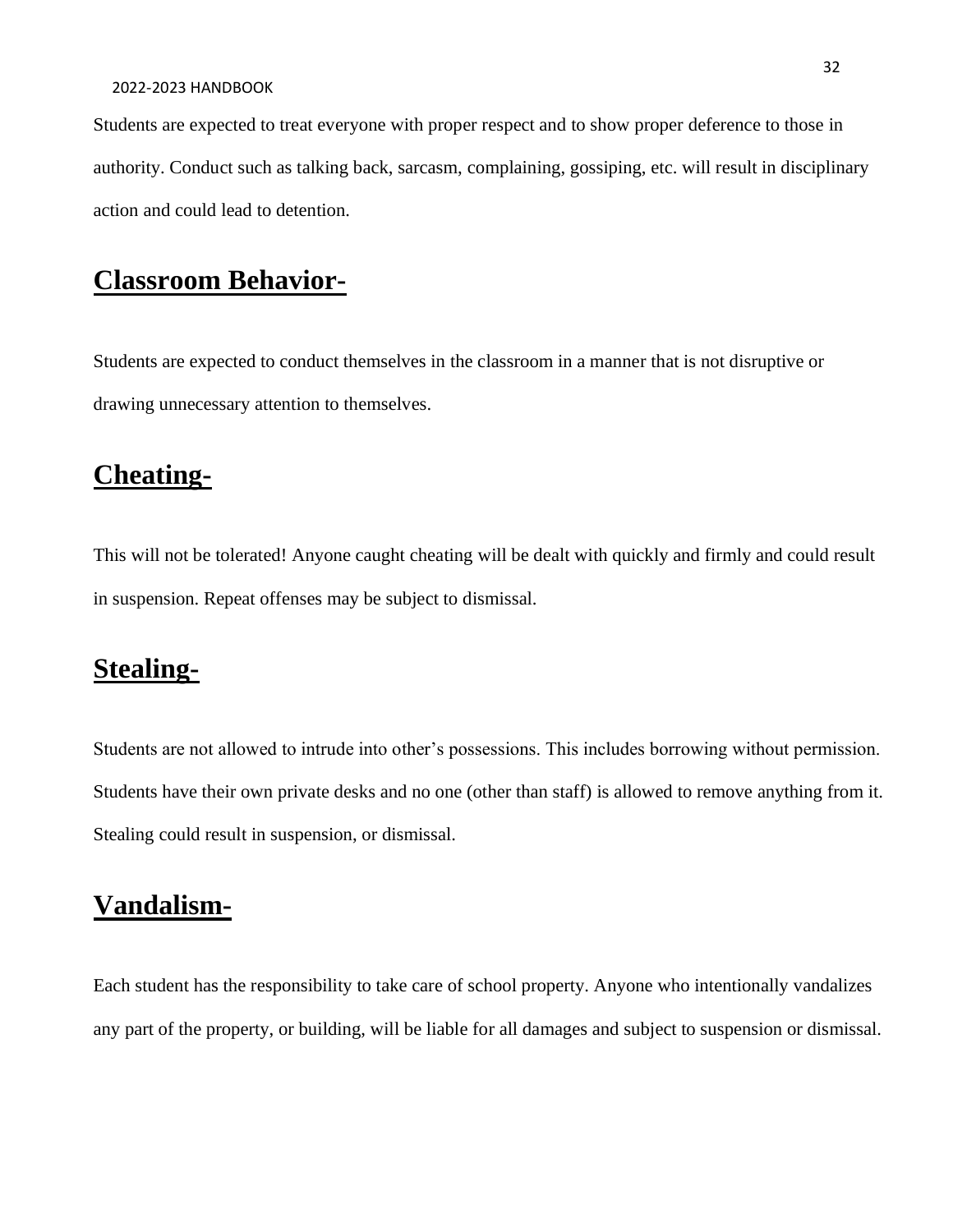#### **Language-**

Our language should always be uplifting and not offensive or disrespectful. The use of slang or street language will not be allowed at school. Belittling other students is not acceptable. A valuable slogan to remember is "To Belittle Is To Be Little."

## **Physical Contact-**

There is a six-inch rule that applies to all students. Simply put, it means that no intentional physical contact with other students is permitted, except when appropriate, as determined by the school staff.

### **Worldly Pursuits-**

Since our students reflect both our school and our Lord, it is necessary for each one to abstain from all appearances of evil. This applies while at school and away from school. Any student that is found to be out of harmony with the goals and standards of HCA, regardless of whether the activity takes place at or away from school, is equally subject to discipline for those actions, up to and including expulsion. The Christian life is not a game with one set of rules for church and school, and another for everyday life.

### **Immoral Activities-**

Students are not to be involved in the practice, or the appearance, of homosexuality, pre-marital sex, or pornography. These activities are in direct violation of God's Word and the principles taught at HCA. The Administration has the right to expel any student involved in such activities, on or off campus. HCA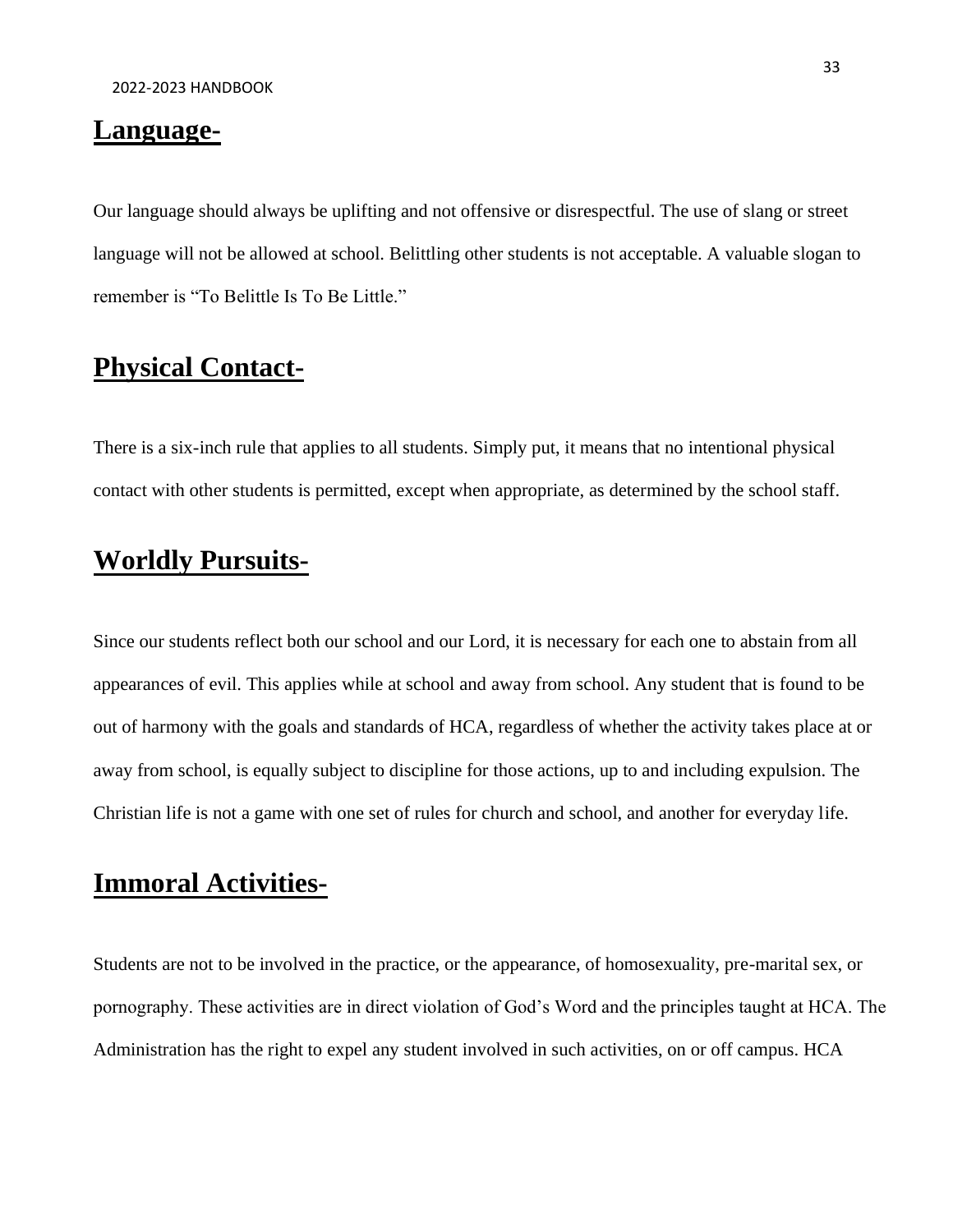supports the Biblical position of abstinence with respect to all sexual activities outside of marriage. A female student will not be permitted to attend school if she becomes pregnant, or a male student if he is responsible for a pregnancy.

### **Drug and Alcohol Use-**

The use of any alcohol and/or illegal drug use is forbidden. Having any possession of alcohol and/or illegal drug, at any time, as well as the appearance or actual consumption of the mentioned items, will not be tolerated and the Administration has the right to expel any student involved in such activities, on or off campus. HCA may administer random urine drug tests to students in Grades 7-12. If a student is suspected of drug use, the school has the right to ask the parents to have a doctor administer a drug test on their child and submit the results to the school. The cost of such testing will be the responsibility of the parents. The student can be withheld from class until testing is complete and the results given to the school. If drugs are found, the student will immediately be dismissed.

## **Position Statements-**

1. **Reverence of God's Name**: We believe reverence should be shown in all areas of instruction, proper respect, and consideration of God's character to ensure that God's name, character, and truth are honored and respected. References to the name or attributes of God must be consistent with biblical principles and should not be silly or trite.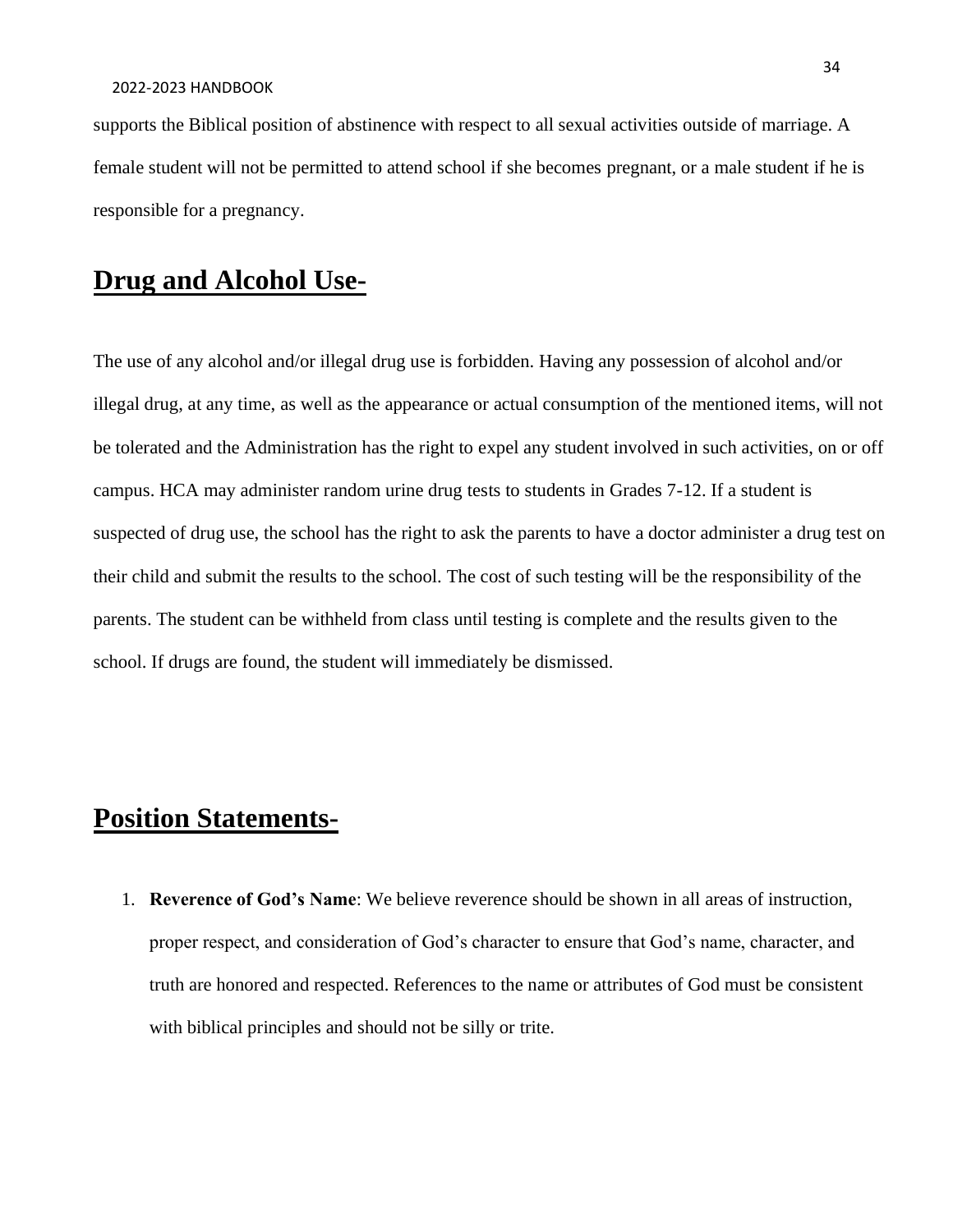#### 2022-2023 HANDBOOK

- 2. **Gender and Sexuality**: We believe that God wonderfully and immutably creates each person as male or female. These two distinct, complementary genders together reflect the image and nature of God (Gen. 1:26- 27). Rejection of one's biological sex is a rejection of the image of God within that person.
- 3. **Marriage**: We believe the term "marriage" has only one meaning: the uniting of one man and one woman in a single, exclusive union, as delineated in Scripture (Gen. 2:18-25). We believe that marriage between one man and one woman, for life, uniquely reflects Christ's relationship with His rescue mission (Eph. 5:21-33). We believe that God intends sexual intimacy to occur only between a man and a woman who are married to each other (1 Cor. 6:18; 7:2-5; Heb. 13:4). We believe that God has commanded that no intimate sexual activity be engaged in outside of a marriage between a man and a woman. We believe that any form of sexual immorality (including adultery, harassment, cohabitation, fornication, homosexual behavior, bisexual conduct, bestiality, incest, child abuse, or use of pornography) is sinful and offensive to God (Matt. 15:18-20; 1 Cor. 6:9-10).
- 4. **Self-Identification, Homosexual, Bisexual, Transgender, and Other**: We believe homosexual, bisexual, transgender, adultery, fornication, LGBTQ+, and other action, speech, and behavior outside of God's design to be sin; therefore, declaring acceptance of, condoning the practice of, or stating support for such is not acceptable from HCA students and staff.
- 5. **Sanctity of Human Life**: We believe that all human life is sacred and created by God in His image. Human life is of inestimable worth in all its dimensions, including pre-born babies, the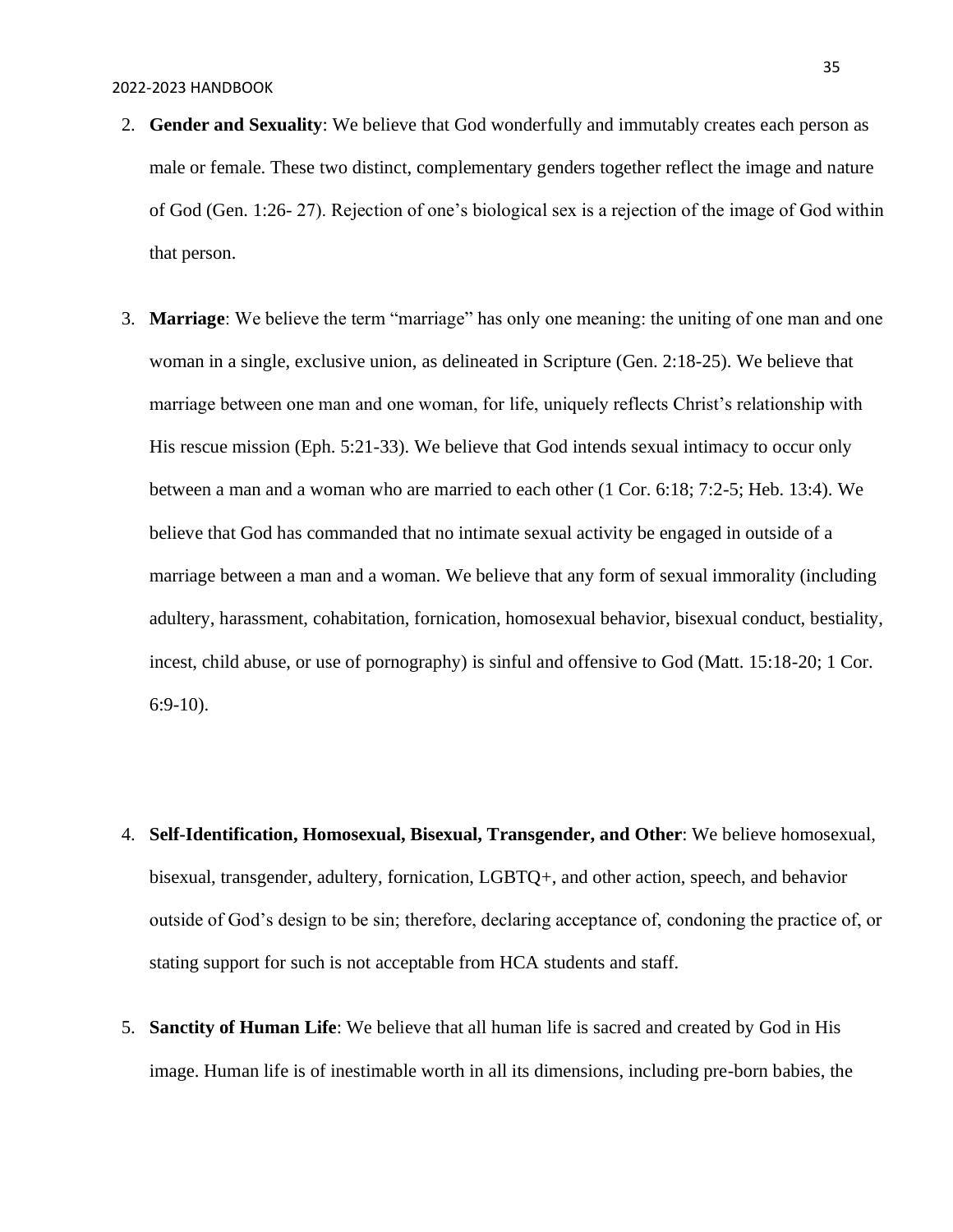aged, the physically or mentally challenged, and every other stage or condition from conception through natural death. We are therefore called to defend, protect, and value all human life. (Ps. 139.)

6. **Essential Truth**: We believe the foundational truths found in the Huntsville Christian Academy Statement of Faith and the principles outlined in the Huntsville Christian Academy Position Statements form the essential tenets of our school. These statements are sincerely-held positions of our School. Within these tenets, we seek to promote "unity in essentials," beyond these tenets, "liberty in non-essentials," and "in all things charity" (Christian love toward others).

All persons connected with this School community, be they employees, volunteers, parents, students, or board members shall be considered School community members.

### **DISCIPLINARY POLICIES**

HCA believes that discipline is the parent's responsibility, with the school's primary role to enforce correction that is consistent with training a child in the way they should go, in accordance to Proverbs 22:6. By enrollment, the parent/guardian is delegating the responsibility of discipline to the school during school hours. It is extremely important for the parents and school to cooperate when it comes to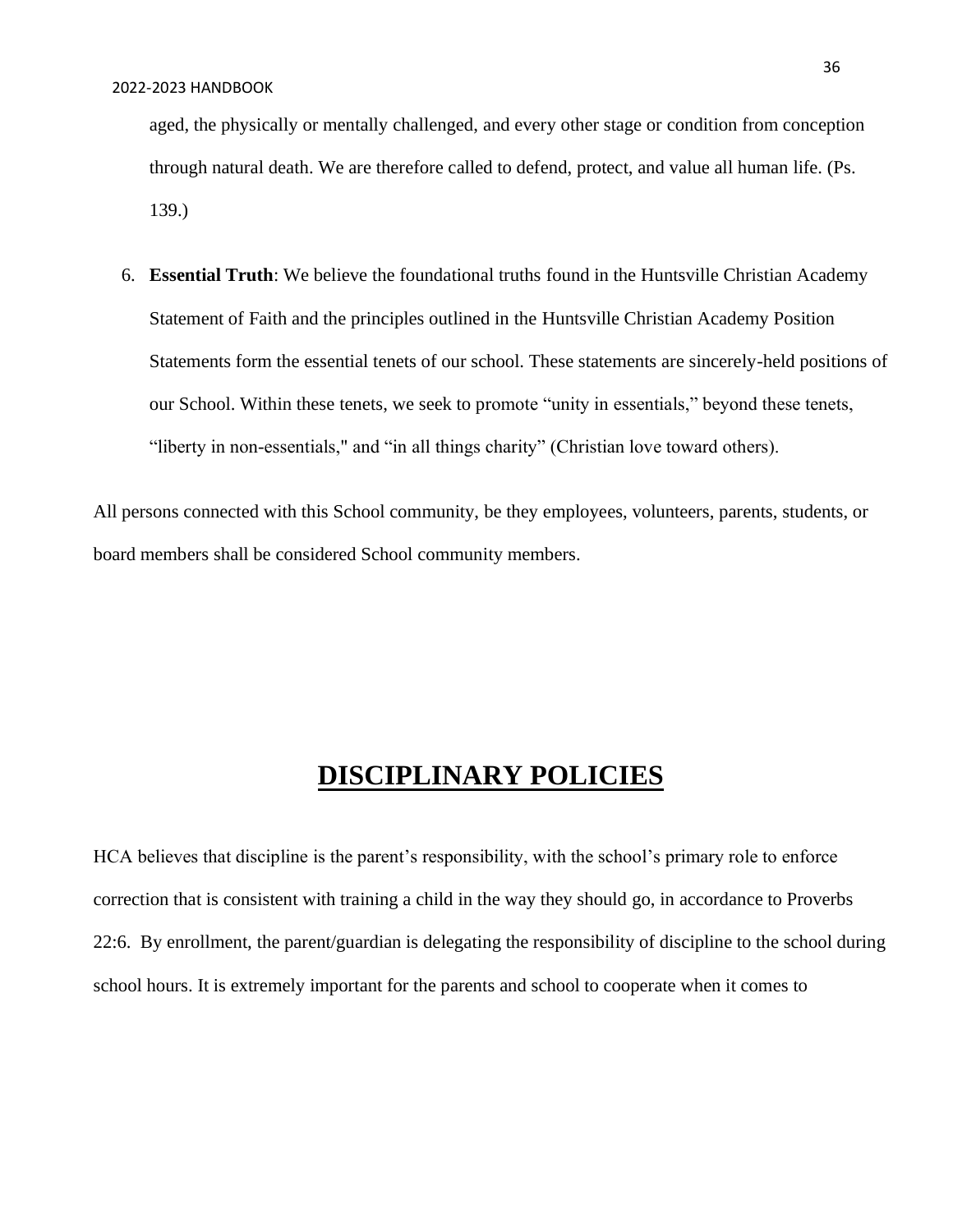disciplining a child. Since not all offenses warrant the same discipline, the following are examples of graduated discipline procedures:

# **Homework-**

If a student fails to complete all assigned goals during the school day, he/she is required to finish them at home. The homework notebook must be signed and returned to school the next day, along with the completed assignment. Both are due at 8:00am. If homework is not completed, a detention may be issued, as determined by classroom policy.

Students with incomplete goals more than 2 days, consecutively, in one subject will be sent home on the 3<sup>rd</sup> day until all goals are complete and ready to be scored. The days absent for incomplete goals are unexcused.

## **Detention-**

Per individual classroom policies, teachers may issue a detention for offenses, including, but not limited to: incomplete homework, negative attitude, and violations of classroom rules and/or school policies. If a detention has been issued, a detention slip will go home with your child the day prior to serving the detention, for you to review and sign. Detentions will be served in the classroom from 3:15pm-3:45pm, or during class recess times. Parents will need to be waiting in the front lobby for students promptly at 3:45pm, or the student will be sent to After care for supervision. Aftercare fees will apply.

# **Corporal Correction-**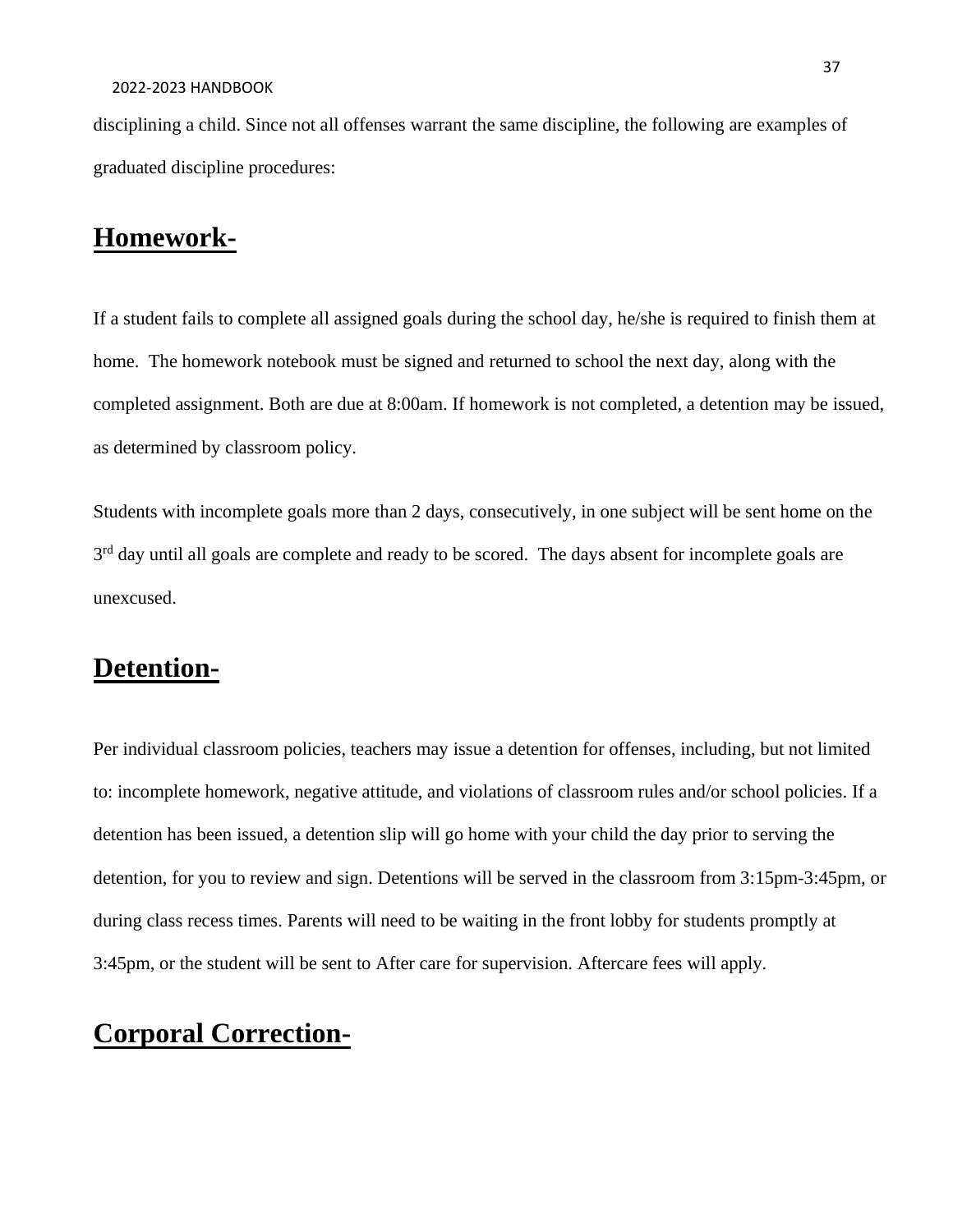#### 2022-2023 HANDBOOK

HCA does not issue corporal correction.

## **Major Offenses-**

Major offenses require a parent meeting with administration and can result in suspension from school. Major offenses include the following:

- 1. Destruction of school property, or other's personal property.
- 2. Disrespect or threat of any kind towards a teacher, staff member, visitor, or volunteer. This includes threatening or disrespectful language on social media.
- 3. Leaving school grounds, or the group on a field trip, without permission.
- 4. Lying, cheating, stealing, and vulgar language.
- 5. Possession of weapons of any kind.
- 6. Multiple violations of dress code after warnings to correct.
- 7. Any form of bullying, including cyber-bullying.
- 8. Aggression of any type.

# **Suspension and Expulsion-**

Suspension means a child is dismissed from school for a specified period of time, but may return after requirements are met. Expulsion means a student is dismissed from school and has no option to return. A suspension could occur when it is believed by the administration that all reasonable efforts to correct a problem have been tried unsuccessfully. A suspension could be given from one day to two weeks. An expulsion could occur if the student is ever involved in, or brings to school alcohol, drugs, weapons, or in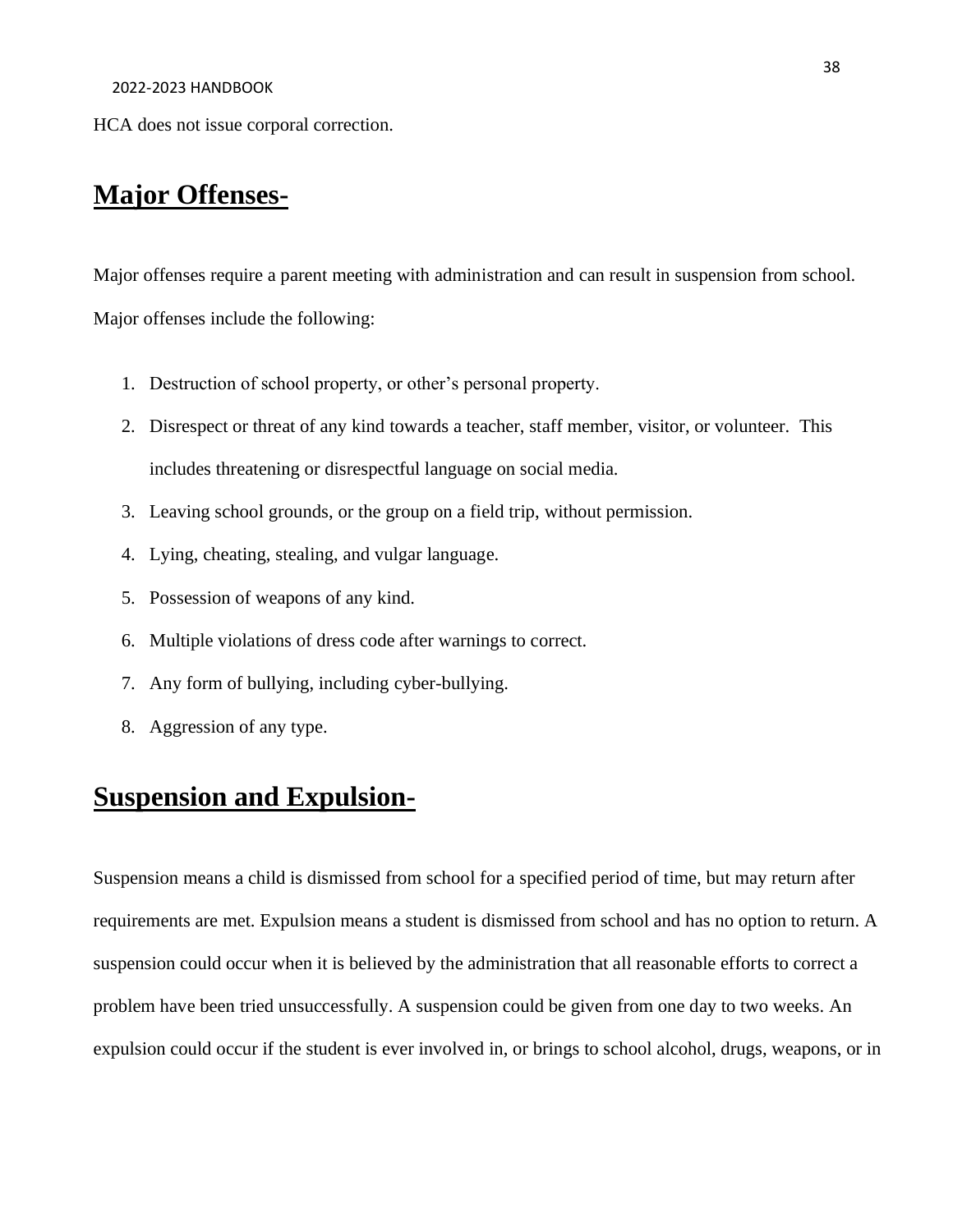any way threatens or brings harm to any student or staff, or is defiant/rebellious. However, the school is not limited to these reasons alone. This includes offenses committed on or off school campus.

# **Personal Property-**

Under no circumstances are any of the following allowed on campus: electronics, cellular phones, gum, tobacco, alcohol, drugs, and weapons. All books/magazines must be approved by the school administration. We have the right to search for contraband items on the student, and in pockets, purse, desk, book bag, or automobile. A search may be conducted without the students' or parents' consent. The enrollment of your child constitutes parental consent to such searches. If alcohol, tobacco, drugs, or weapons are found, the student(s) could be immediately dismissed. For other items found, the student will be subject to discipline and the items taken from them.

# **Student Drivers**

Those students who wish to drive their own vehicle to school may do so (with administration and parental approval) if they have a valid driver's license. The student must park in the designated area and leave his/her vehicle immediately upon arrival at school and not return to the vehicle until dismissal. HCA must have a written note from the parent/guardian giving permission for the student to drive to school. Also, if other students are riding to school, a note from both parents/guardians is required. Speed limit on school grounds is 5 MPH. HCA is not responsible for loss or damage to a vehicle, or its contents, while on school property.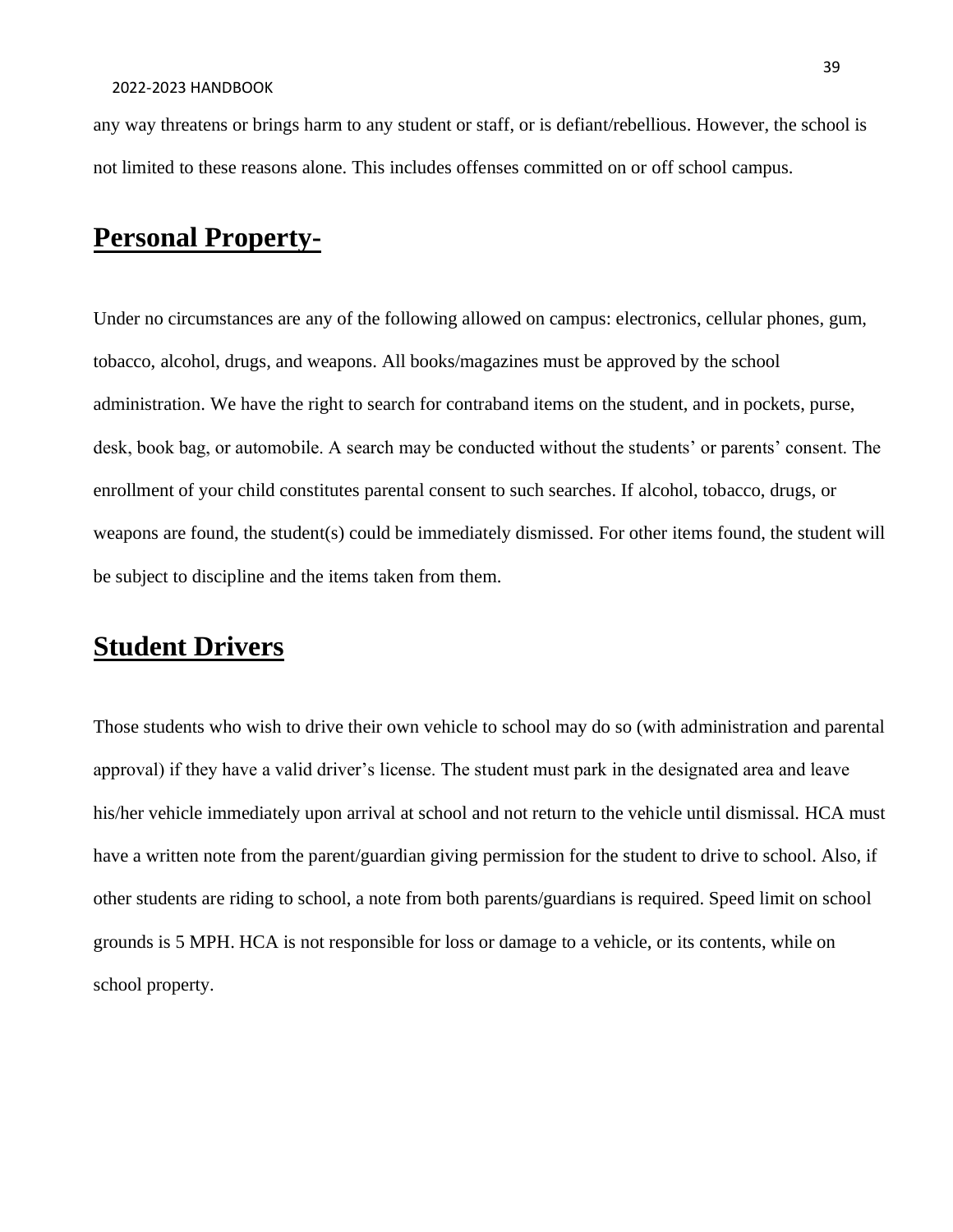# **MEDICATIONS AND FIRST AID**

The school is equipped with basic medication and first-aid supplies. The student is not allowed to have ANY medication or drugs of any kind, with the exception of an inhaler with a Doctor's permission, in his/her possession or vehicle or on school property. All medication must be checked in at the front office when the student arrives at school. HCA will not issue any medication without a physician's note with instructions for administration. Medication must be in original container, with student's name and original pharmacy label.

## **Sickness**

If a student becomes ill at school, the parent/guardian will be called to pick up the student. We ask parents not to send their child to school if he/she has a fever or is sick.

Students will be sent home with temperatures greater than 100 degrees. Students must be fever free for 24 hours before returning to school.

Students will be sent home with illness symptoms such as rash, vomiting, and diarrhea. Students can return 24 hours after being symptom free, or with a note from the doctor instructing they are not contagious and able to return to school.

A child being sent home with illness symptoms is not considered excused unless a physician's note is presented.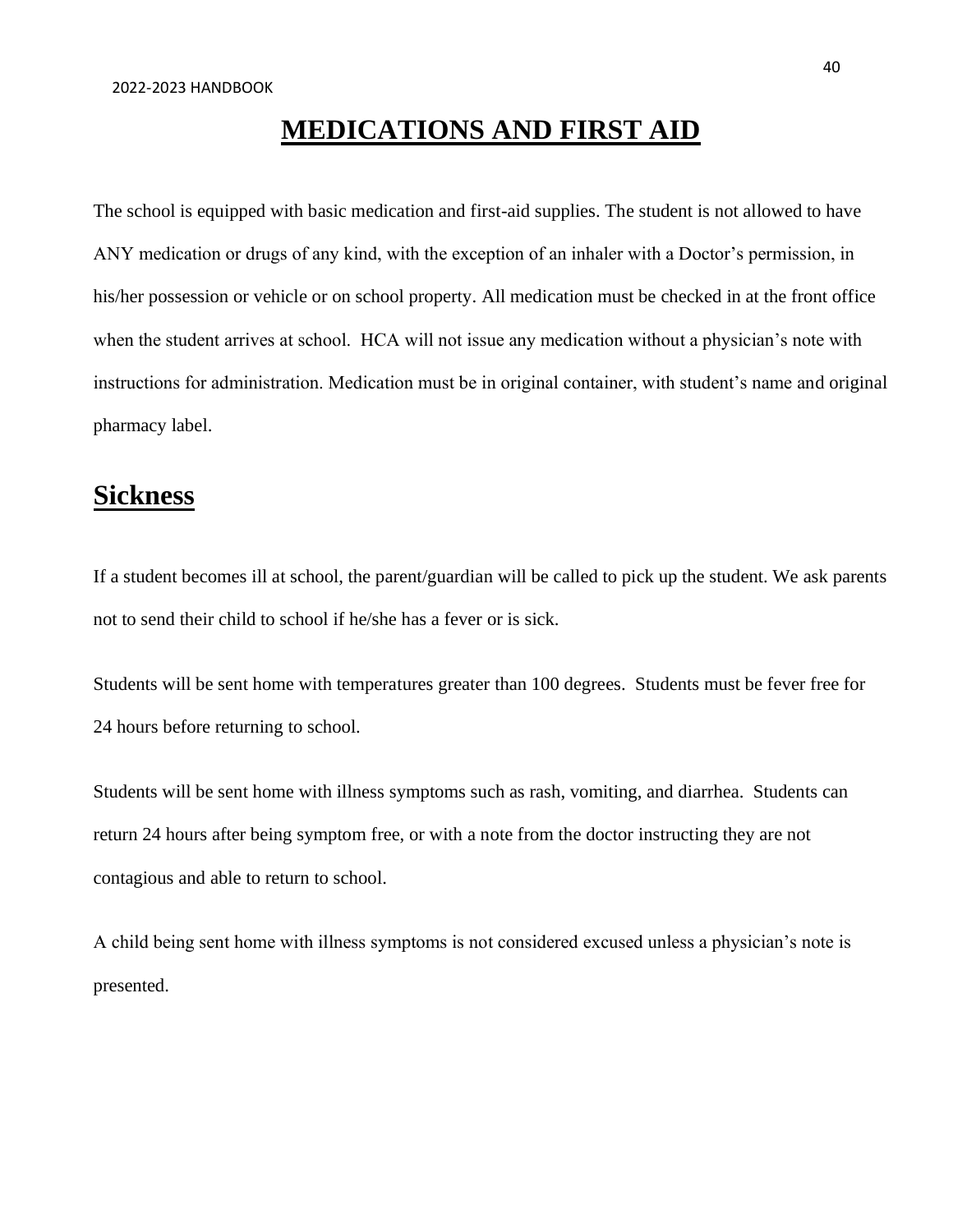# **Doctor's Excused Absences, Tardy, or Early Check Out-**

All notes must be presented within 2 days of return to school. We will not accept notes beyond 2 days for the purposes of excusing an absence.

# **ACADEMIC POLICIES**

## **Grading Scale-**

 $100-90= A$ 

89-80=B

79-70=C

Our policy requires mastery of skills benchmark of a 70%. If the overall average for the class does not equal a 70%, then the student did not pass the course and summer school will be required.

## **Curriculum-**

Life transformation for the believer occurs when we allow the Holy Spirit to have His way and accomplish God's will within our lives. When we totally surrender, our very character is transformed as we begin to produce the fruit of the spirit in our lives. When we walk where the Spirit leads, we are better equipped to handle temptations, and have within us His wisdom for discernment. Kingdom education entails drawing out the Imago Dei within our students. Imago Dei is Latin, and translates to "The Image of God." (Cox, 2012). We are introduced to this concept in Genesis 1: 26-28. While God made all life,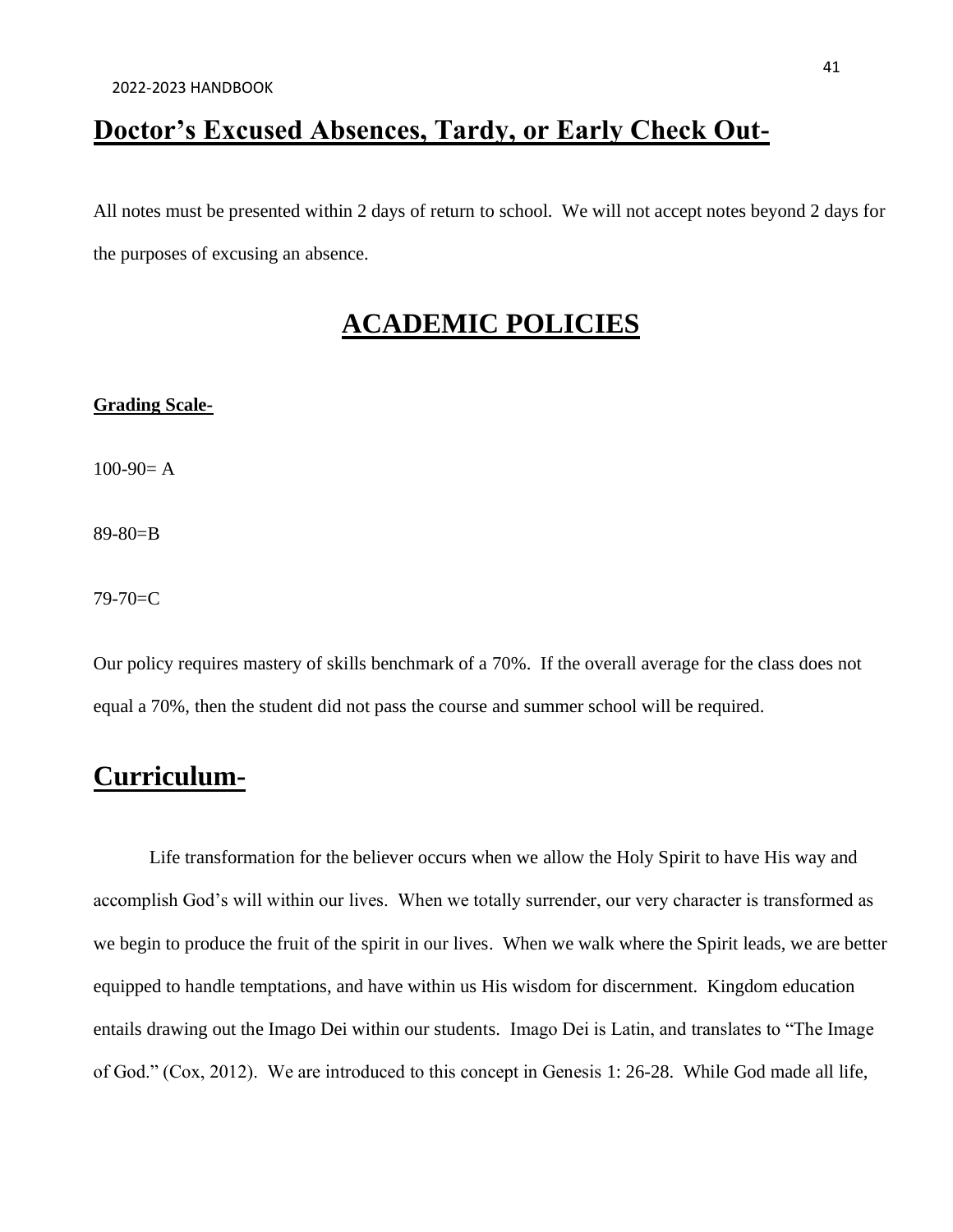#### 2022-2023 HANDBOOK

mankind is the only creation He breathed into the nostrils of, giving man a spirit by His own breath. (Genesis 2:7). God made man special, imparting His image upon this set apart creation, so that man can reflect His nature on earth.

Understanding who God is and His nature, helps us better understand what it means to be made in His image and likeness.Kingdom education reprioritizes through equipping to bring the kingdom qualities of God's personal nature to earth through the academic venue, which otherwise equips students mainly for temporal competence . Broadly, a kingdom reflects the characteristics of its king . As Kingdom educators to Kingdom students, we are together, working to expand the Kingdom by reflecting the King and His attributes to the world around us.

Kingdom education focuses on treating self and others as forgiven, just as God does (Col. 2:13): sinner identity no more; believers are saints! The focus is on, for instance, uncovering the God-implanted "gold" in humans' earthly natures, operating in the supernatural, "going the extra mile," loving unconditionally, eliminating judgmental attitudes, receiving inner healing, living as Kingdom royalty, praying powerfully, establishing a culture of honor, desiring and enjoying God's presence, joyfully trusting God in all things, learning to live responsibly in liberty, pursuing personal destiny from God, being completely preoccupied with God, naturally exuding Sermon on the Mount and fruit of the Spirit qualities, being instruments of healing, evangelizing the lost, blessing others, living in gratitude and gratefulness, praising and worshipping God, expecting kingdom visitations, living from heaven's abundance rather than earthbound neediness, discipling rather than punishing, banishing shame, and hearing God's voice.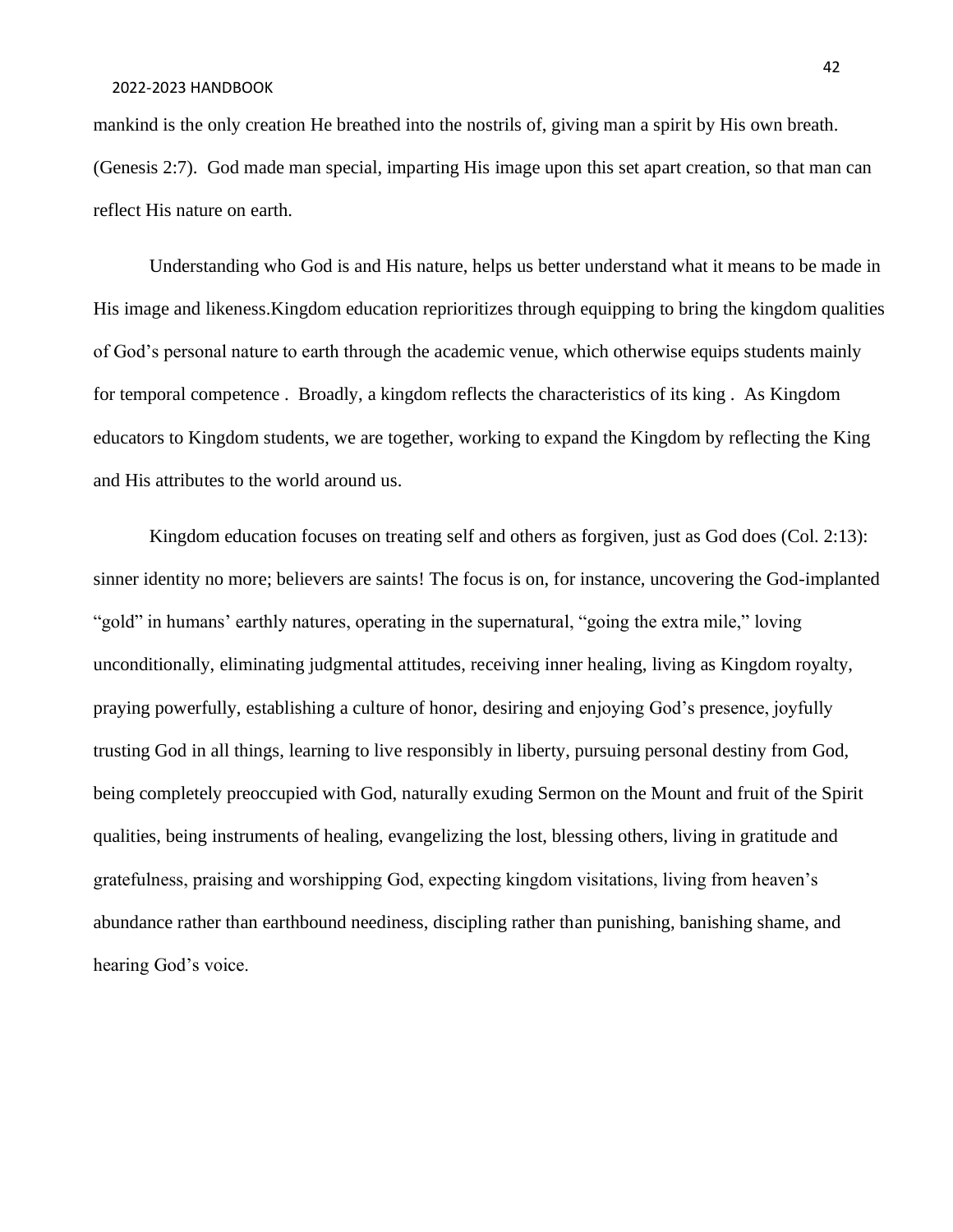We exclusively use Abeka for all core subjects in grades K-12, with the exception of select electives, and where a student is working on a vocational degree or to fill in educational gaps.In these instances, we use Accelerated Christian Education (A.C.E.)

HCA policy requires a passing grade of 70% for all math and language arts subjects. Should a student not pass an exam with an 70%, the student will complete additional assigned tasks, as directed from teacher, until a mastery score of 70% is achieved, while continuing forward progression in the course. The additional work may be assigned as homework.

## **Homework-**

HCA teachers assign a daily goal for each course. When the goal is not complete, it becomes homework and is due at **8am** the next morning, regardless of the class start time. Work not turned in on time will result in a loss of points. Students that do not turn in work will not be eligible to take tests or quizzes, resulting in a zero grade for the upcoming quiz or test. Even if the homework is too late to receive credit, it is still required to be able to take a quiz or test of the class.

## **Graduation Requirements-**

All seniors must complete all requirements assigned before participating in the graduation ceremony. All high school students and parents should obtain an up-to-date credit requirement and academic projection.

# **Honor Roll Requirements-**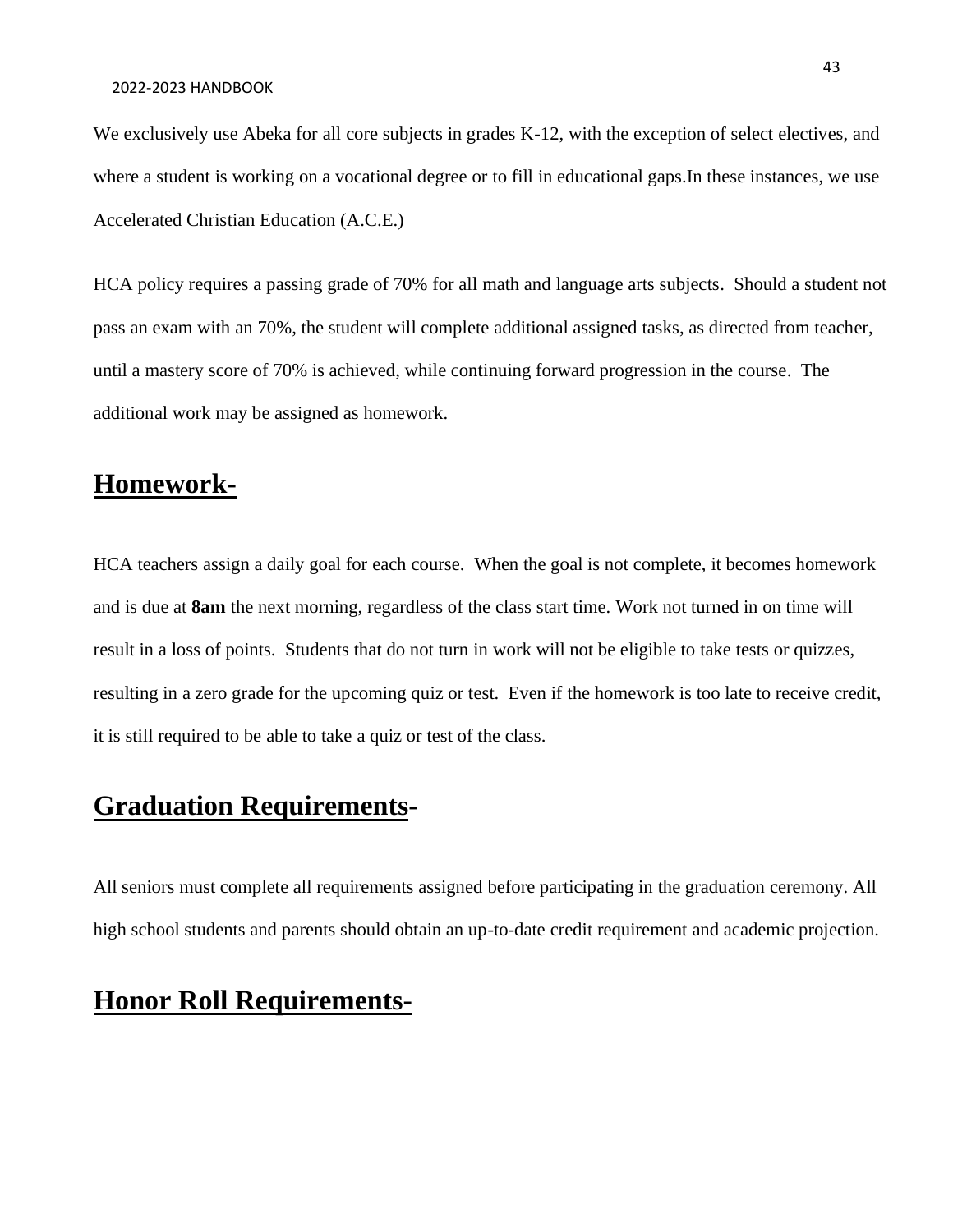To be recognized for Honor Roll, all students must maintain a quarter grade in each subject of an 85% or higher. Students must not have any disciplinary reports for the quarter, and must be in good attendance standing.

# **Awards Day Ceremony-**

HCA will have an awards day ceremony at the conclusion of the academic year where we will recognize the following awards:

Perfect attendance

Highest GPA per grade

Honor Roll (for students that earned for all 4 quarters of school)

Senior Awards

Scholarship recognition

Scripture Awards

Good Citizen Award per grade

Clubs, Sports, and Robotics Awards

Student of the Year

"Pops" Award

We will invite students that are receiving recognition in the week prior to the program.

# **Huntsville Christian Academy**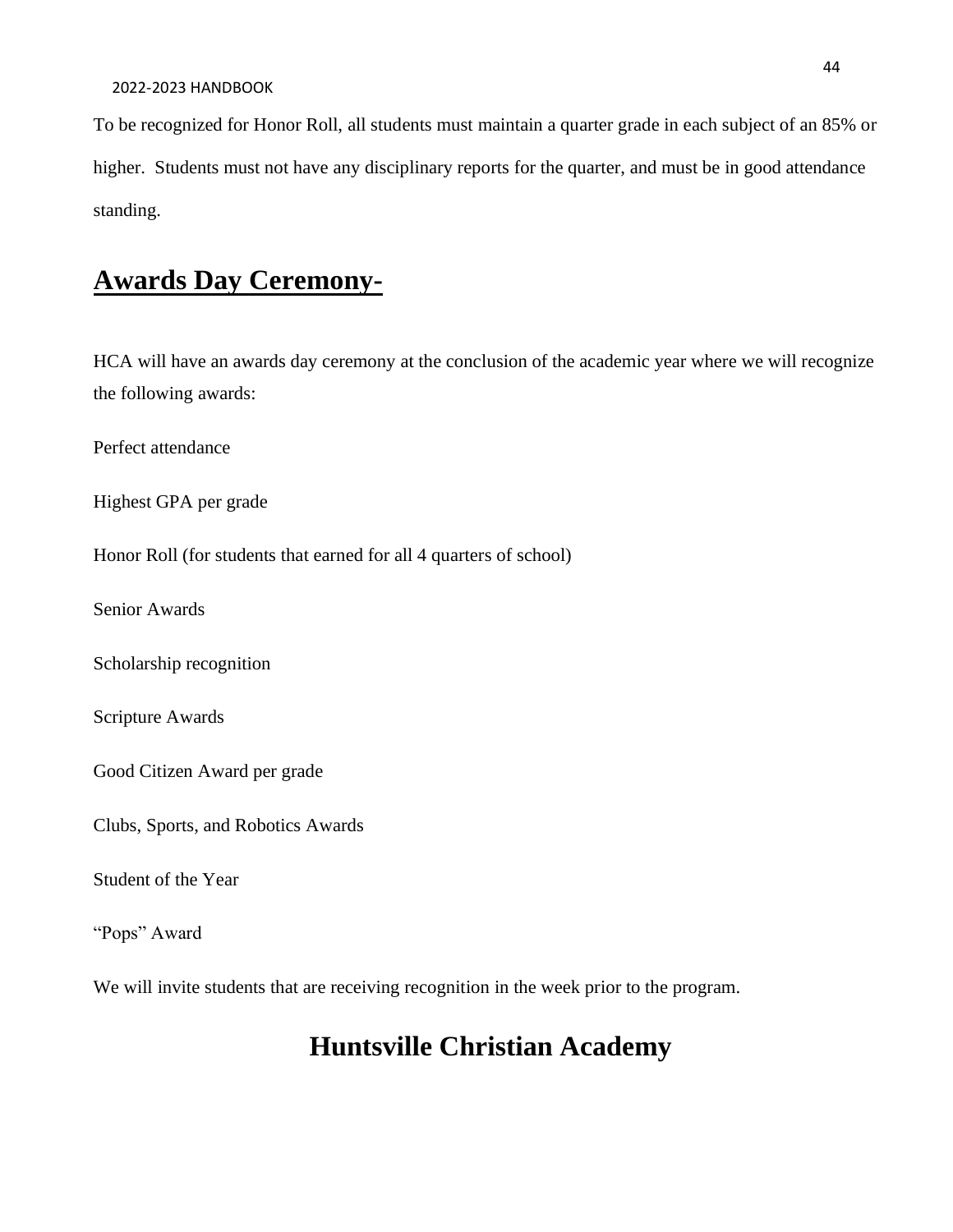## **High School Course Catalog**

## *Mathematics*

The Christian approach to teaching math begins with knowing and teaching that reality does have structure and order because it was created by a rational, orderly God. In math, the students study one aspect of the order of the real world and indirectly begin to know more about the God Who has given them the world they live in. In the math processes, the students are not creating truth but learning truth; they are, in a sense, thinking God's thoughts after Him. The students will find exactness, preciseness, and completeness in the subject matter of mathematics just as would be expected in God's world.

We are unabashed advocates of traditional math, not only because the students learn something that can be built upon, but also because it accords with our Christian viewpoints on education. Only from a Christian perspective can the basic rationale—the intrinsic reasonableness of traditional math—be seen and appreciated. Traditional math will not succeed unless it is taught with the conviction that something more than arbitrary process derived from arbitrary principles is at work.

Traditional math is Christian math, and it must be taught by traditional methods. A math lesson rightly taught is one more way that a Christian teacher can instill within students the principles of God's Word.

### **Intermediate Math**

Credit: 1

Intermediate math gives a strong review of all arithmetic concepts with practical application to daily life.

Provides instructions in plane and solid geometry, statistics and probability, and fundamentals of algebra.

### **Pre-Algebra**

Topics of geometry, statistics and probability, and radicals are expanded, and trigonometry and systems

of equations are introduced. These topics will provide the foundation to which all further math courses are

built upon.

### **Algebra I**

Credit: 1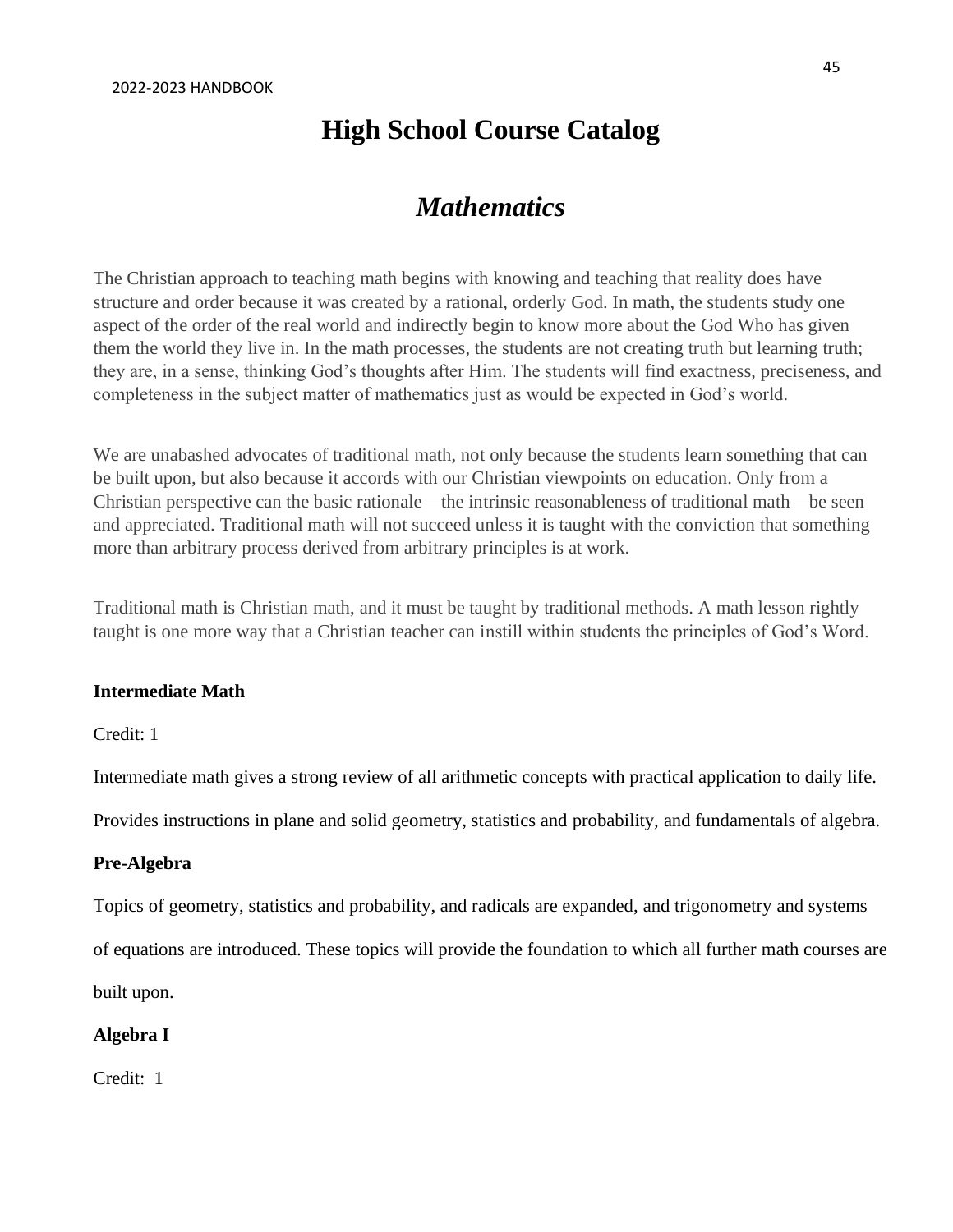#### 2022-2023 HANDBOOK

This course covers basic algebraic concepts (definitions, signs, and expressions). This curriculum includes principles for logically solving, transposing, and canceling algebraic equations. Students taking this course can expect to work with monomial and polynomial expressions, algebraic addition, subtraction, multiplication, and division, complex fractions: reducing, simplifying, and solving word problems, algebraic graphs—linear equations, consistent, inconsistent, and dependent in word problems, quadratic equations, factoring, positive and negative numbers, averages, percents, interest, ratios, and proportions, and translating word problems to algebraic equations as well as the Pythagorean Theorem .

#### **\* Course required for Honors, College Prep, and General Diplomas**

#### **Geometry**

Prerequisite: Algebra I

Credit: 1

This course expands the deductive reasoning powers of the student as he reviews previously learned material and is introduced to new concepts. Students taking this course can expect to work on learning to reason logically and systematically, to recognize properties and theorems and use them for solving problems—converse and construction,

parallelograms, tangency, exterior angle; to recognize and use Hinge, Pythagorean, and regular polygon theorems to work with various types of shapes, angles, arcs, and chords, and learns to find the circumference and area and to recognize and use tangents, secants—angles formed and intersecting within a circle.

### **Course required for Honors, College Prep, and General Diplomas**

### **Algebra II**

Prerequisite: Algebra I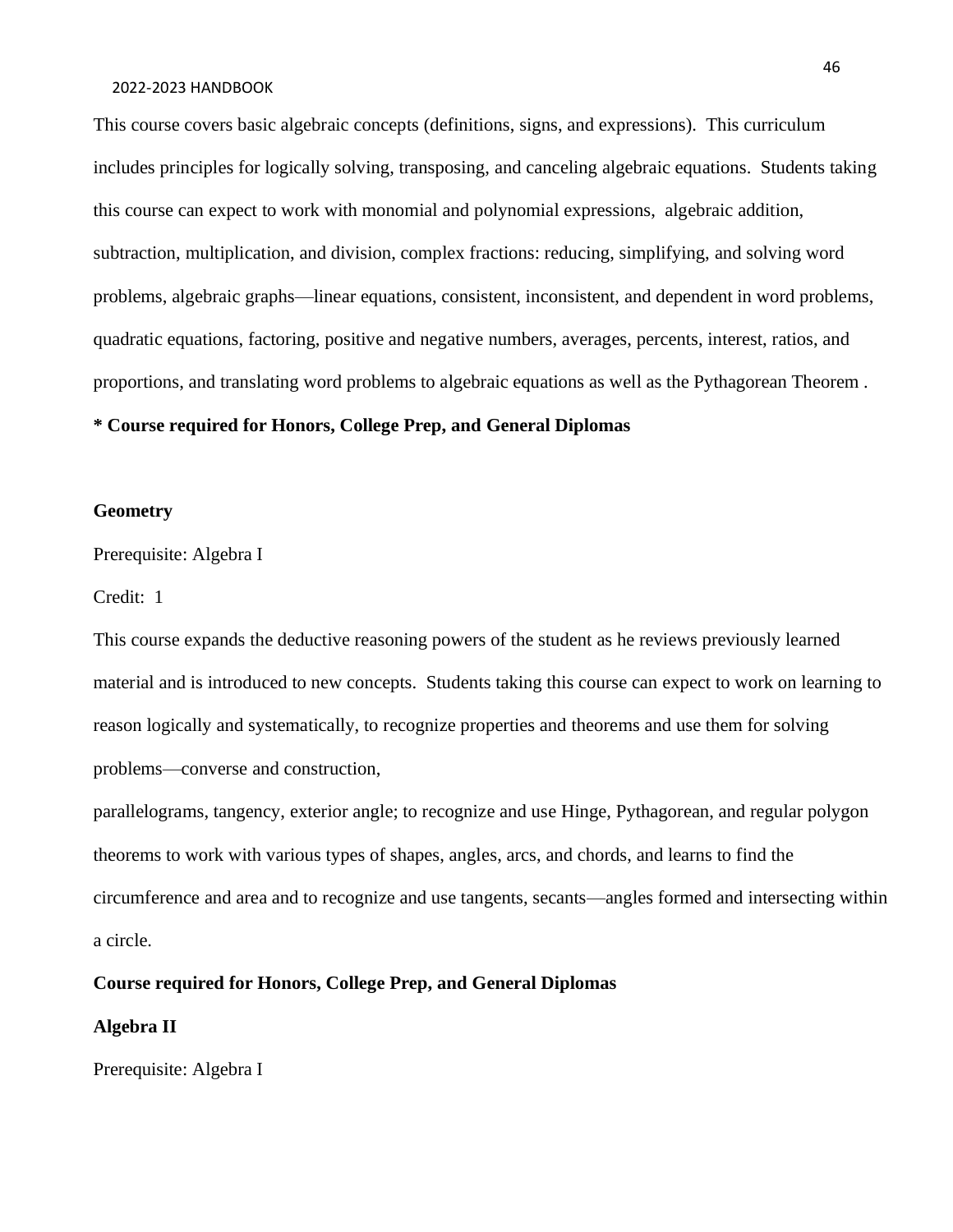Credit: 1

This advanced study in algebra includes parabolas, hyperbolas, permutations, logarithms, and matrices; operations with radicals and fractions; and solving equations. The approach is practical, helping the student use his reasoning abilities. In this course, the student learns to operate with: real number axioms and applications, radicals and complex numbers, fractions and operations, equations and decimals, equations—linear and graphs, quadratic solutions, relations and polynomial functions, arithmetic and geometric sequences and series, and sentences with one variable, multiplication of polynomials, factoring monomials, squares, groups, and open sentences, computations, exponential functions, logarithms, and antilogarithms; and permutations, combinations, binomial expansions, and probability, matrices and their properties, determinants of equations, and systems of equations.

#### **\* Course required for Honors and College Prep Diplomas**

#### **Precalculus**

Prerequisite: Algebra I, Algebra II, Geometry

Credit: 1

The purpose of Precalculus is to teach the student how to select and apply various techniques to solve mathematical problems in a skillful, systematic, and logical manner. Students will learn the underlying principles of trigonometry and interrelationships of lines and functions with graphical and analytical problem-solving techniques from a study in analytical geometry. The study culminates with an introduction to selected calculus topics. This course requires the use of a TI-83 Plus or TI-84 Plus graphing calculator. \***Course Required for Honors Diploma**

*English*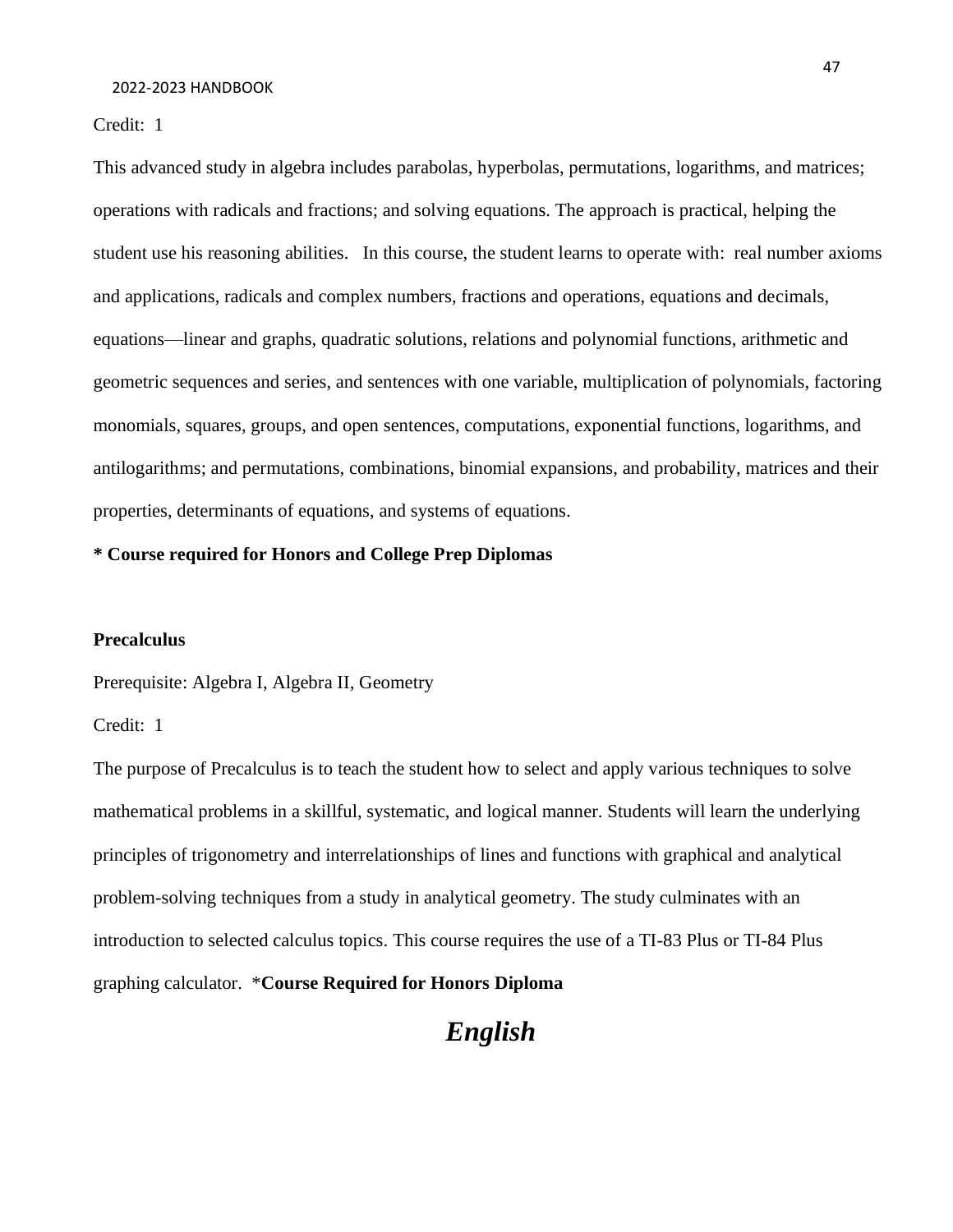"Certainly, education that is Christian must develop skill in the use of words, including The Word (Byrne, 1977; Percy, 1980). Language is not only the prime medium of idea transmission; it is a primary instrument by which spiritual power is exerted (cf. Matthew 17:20)." Language Arts should come in several formats: spoken, written, drama, singing and/or servitude. Kingdom students should learn to preach the Gospel at all times. The message of the Gospel in wrapped in love, with love is the universal language of all people (Silk, 2013). "Literacy in the spoken and written word is thus necessary for the proper exercise of temporal and spiritual responsibility. Accordingly, Jesus, as the Word of God, (John 1:1, 14), is known by abiding in Him, and by extension, His Word (John 15:7)."

Kingdom students will be mindful of the spoken and written word, understanding that words are powerful for the Kingdom. The tongue has the power of life and death, and those who love it will eat its fruit (Proverbs 18:21). Kingdom education will prepare students and equip them to for discipleship and spreading the Gospel, thus living the Great Commission.

### **English III**

#### Credit: 1

Consists of 3 abilities taught: Grammar and Composition, Vocabulary-Spelling-Poetry, and Themes in Literature. Two vital abilities, the ability to express one's ideas creatively as well as correctly and the ability to comprehend and interpret the written word skillfully, are built upon the elements studied in English I. Students will gain foundational practice of proper grammar and develops the basic composition skills utilized in outlining, summarizing, researching, and writing a variety of expositions, letters, and essay answers. Students' will expand their vocabulary, words, and definitions through a study of *Themes in Literature.* Student will become familiar with classics such as *Wind in the Willows, Jane Eyre, Don*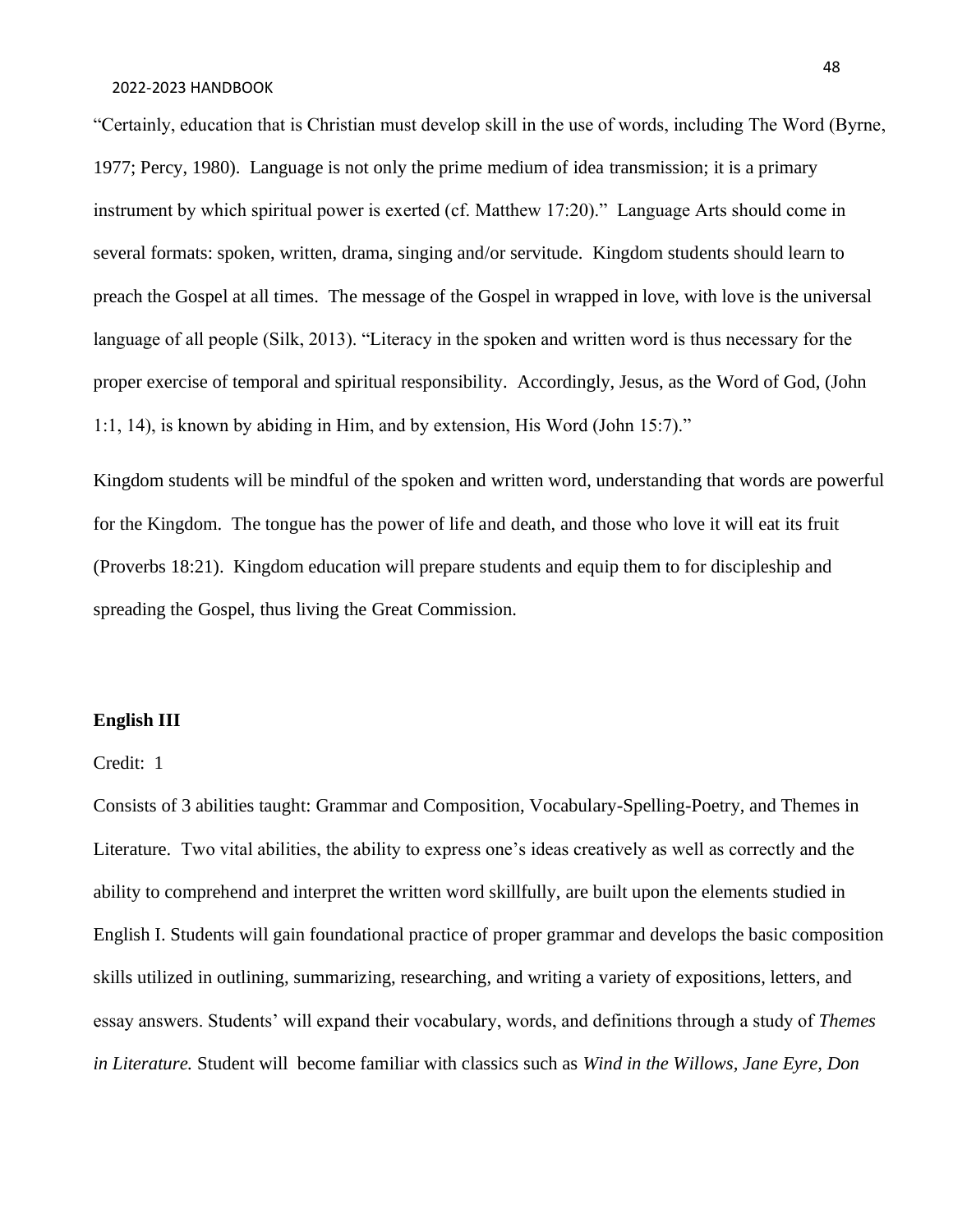*Quixote,* and *The Adventures of Tom Sawyer,* and learn to appreciate a well-written presentation of a theme. This appreciation not only aids in increased enjoyment of literature but also provides the foundation needed to critically analyze it.Students will critically think and begin to formulate corresponding essays to analyze their work.

**\* Course required for Honors, College Prep, and General Diplomas**

#### **English IV**

Prerequisite: English III

Credit: 1

Consists of 3 abilities taught: Grammar and Composition, Vocabulary-Spelling-Poetry, and World Literature. The student develops oral and written communication skills as well as critical thinking skills during this course. Specifically: explanative writing through essays, process paper, literary theme, critical book review, and a research paper. Students will also learn how to solve analogy questions and how to analyze word meanings based upon their prefixes, roots, and suffixes. Literature readings will introduce works chronologically from the Ancient East to the Modern Age, reading classics such as *Divine Comedy, Moby Dick, Paradise Lost, Aesop's Fables, Foxe's Book of Martyrs.* 

**\* Course required for Honors, College Prep, and General Diplomas**

**English V**

Prerequisites: English IV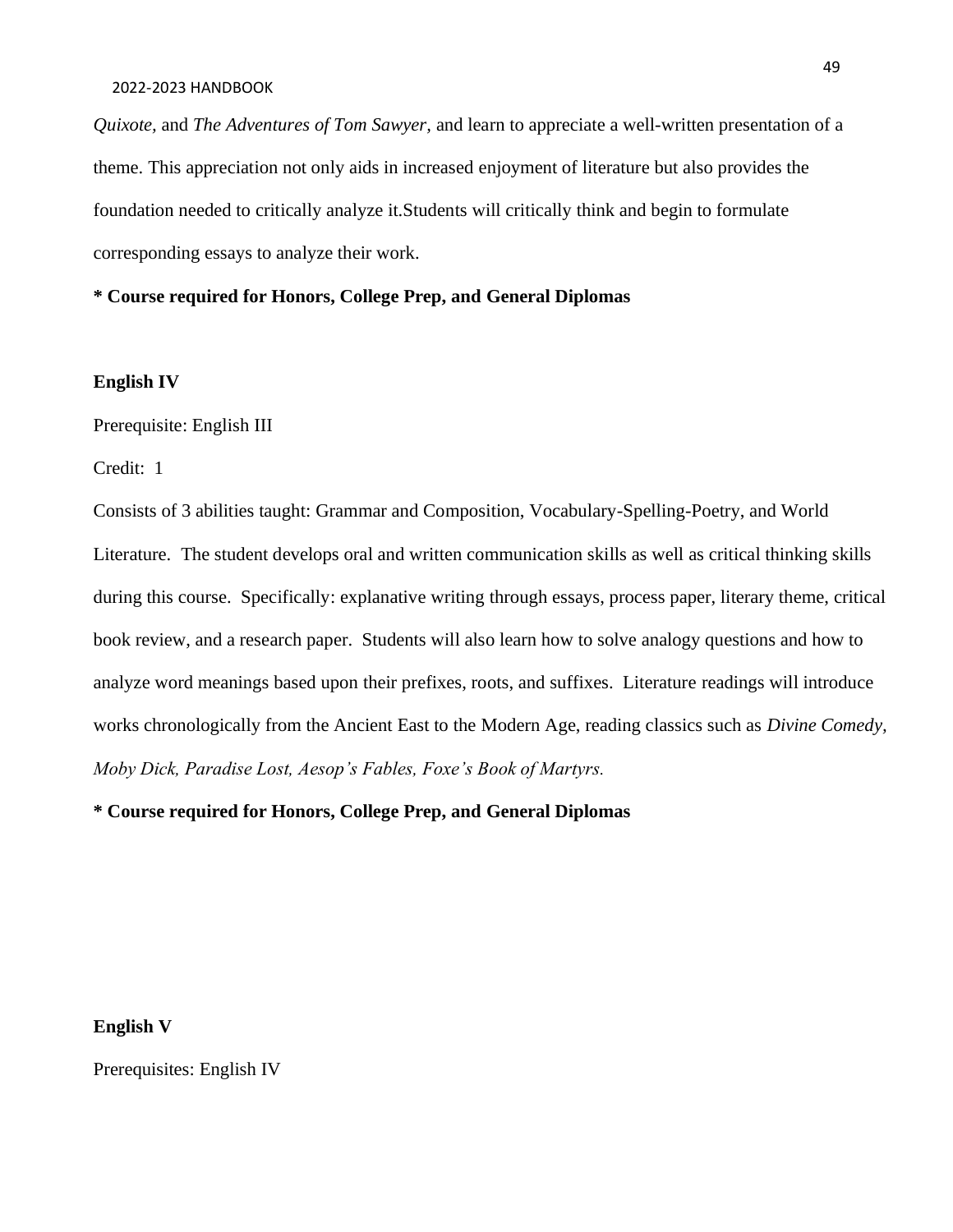Credit: 1

Consists of 3 abilities taught: Grammar and Composition, Vocabulary-Spelling-Poetry, and American Literature. Grammar and Composition emphasizes writing through assignments in argumentative essays, exposition of a process, literary character analysis, critical book reviews, and a research paper. In Vocab, Spelling, and Poetry, student will expand on previously learned skills to include memorization of poetry. American Literature will introduce students to classics such as *Moby Dick, Ben Hur, Uncle Tom's Cabin,*  and *the Innocents Abroad*.

### **\* Course Required for Honors and College Prep Diplomas**

#### **English VI**

Prerequisites: English V

Credit: 1

Consists of 3 abilities taught: Grammar and Composition, Vocabulary-Spelling-Poetry, and English Literature. The student taking this course will practice the correct usage of oral and written language in a variety of formats. Students will read and analyze classics such as *Beowulf, Pride and the Prejudice, Paradise Lost,* and *The Canterbury Tales.*

\***Course required for Honors Diploma**

## *Social Studies*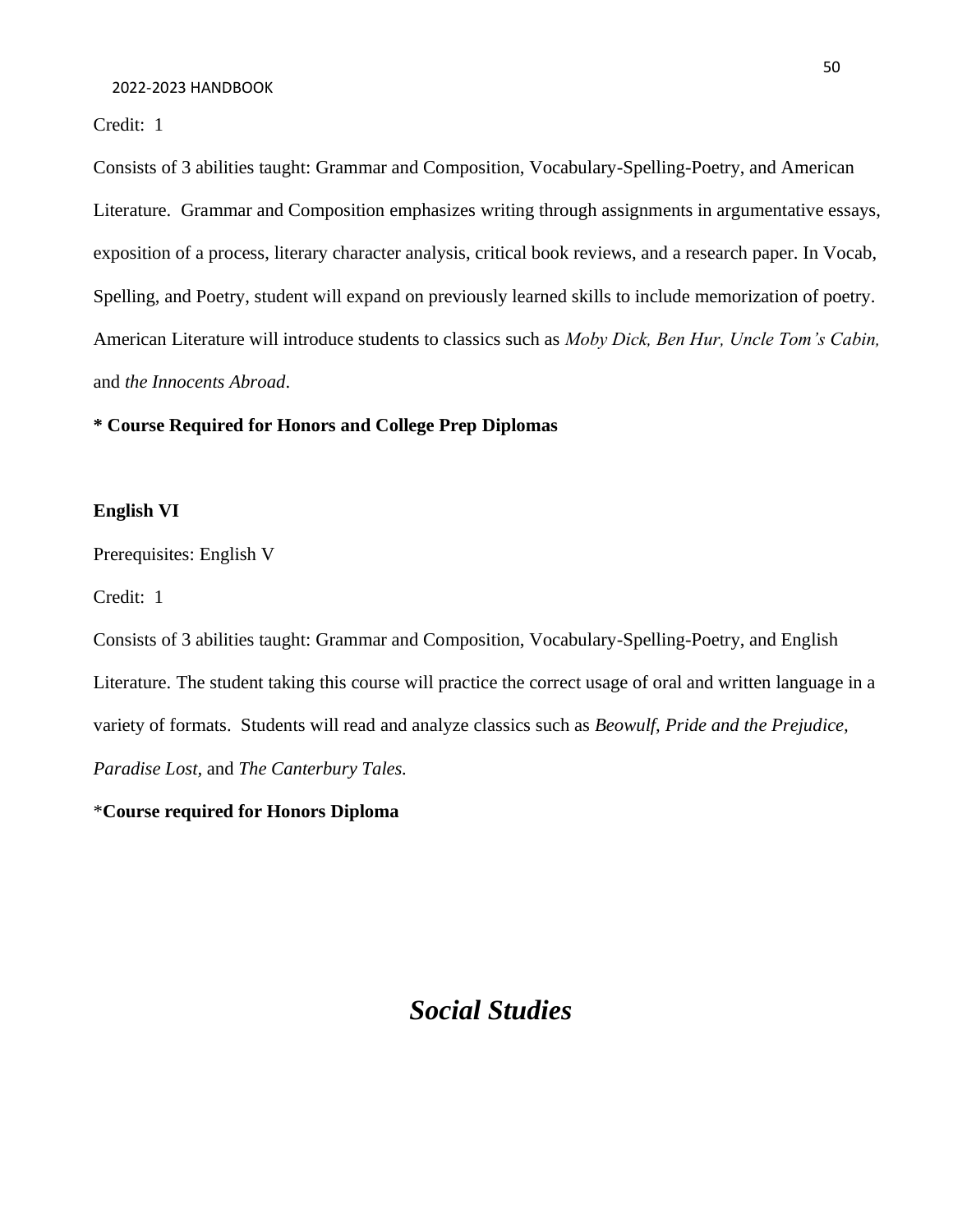All of earthly history revolves around the Holy Nation/Church and its predecessor, Old Testament Israel, with the study of history beginning at the time of Satan's rebellion in heaven. To understand the depth of God's love, His redemption, and His plan for man, we must study and begin with Satan's rebellion, and move to Creation and His original plan for man before the fall. The study of ancient Israel and the history of the patriarchs, the nation of Israel, and the prophets all point to Christ and the plan for reconciliation with man. Students will study Old Testament Israel, as we can learn from their mistakes as well as ours and know that God's promises are for today, not just for yesterday. It also leads us to a better understanding of the current events in the Middle East. History usually defines the future. History curriculum will direct to see the providence of God at work, reading historical accounts in Scripture, and His conscious care for us throughout Historical events as studied. "History should be studied from the perspective of how God honored the obedience, intercession, and prayers of His people in the course of life (Acts 17:28). An example would be what happens to a nation when it turns to or from God."

Students will study the book of Genesis to examine historical examples of God honoring individuals and nations because of their obedience, faith, intercession, and prayer. Prominent examples of obedience found in the study of Genesis to be expanded include Abraham, Joseph, Isaac, Noah, and Jacob. A study of world history includes the Biblical perspective of historical events, as well as the influence of Christ's church throughout human history. The educational goal is for students to look at human history with a Biblical worldview, while recognizing the impact, both positive and negative, of the church through the events in history.

Documentation and records are important to God, signing with His own finger the document we know as "The Ten Commandments." Throughout Exodus, we read the account of Moses, where God instructs him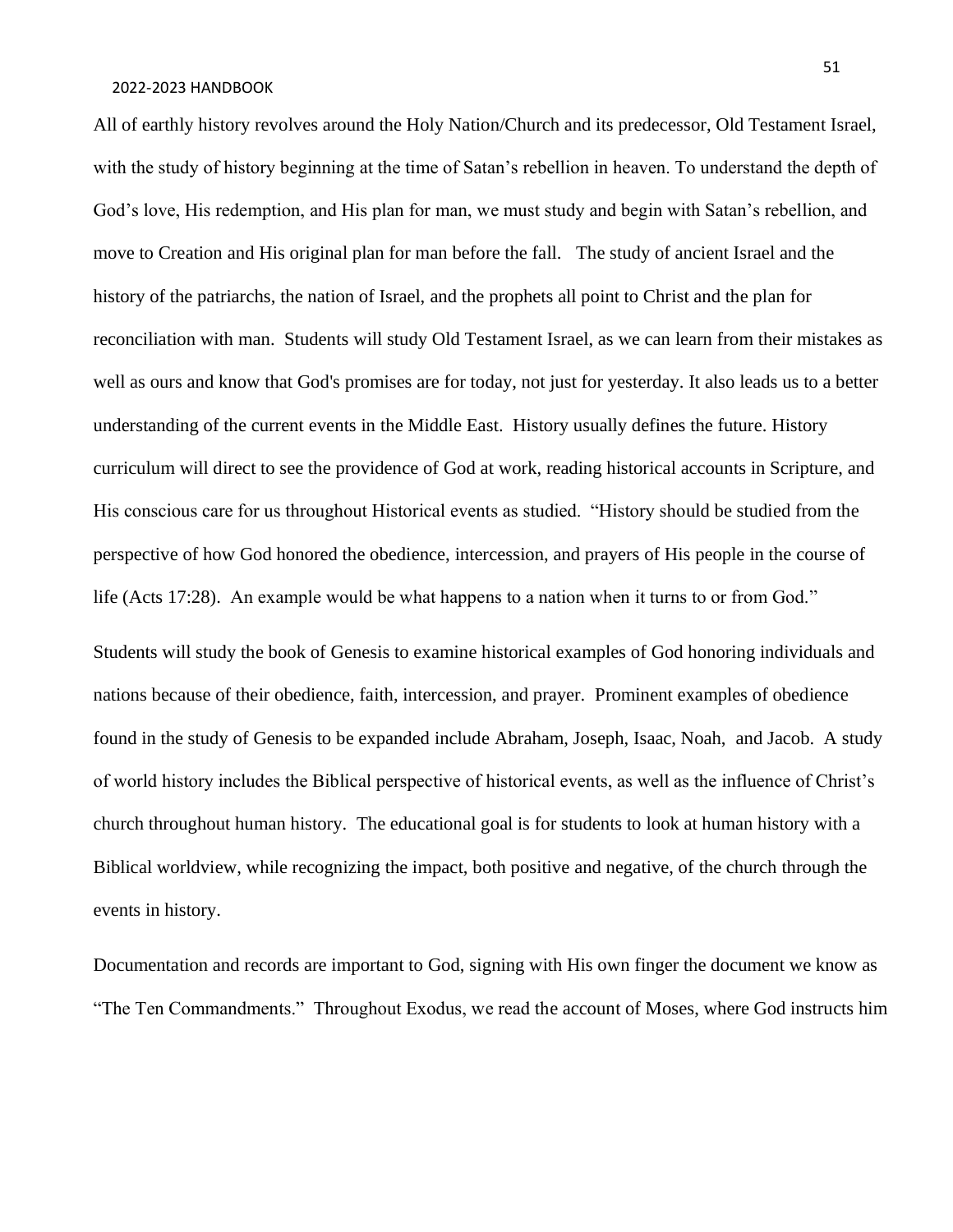to speak to His children, making a record of His word. To properly understand mankind, not to mention all of life, means to have a proper understanding of God's word, as we read in John 14:9 and 1 John 2:3.

A study of foundational documents of our nation in a Kingdom education classroom means reading and interpreting with a Biblical perspective. Christians are instructed to rightly study His word to show themselves approved by God, as found in 2 Timothy 2:15. A true Christian education in not taught by those that are merely professing Christian but rather by those that understand every aspect of life as begin sacred. The end objective is that every student should have only one standard to compare to; the Biblical Model.

#### **Geography**

#### Credit: 1

A physical and cultural study of mankind from a conservative, Christian perspective. Fundamental to this course is the basic understanding that God is the creator and earth and all mankind, and we are made in His image. The course will incorporate Biblical truths, as it pertains to Geography, including Creation, the Great Flood, beginning of nations at Babel, and God's dealing with mankind through the ages, as well as an understanding the physical attributes of the world and the cultures of people around the world.

### **World History**

#### Credit: 1

The course covers the history of the world at large beginning with ancient civilizations and progressing up to modern times. The student learns about ancient civilizations, the Middle Ages, the Renaissance, Colonialism, the Age of Revolution, and the history of Europe between 1850-1990; learns about the fall of Communism and the spiritual awakenings and the missionary outreach throughout various historical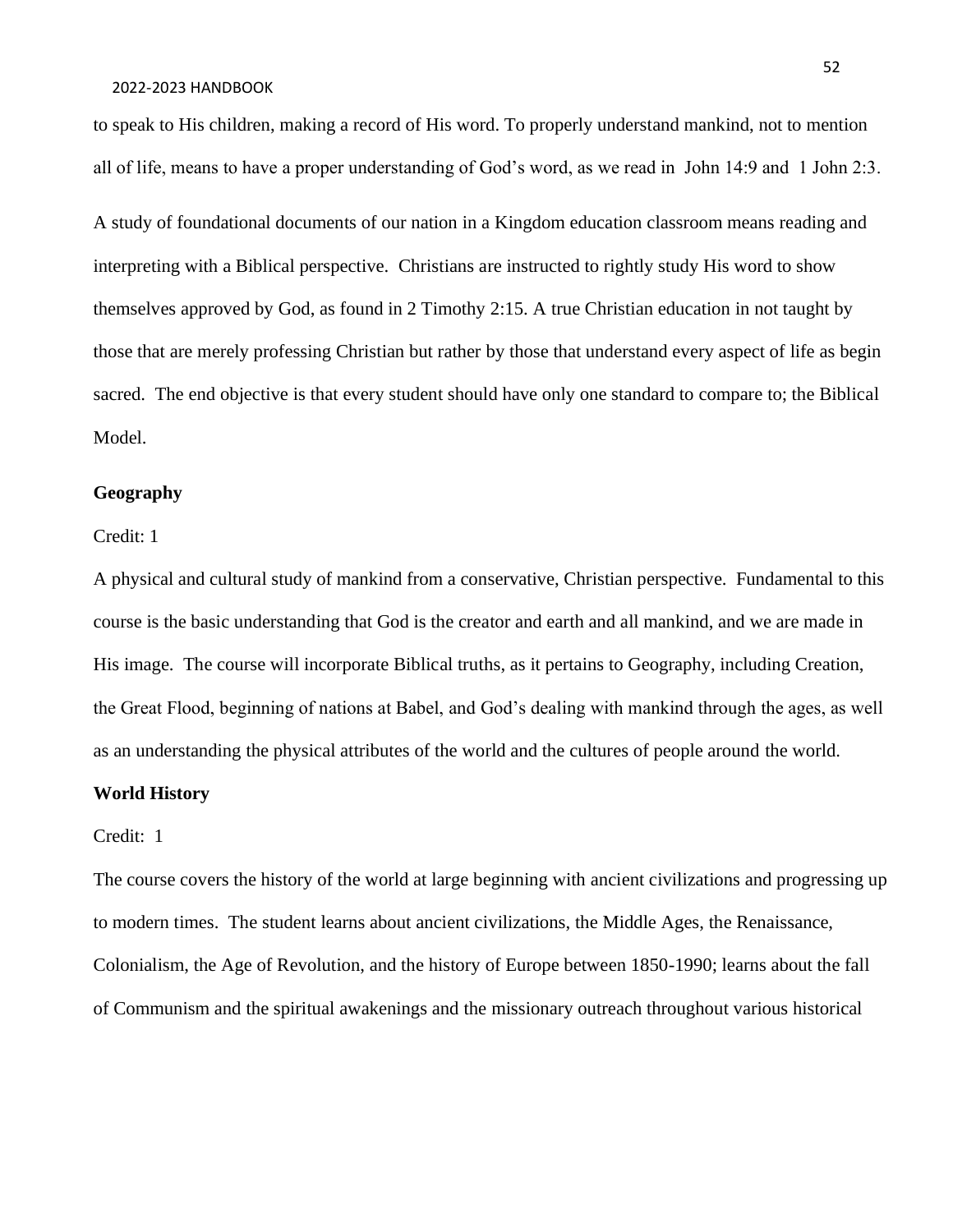#### 2022-2023 HANDBOOK

eras. As a fundamental aspect of World History, we will see the sovereign hand of God throughout History, as well as consequence for the choices of man.

### **\* Course required for Honors, College Prep, and General Diplomas**

### **American History I and American History II**

#### Credit: 1 each

These 2 courses cover American history with a focus on the colonial period through modern times. The student views American history from the colonial period to the present; gains an understanding of America's religious, philosophical, and political background; studies the

growth of industrialism—its background, products, benefits, and the expansion of

Liberalism (1890-1914); learns about immigration—the urban problems, rural unrest, and social reform (1865-1900).

### **\* Courses are required for Honors, College Prep, and General Diplomas**

### **U.S. Civics**

#### Credit: 0.5

This course covers a variety of topics related to our government and our responsibility to be a good citizen in our society. The student studies the historical foundations of American civics ; reviews the Biblical, Greek, Roman, and Anglo-Saxon governments; types of church governments; origins, structures, functions, and limitations of state and local governments.

studies the reasons and results of the Reformationand the influence of the philosophies of the Enlightenmenton today's culture; summarizes the historical, social, andeconomic conditions that led to the Declaration of Independence; the Articles of Confederation; Constitution ratification; and the colonial and modern meaning of "separation of church and state "; learns the structures andfunctions of the national government. **\* Course is required for ALL diplomas**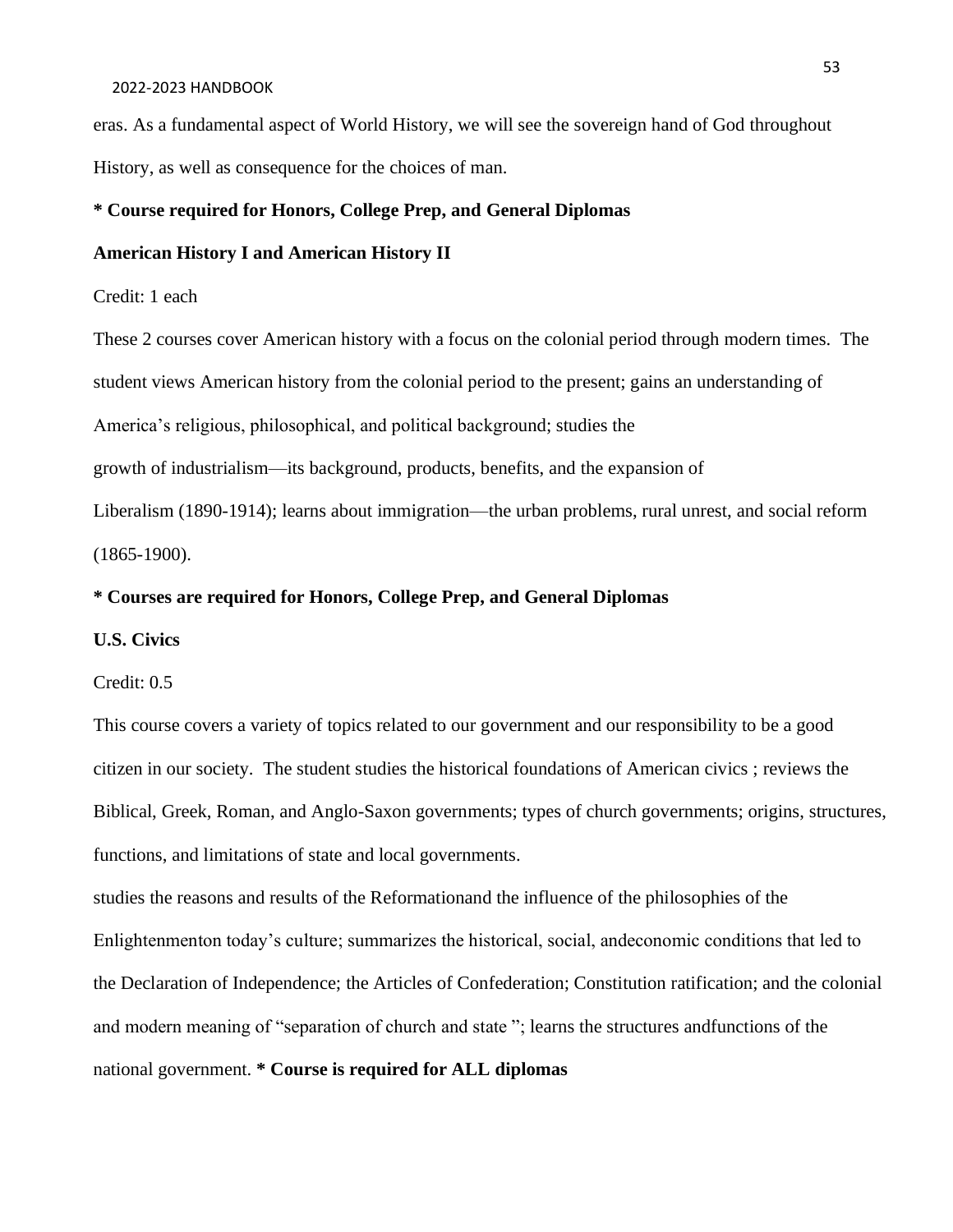#### **Economics**

#### Credit: 0.5

This course provides an overview of our modern economy and the events and factors that affect it. In addition, personal financial responsibility is taught. The student learns about price theory, laws of supply and demand, production, cycles of free enterprise, international and free trade, banking and investments, stewardship, government, and the economy .

identifies definitions, terms, and theories of economics; learns about the organization and functions of the Federal Reserve and the Social Security Systems; interprets information from and uses profit and loss tables andgraphs;learns how to establish and follow a budget; discovers the disadvantages of debt, the value of saving, and being involved in a long-range financial plan. \***Course is required for ALL diplomas**

## *Science*

"The sciences, like mathematics, demonstrate God's handiwork in the physical arena." While Scriptures were not recorded prove Science, the Scientific facts recorded cannot be disproven. All Science curricula should point to the Creator, and the great detail and care He put into existence as the basis of the study of Science. The sciences constitute the primary means of following the Dominion Mandate, Practicing the sciences is thus the obedience to the Lord regarding a command given even prior to the fall.

For Kingdom students to understand obedient dominion over the earth as responsible stewards, they must student the environment and God's creation to better know how to care for what has be entrusted in our hands for proper care. "Since God calls Christians to be good stewards (e.g., parable of the talents,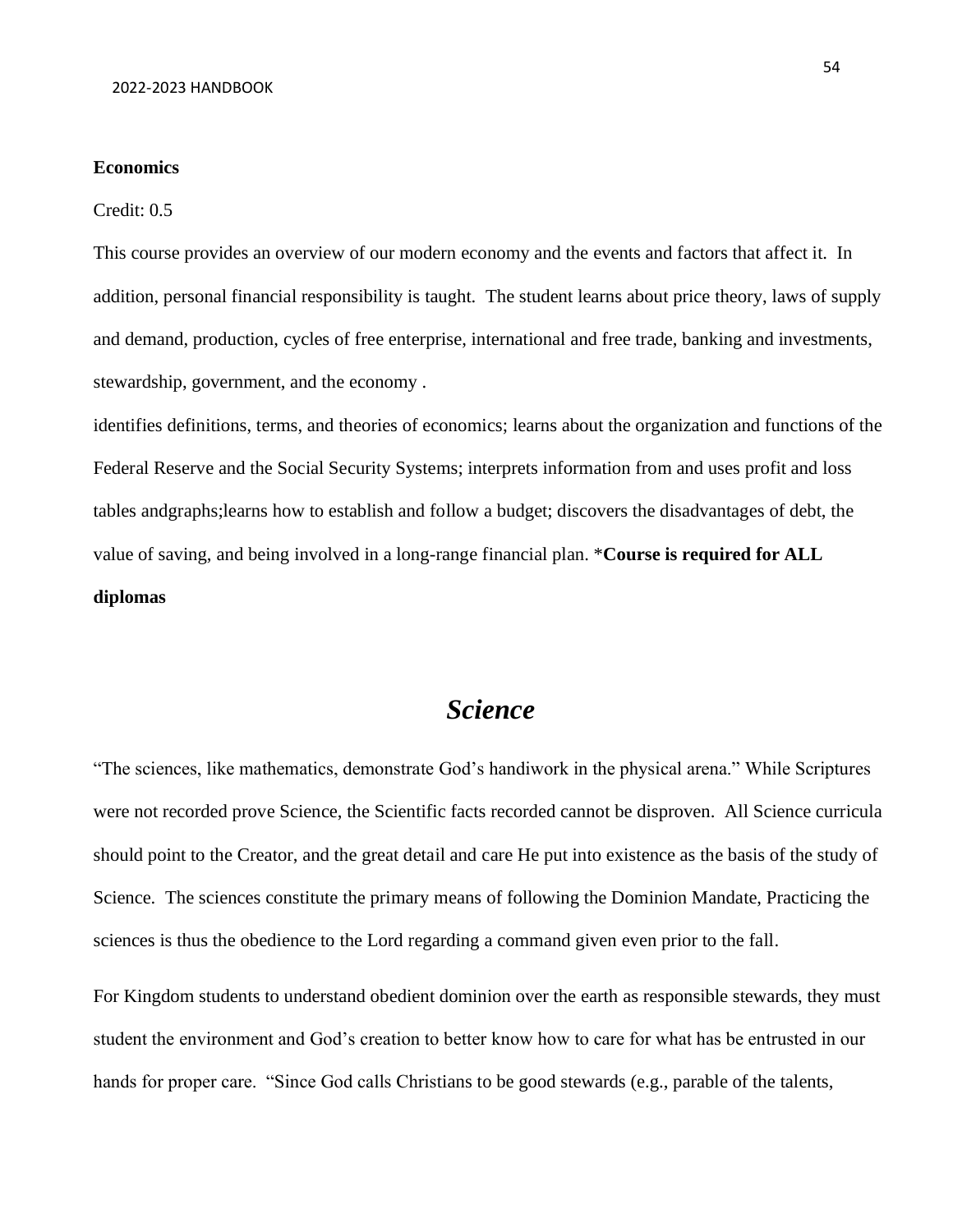Matthew 25:15-30), Christian education must teach from the perspective of managing God's resources for His glory (Blue, 1991; Burkett & Osborne, 1996). This would include an emphasis on tithing (Malachi 3:8-12; Luke 11:42) and giving." Kingdom education involves training in stewardship principles of sowing and reaping, tithing, and budget setting. (Galatians 6:7, Malachi 3:10, Acts 3:2, and Luke 14:28). Kingdom educators should equip the students with the understanding that all possessions are given by God for the purpose of presenting the Gospel. All funds, talents, and earthly possessions belong to God. Students should be given the opportunity to use their resources to fulfill the Great Commission. Through class discussion, study of Biblical examples, and guest speakers, students will gain an understanding of how to maintain a Kingdom minded desire to reach others for Christ in various occupations.

#### **Biology**

#### Credit: 1

This course covers the life sciences in an introductory high school manner. Creation, function of the human body, animals and cellular biology are the primary topics addressed. The student views the wonders of the Creator as he studies the structure and function of man's skin, skeleton, and muscles; the central nervous system; blood and circulation; nutrition and growth; observes scientific proof for creation of fish, amphibians, reptiles, and invertebrates examines mammals—their characteristics, migration, and hibernation; groups and body structure of birds; characteristics and classification of plants; learns the system of

scientific classification; uses character stories to apply scriptural principles to everyday scientific situations. Labs are available via online resources.

**\* Course is required for Honors, College Prep., and General Diplomas**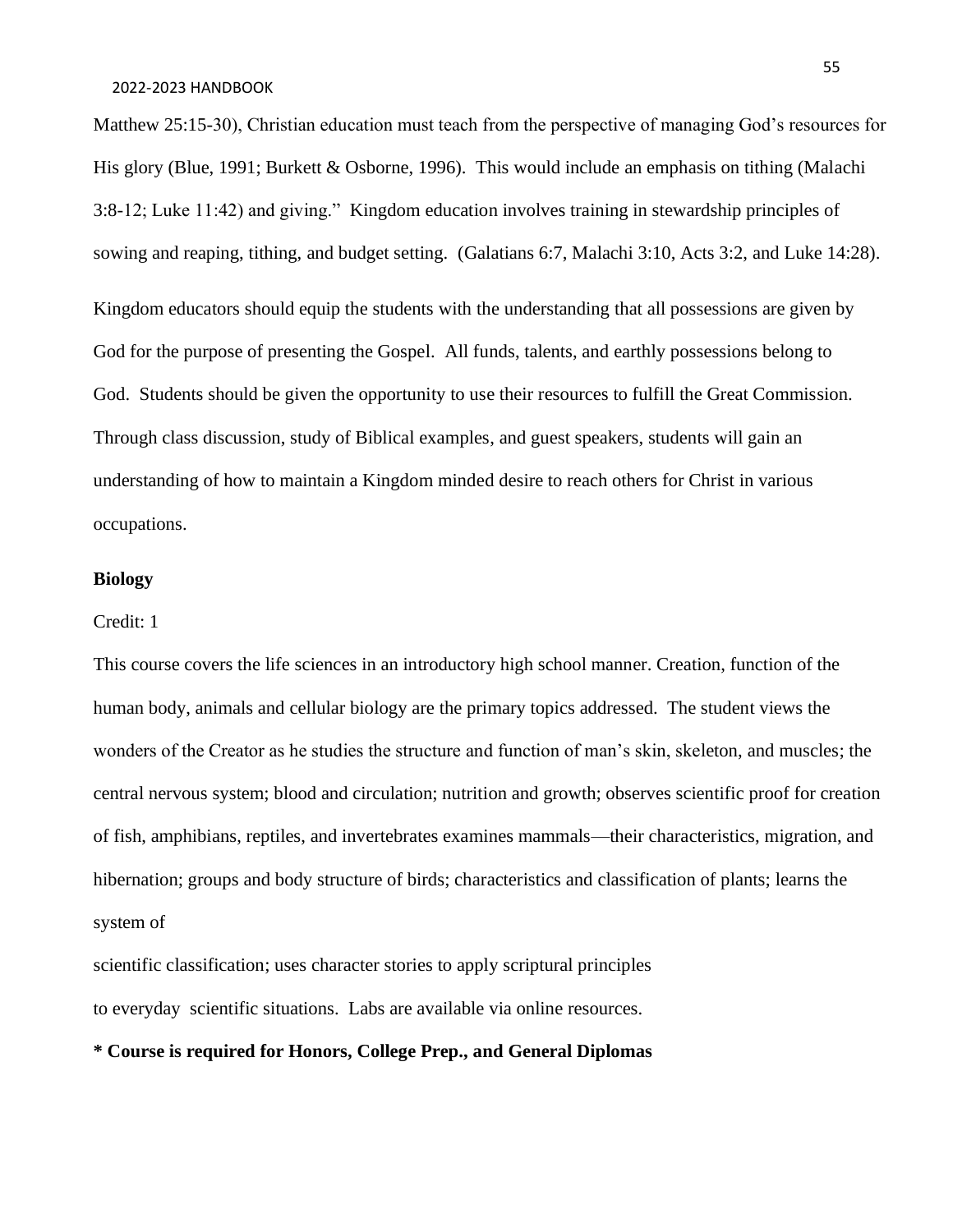#### **Physical Science**

Credit: 1

This course covers foundational concepts for future scientific courses including chemistry and physics. The student learns the scientific method and notation, powers of ten notation, significant figures; homogeneous and heterogeneous substances; air and atmospheric pressure, pressure and density of gases; formation of chemicals, elemental periods and families; metals and metalloids; studies laws of motion and gravity, light, electricity, and modern physics; applies scriptural principles to everyday situations .

Labs are available via online resources.

#### **\* Course is required for Honors, College Prep, and General Diplomas**

### **Chemistry**

Prerequisites: Physical Science and Algebra I

### Credit: 1

This course is designed to introduce the student to college preparatory chemistry concepts. The student who is successful in this course examines the history and development of chemistry, careers and fields of study, nuclear chemistry and biochemistry,

chemical reactions and balancing equations, acids and bases, the four

phases of matter, molecular bonding, and the Periodic Table of Elements; learns about

Thermodynamics and quantitative and qualitative analysis; uses "Teen Life Principles"

to apply wisdom to everyday scientific situations .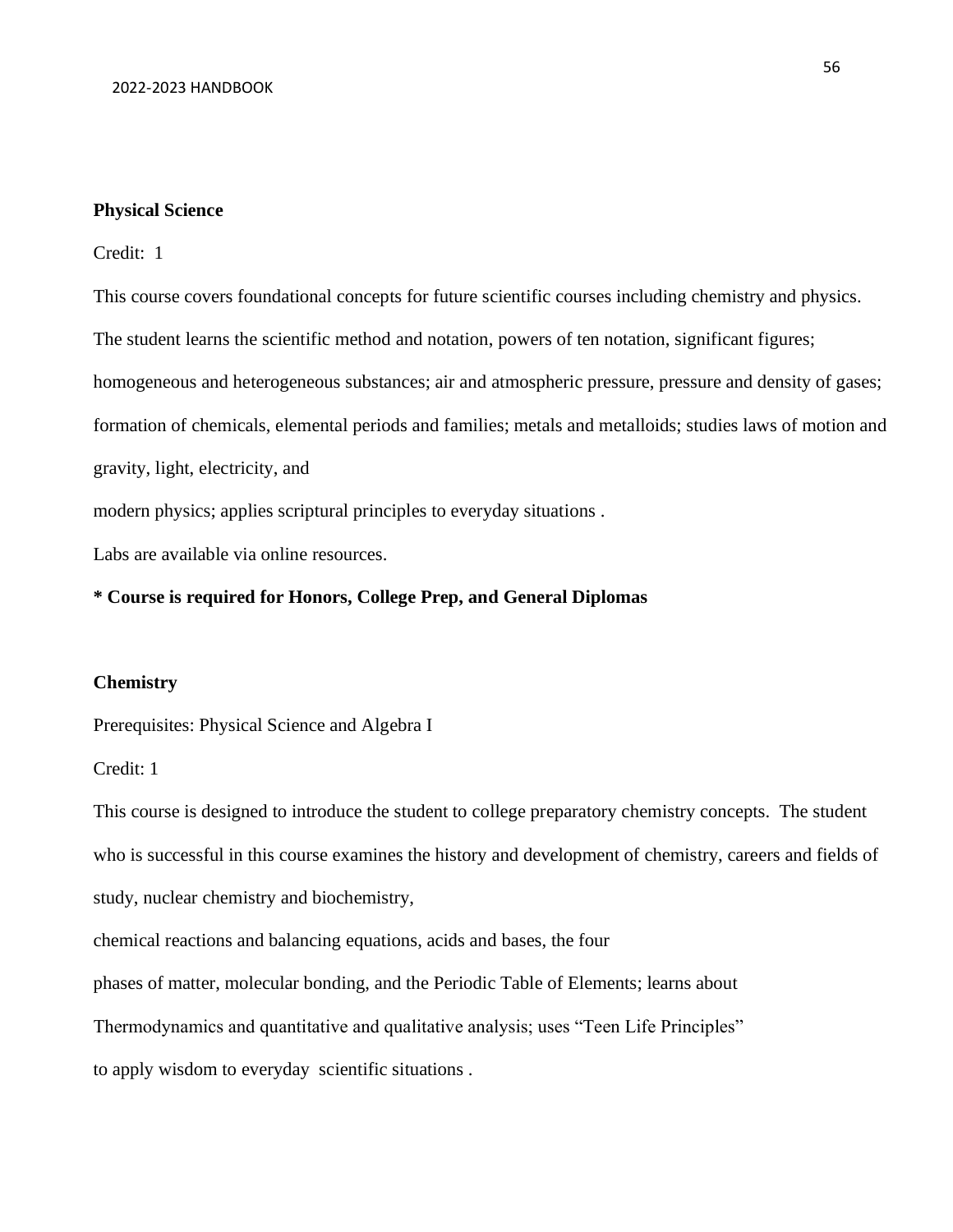#### 2022-2023 HANDBOOK

Optional DVDs and internet resources provide interactive, multimedia instruction and "virtual hands-on" lab experiments. \***Course is required for Honors and College Prep. diplomas**

#### **Physics**

Prerequisites: Algebra I and Physical Science

### Credit: 1

This course provides an introduction to college level concepts related to physics. In addition, it provides an extension to certain concepts covered in physical science. The student who successfully completes this course studies radiation and nuclear energy, heat energy and temperature, conduction, and convection; studies electrochemistry, wave motion and sounds, the Doppler effect, and optics and optical instruments; investigates states of matter—force, motion, gravity, momentum, and energy; reinforces learned concepts by review; learns to apply Scriptural principles to everyday scientific situations .

### **\*Course is required for Honors Diploma**

## **Bible**

"The essence of being a Christian and thus a major goal of Christian education is that of being a disciple of Christ. This category includes practices that have come to be known as spiritual disciplines (Foster, 1988; Willard, 1988). They include two categories of expression: engagement expressions such as prayer, and abstinence expressions such as fasting." The ultimate goal for Christian education is to train students to be Kingdom minded.

Understanding that we have dual citizenships; earthly and heavenly. Discipleship invariably involves being discipled by one or more others. Thus, discipleship and accountability relationships should be fostered as a regular part of personal growth.Kingdom students should be given the opportunity to develop their understanding of the eternal more than the temporal. This includes: devotions/Chapel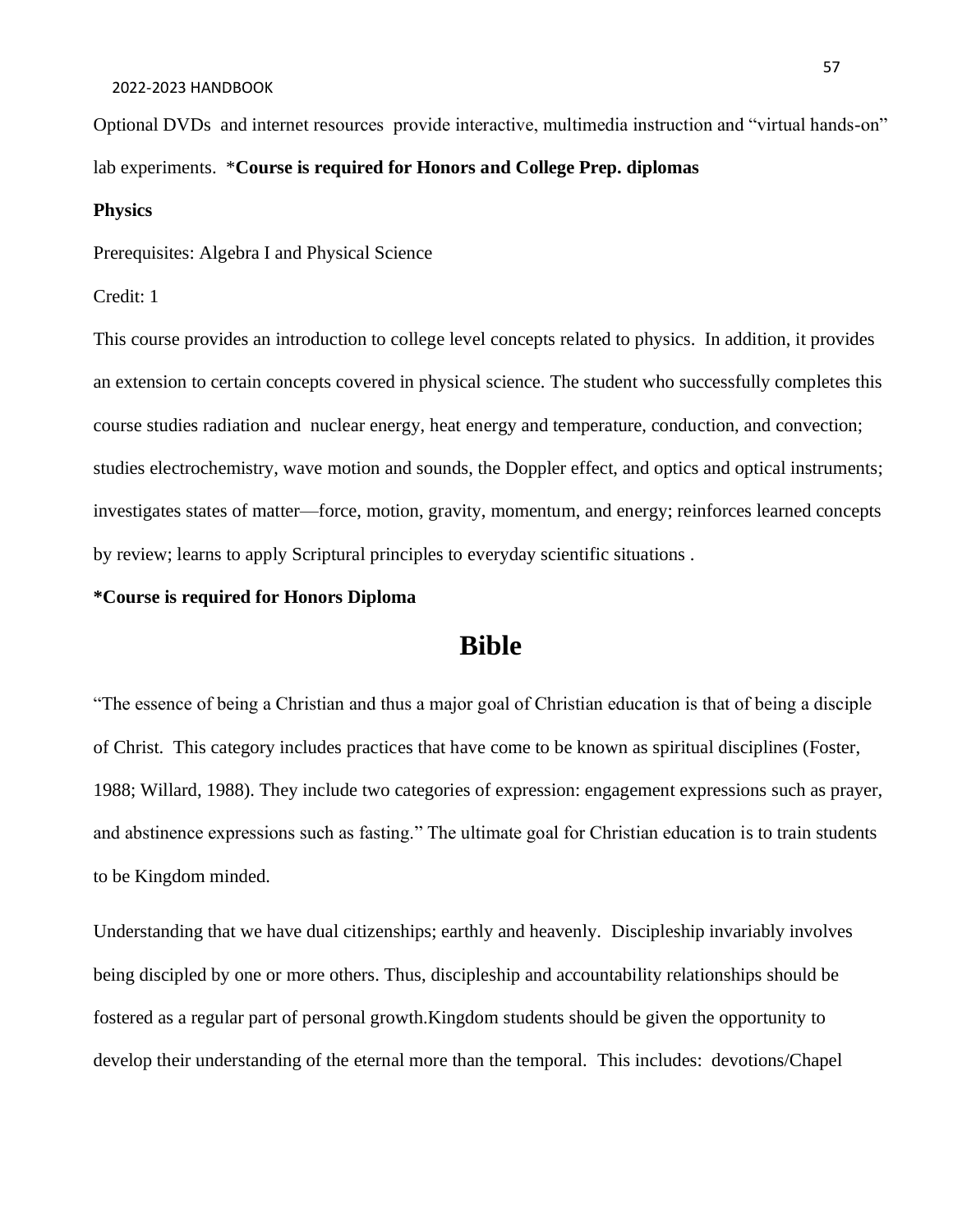#### 2022-2023 HANDBOOK

services, Bible study, prayer, ministering to the poor and needy locally, supporting missionaries and ministers, and sharing their salvation testimony to peers.

Christian education should equip students to be able to give a ready, reasonable defense of the Gospel in order to make and build disciples (cf. Kreeft & Tacelli, 1994; Noebel, 1995; Wilson, 1993). Students in Kingdom education will be equipped with communication studies to be able to defend their Kingdom citizenship, while sharing the Gospel. They should be armed with the Sword of Truth to give a ready defense of the Gospel through their communications preparation. "To be a citizen literate in the ways of the Kingdom calls for the possession of hermeneutic and exegetical skills necessary for correctly interpreting and applying the Word of God (Whitney, 1994). (as in Matt 28:18-20 Great Commission, & "binding & loosening " of Matt 16:19)."

Kingdom students will be equipped through their study of communications and hard work to correctly apply the Word of God in their sharing, living, and defense of the Gospel. Kingdom education must first be accomplished in hermeneutic and exegetical skills to properly divide the word of truth. This comes through continued study and searching the scriptures daily to find out if their teachings were true (Acts 17:11). The emphasis at Huntsville Christian Academy will be on our need for Jesus to lead us and show us the way, and the work of the Holy Spirit within us. Guided Scripture study and discussion will center on:

- The Holy Spirit directs the work of the Lord upon the earth. (Murray, 1981, pg. 37).
- Is our helper, living in us and with us  $(John 14:15-17)$
- Reminds us of the path we are to follow (John 14:26)
- Intercedes on our behalf for the things we cannot even speak out (Romans 8:26)
- Gives us wisdom (Isaiah 11:2)
- Gives us gifts (1 Corinthians 12:1-11).
- The moment we surrender to Christ, we receive the promised Holy Spirit.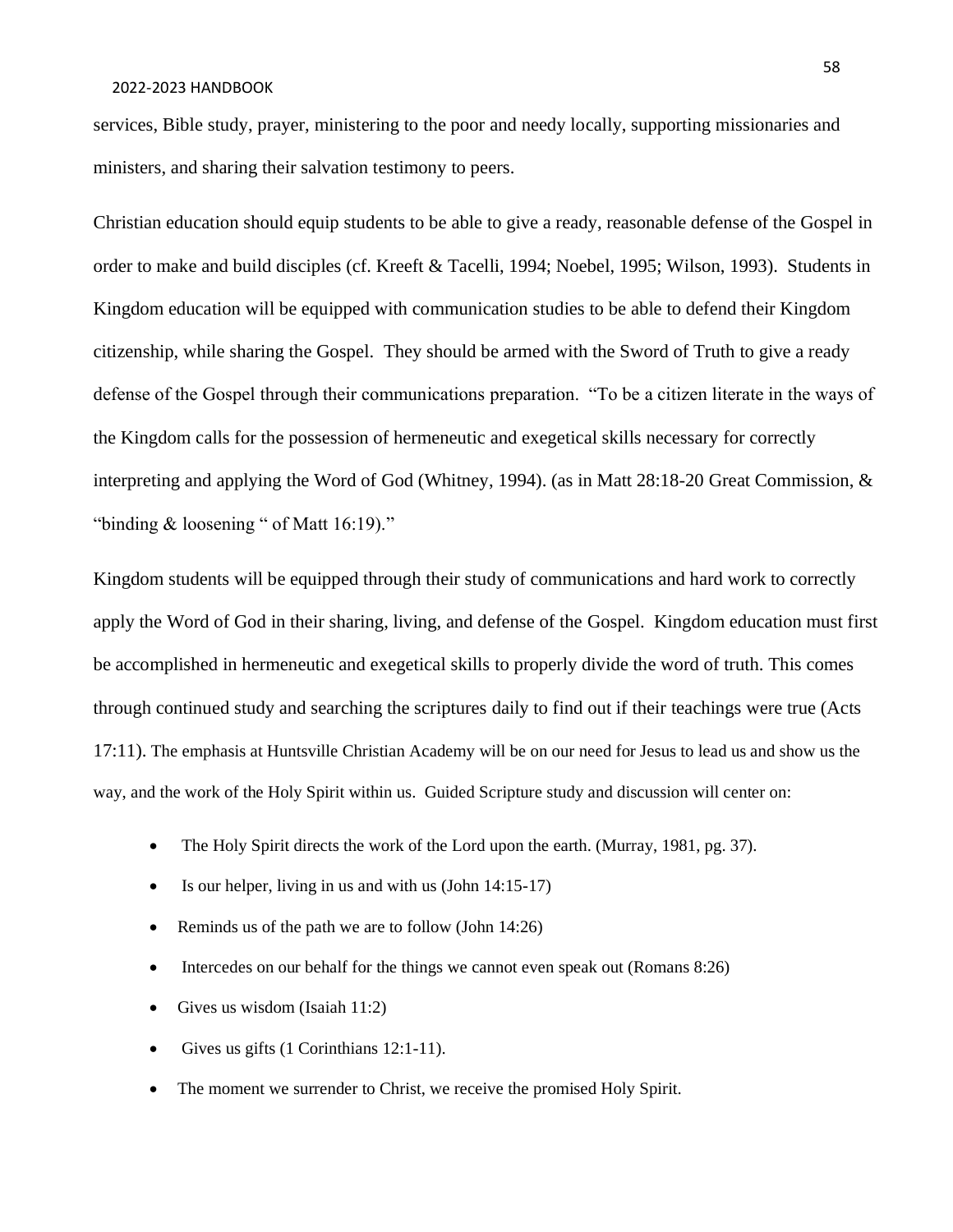### **Students will take Bible each academic year as a graduation requirement.**

All Bible coursework material will utilize Abeka curriculum with guided teacher direction.

## *Electives*

### *\*indicates a 'required' course*

"The Bible clearly implies that Christians need to be able to worship God excellently. The highest purpose for the performing arts would thus be to praise and bring glory to God." The psalmist David taught us to worship the Lord with All that is within us, to bless His Holy Name (Psalm 103).

Performing arts will all serve the purpose to praise, glorify, worship, and bring glory to Him. Students will engage is music, dance, and drama that are Kingdom minded. Worship includes the dance (Psalms 149:3), singing (Psalms 30:4, 147:1) and instrumental worship (Psalms 98:5; 150:3-5). Kingdom education involves learning how to worship God with the whole being. Worship is a lifestyle, not merely an act. Worship includes but is not limited to: praise (Psalm 34:1), singing Psalms, hymns, and spiritual songs (Ephesians 5:19),playing instruments before Him (Psalm 150), Dance (Psalm 149:3), and keeping a clean heart and pure thoughts (Philippians 4:8).

The Great Commission (Matthew 28:18-20) charges Christians to add new citizens into God's kingdom and to help them become good citizens for His kingdom. The skills necessary to accomplish these ends include a diversity of abilities in communication. Rhetoric, logic, persuasive but gentle speech (Colossians 4:6; 1 Peter 3:15), proper defense of the faith, and other skills need to be mastered to fulfill this charge.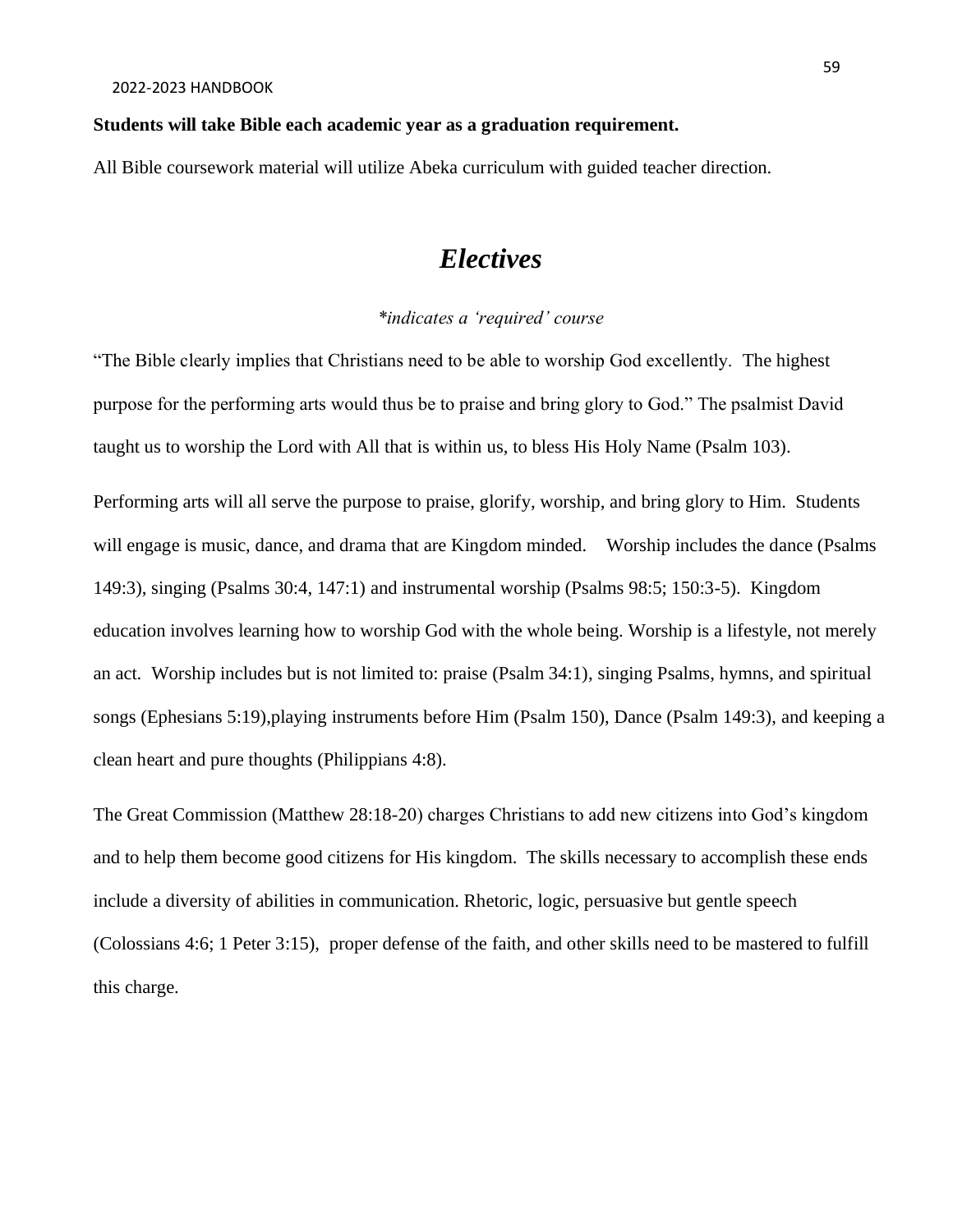Jesus commanded His disciples to take the Gospel to all the world and preach in His name and make new disciples. Kingdom education should include opportunities to learn how to obey His command. Included should be the language that will best present the Gospel to an audience.

### **Etymology**

Credit: 1

This course embodies the study of words while expanding on concepts covered in the English classes. The student identifies root words and writes their meanings, reviews the word study of homonyms, synonyms, and antonyms, expands on the

functions of suffixes, reviews phonics rules—special sounds, silent letters, digraphs, and diphthongs, develops grammar comprehension—parts of speech and their functions, and builds on the character trait examples .

### **Old Testament Survey**

Credit: 1

This is a comprehensive course designed to provide the high school student with a book-by-book understanding of the Old Testament . The chronology, history, setting, and content of the Old Testament are examined in such a way that the student's comprehension is increased. This study covers the introduction, preparation for Bible study, and authority of the books of the Bible . The covenants, time periods, laws, poetical books, and Minor Prophets are just a sample of the topics that are discussed .

### **Art 1-4**

#### Credit: 1

This course (a total of up to four courses) begins with the basics of how to create art in a variety of mediums as well as the study of the art of various historical eras and artists. In each course the student studies an introduction to the tools of art: pencil, pen and ink, and paints; learns the principles of design: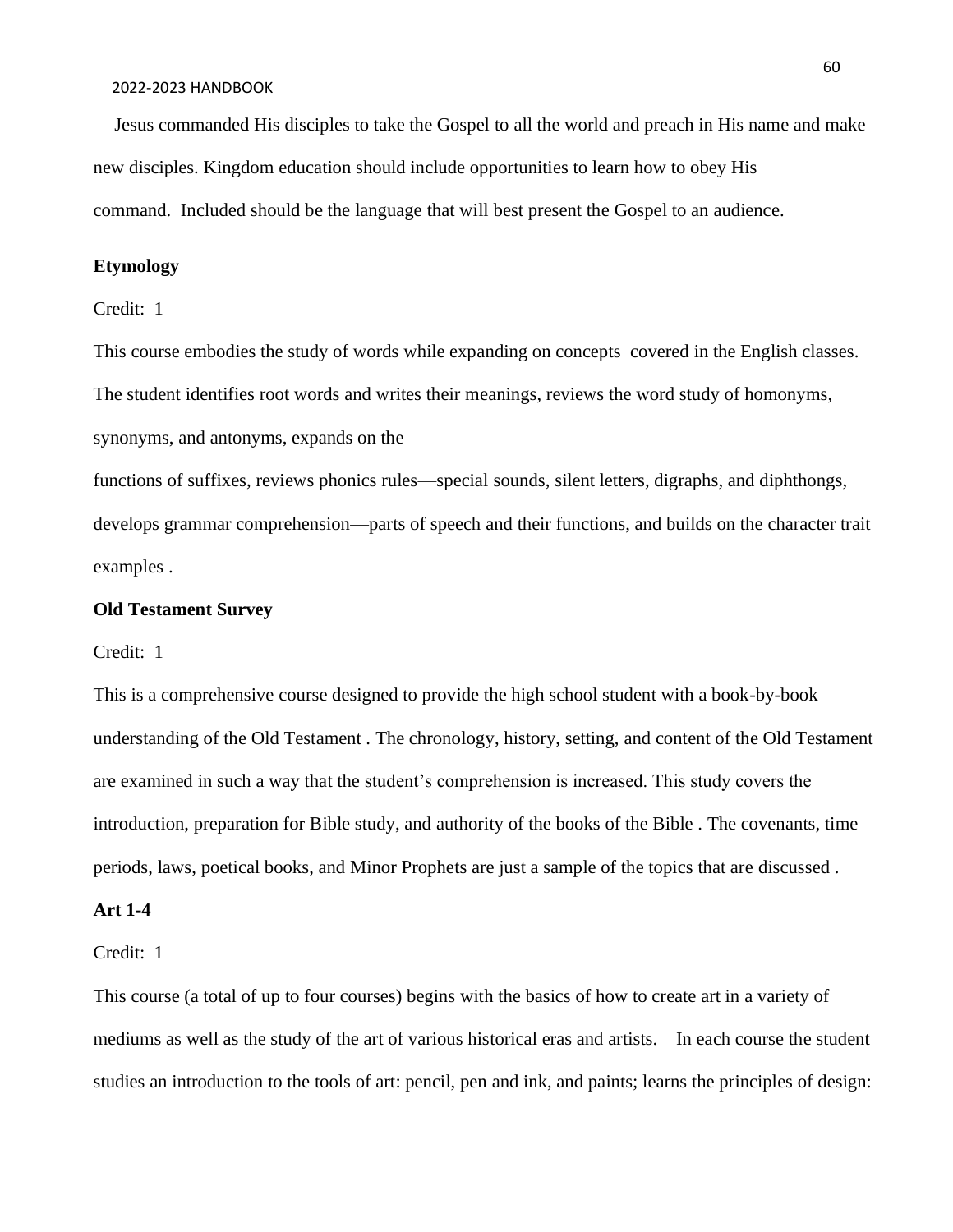#### 2022-2023 HANDBOOK

symbols, rhythm, shapes, and awareness; investigates the hue, value, intensity, and proportion of color, and paints in color; designs clothing, draperies, still figures, and figures in motion; learns about observation, point of view, perspectives, and light and shade.

### **\*Health**

#### Credit: 0.5

This course satisfies the state requirement for health by covering critical concepts.

The student learns the importance of proper nutrition,both spiritual and physical; types of nutrients; a

balanced approachto exercise, diet, and weight loss; examines a

Biblical and scientific view of tobacco, alcohol, harmful drugs, sexually transmitted diseases, AIDS, and mental and emotional health; gains valuable information on safety

in six basic areas: home, transportation, job, school, personal safety, and safety for children; learns about basic first aid treatment and care such as bites, bleeding, burns, fractures, and

choking, taking a temperature or pulse, and blood pressure reading. **\*Course requirement for all diploma pathways.**

### **\*Physical Education**

#### Credit: 1

Students engage in a variety of activities including calisthenics, volleyball, basketball, running, walking, soccer, and baseball while learning the proper form and technique for physical activities as well as the need for proper warm ups, cool downs, hydration and stretching. **\* Course requirement for all diploma pathways.**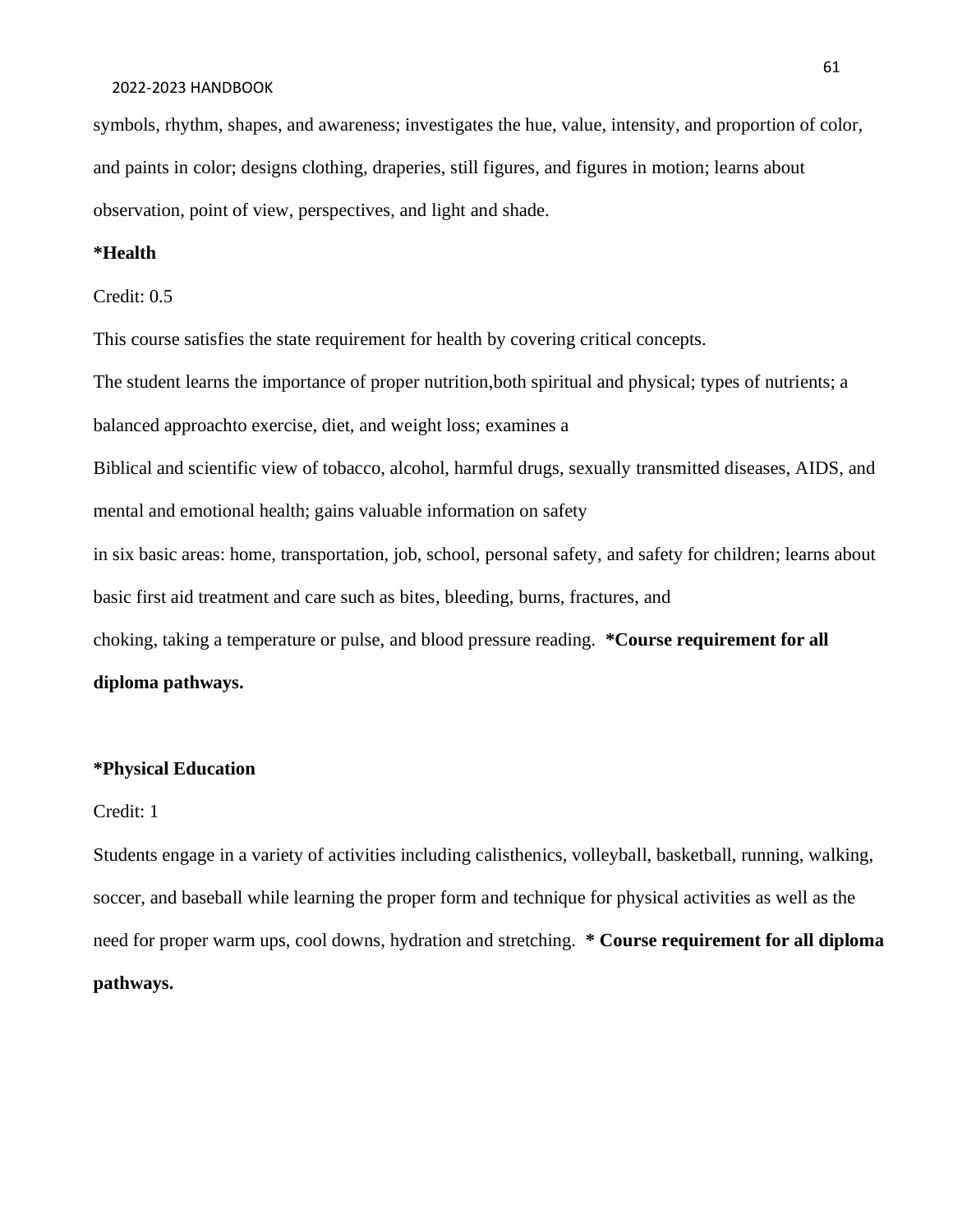### **\*Life Skills**

### Credit: 1

This course satisfies the state requirement for career prep. The student learns skills for preparation for entering a career, pursuing a college education, budgeting for life, skills for family living according to the Word of God, basic food prep. Skills, basic skills for mending/sewing, and understanding of living in a fallen world while not becoming part of the world. This course entails required participation, projects, quizzes, homework assignments, and tests of Scripture passages. **\*Course requirement for all diploma pathways.**

Course requires a \$25 lab fee.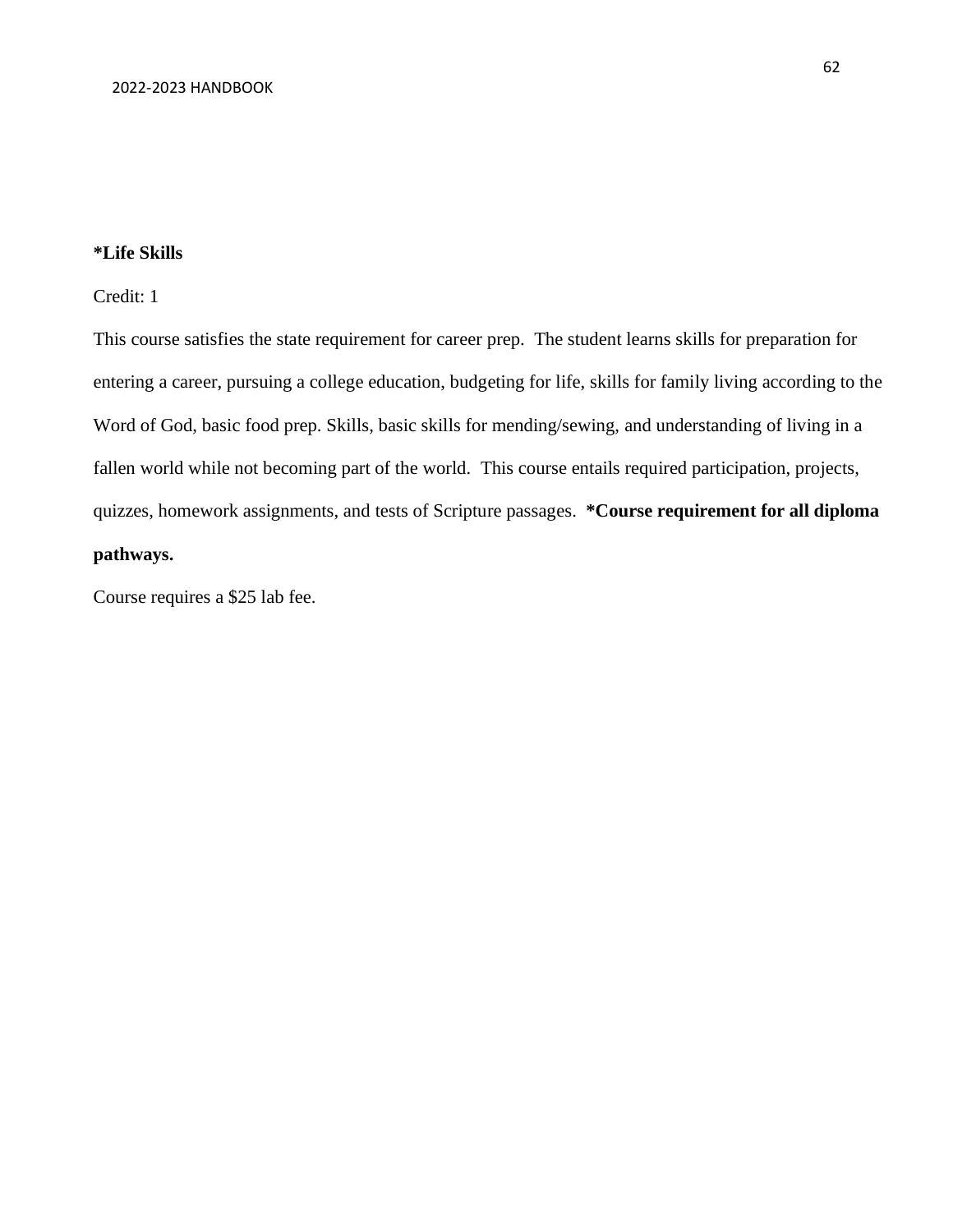# **Diploma Requirements**

*Honors Diploma and College Preparatory Diplomas*

**\*See above Course Catalog for Specific course requirements for Diploma types**

Math- 4 Credits

English- 4 Credits

Science- 4 Credits

Social Studies- 4 Credits

P.E.- 1 Credit

Life Skills- 1 Credit

Bible- 2 Credits

Health- .5 Credit

Type Master- .5 Credit

Foreign Language- 1 Credit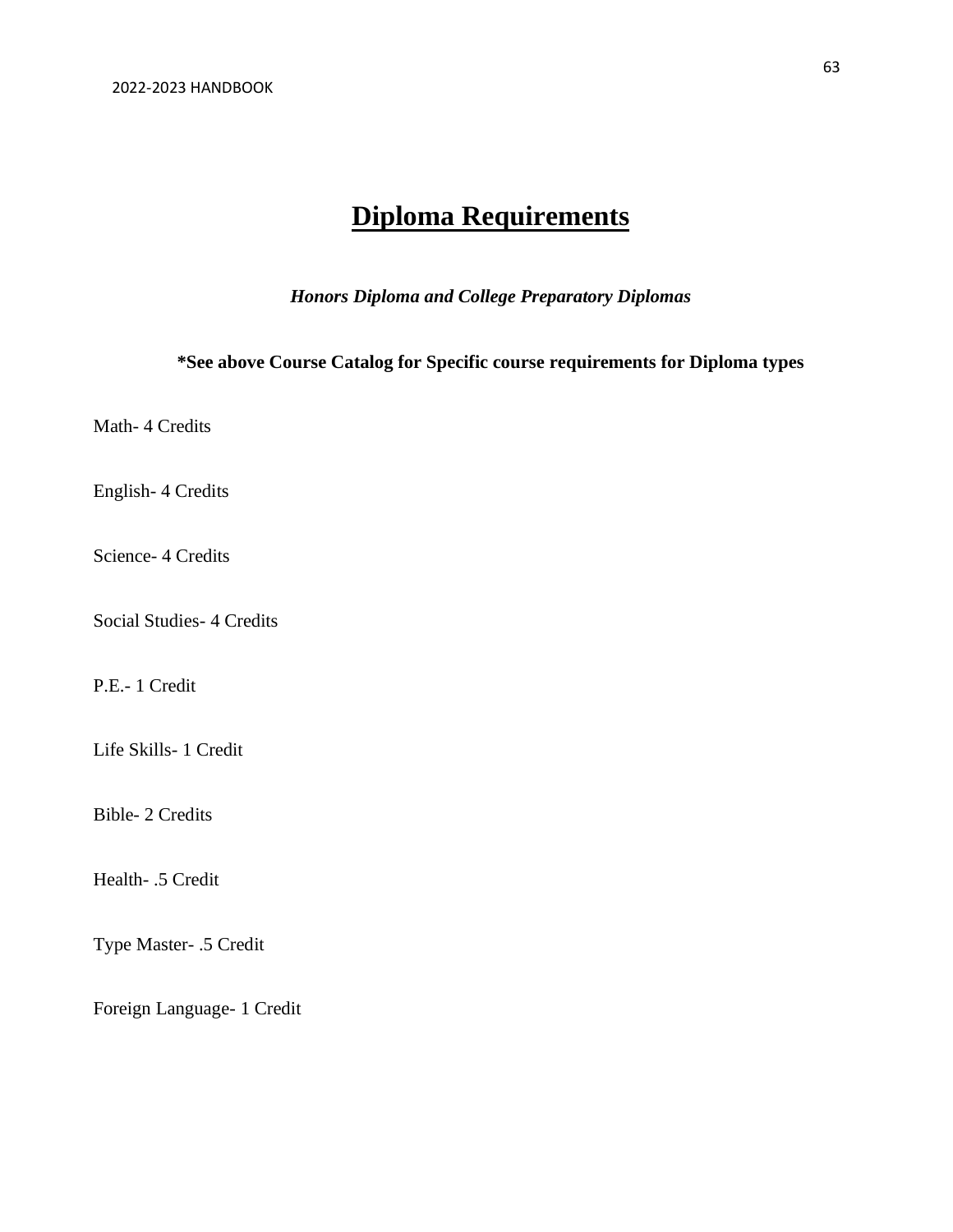Electives- 4 Credits for Honors, 3 for College Prep

### *General Diploma*

**\*See above Course Catalog for Specific course requirements for Diploma type**

**This diploma type is recommended for students desiring vocational college, or entering community** 

**college. It is NOT recommended for students desiring entrance to a 4-year university.**

Math- 4 Credits

English- 4 Credits

Science- 4 Credits

Social Studies- 4 Credits

Bible- 2 Credits

Life Skills- 1 Credit

Health- .5 Credit

Type Master- .5 Credit

Electives- 3 Credits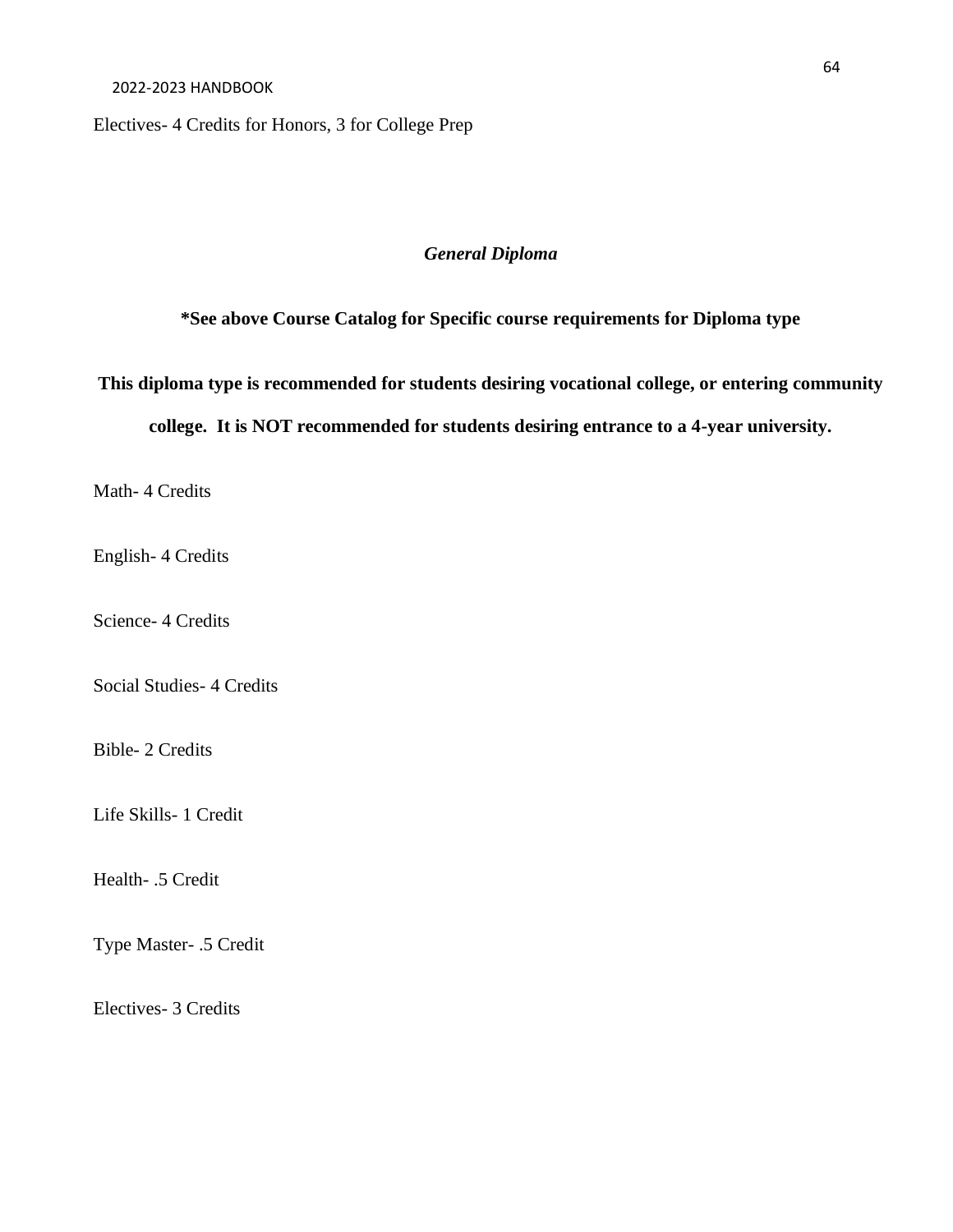### *Vocational Certificate*

**\*Vocational Certificates are for remedial work. This diploma type is NOT recommended for students desiring entrance to a college or university, as it will not meet the minimum requirements for college/university entrance. It may be required for a student with a vocational certificate to also earn a G.E.D. for college/university/trade school entrance.**

Math- 4 Credits

English- 4 Credits

Science- 4 Credits

Social Studies- 4 Credits

P.E.- 1 Credit

Life Skills- 1 Credit

Bible- 2 Credits

Word Building- 3 Credits

Electives- 1 Credit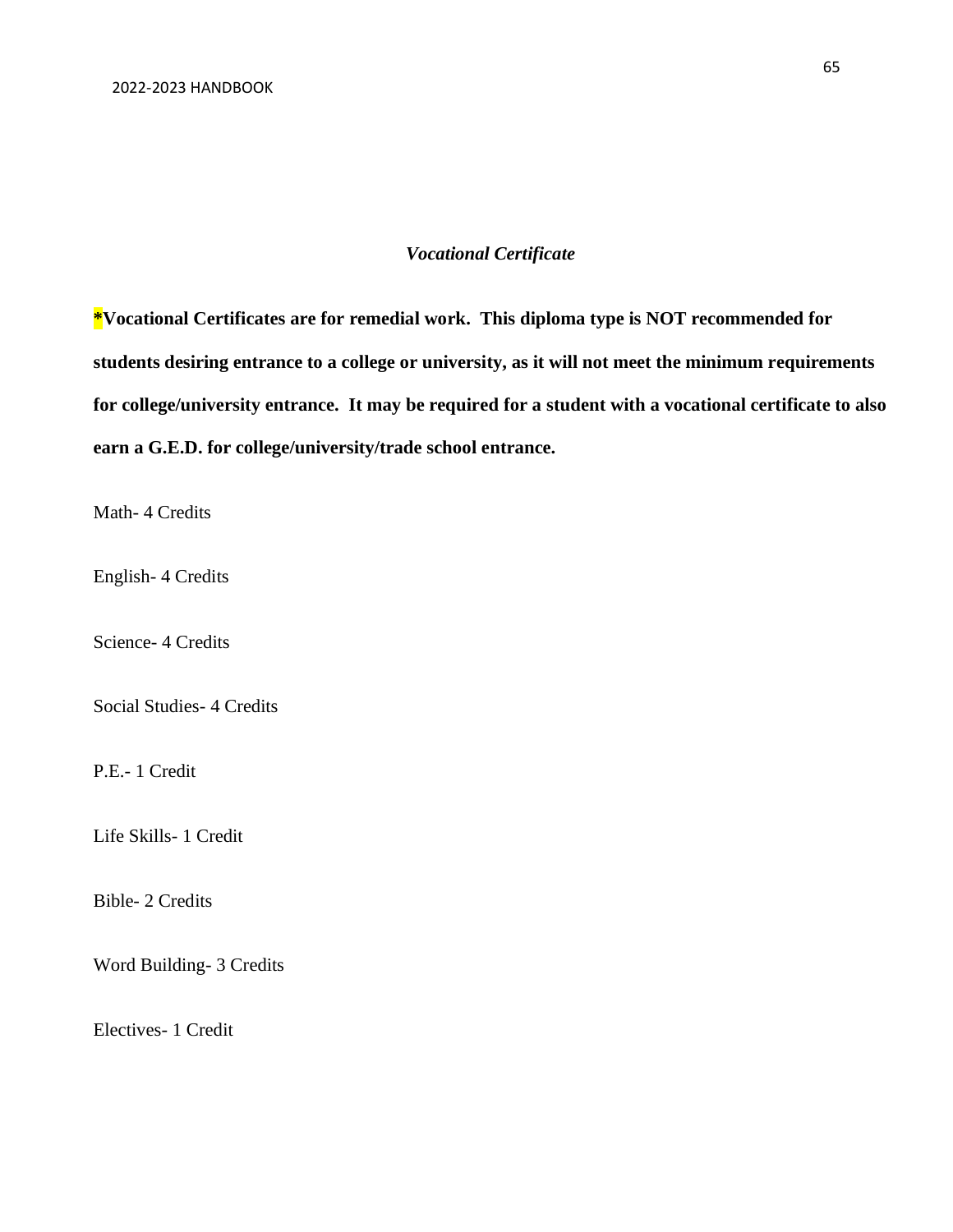## **Issuing of Credits**

HCA only issues  $\frac{1}{2}$  and full credit courses. Should a student not complete a  $\frac{1}{2}$  credit course in the academic year, or not submit all assignments as a part of the course requirement, the student will not receive any credit for the course. If this is a mandatory course, the course will need to be repeated the following academic year.

For PACE courses, once a student has completed 6 Units of Learning, a ½ credit is issued. For full credit courses, all 12 Units of Learning must be complete before a Credit is issued for the course. Students that do not complete their 12 Units of Learning in the academic year are required to attend summer school, or risk a failing grade for the course, not earning the credit needed for promotion.

## **Honor Roll**

Students must complete all course requirements for the quarter, maintain the average needed for Honor Roll status (85%) for Honor Roll, (90%) for Director's Honor Roll, have no more than 2 detentions in the quarter grading period, and no suspensions.

# **Valedictorian and Salutatorian**

The honor of valedictorian and salutatorian are determined by the diploma pathway first, with Honor Diploma eligibility first, and College Prep second.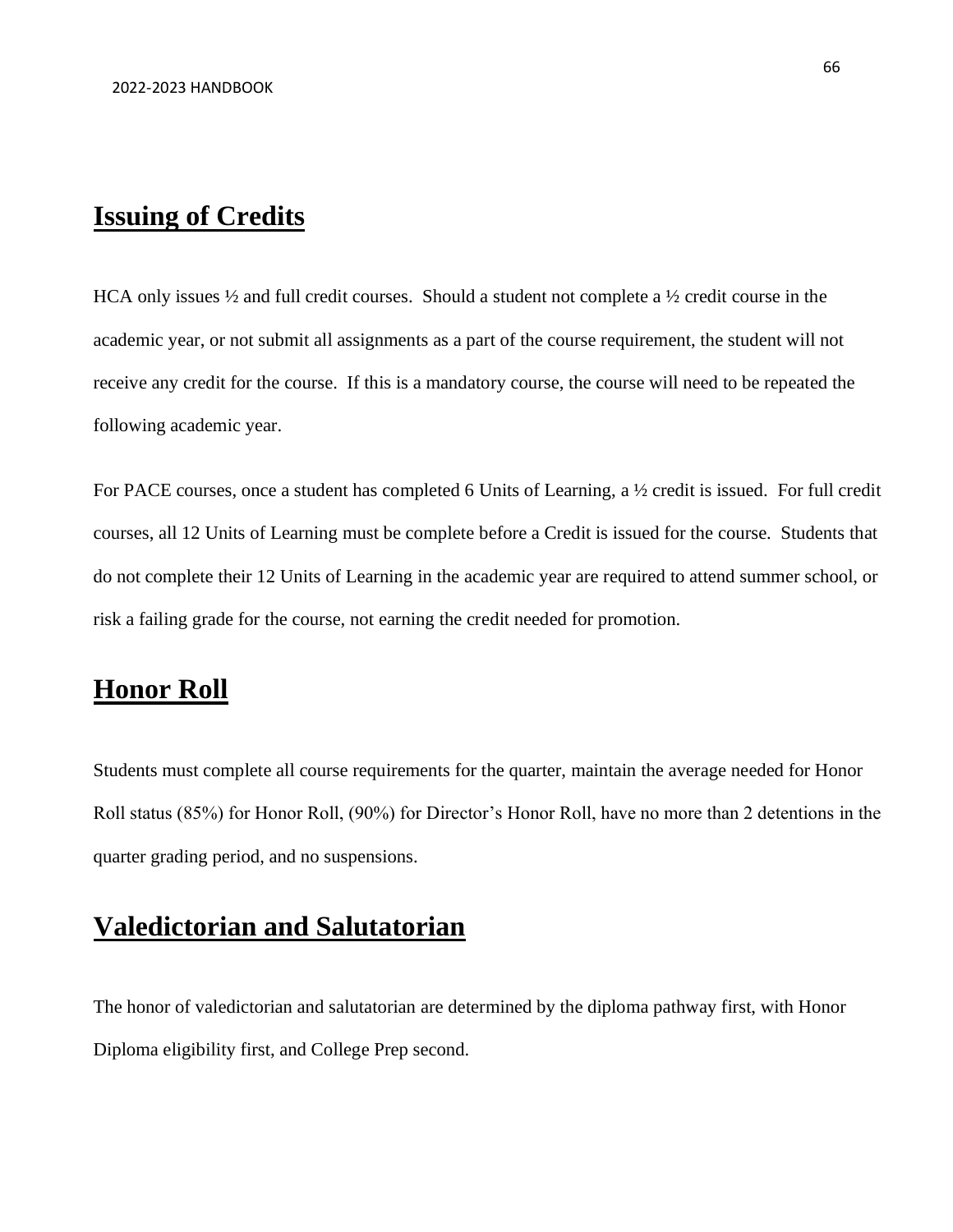The Second determination is the highest GPA among the highest diploma pathway.

The third determination is considered among students earning the majority of their academic credits at HCA. Exception for dual-enrolled students at a higher learning institution.

# **Transfer of Credits Received**

HCA will receive as equal, transfer of credits issued from any institution that is accredited. HCA will not receive non-accredited credits; however, will consider on a case-by-case basis for students.

## **Credit Recovery**

Summer School at HCA is NOT a credit recovery program. It is an extension for the school year allowing students to either (1) get ahead in PACE work for the next academic year, or (2) an opportunity to complete 1-3 PACE books that were lacking for the completion of a year. A student needing more than 3 books for academic completion should consider enrolling in a credit recovery program. For HCA to receive credits from a credit recovery program, the credit recovery program must be accredited. HCA will enter in a passing grade of 70%, regardless of the grade issued in the credit recovery program, as their permanent grade.

## **Progress Reports-**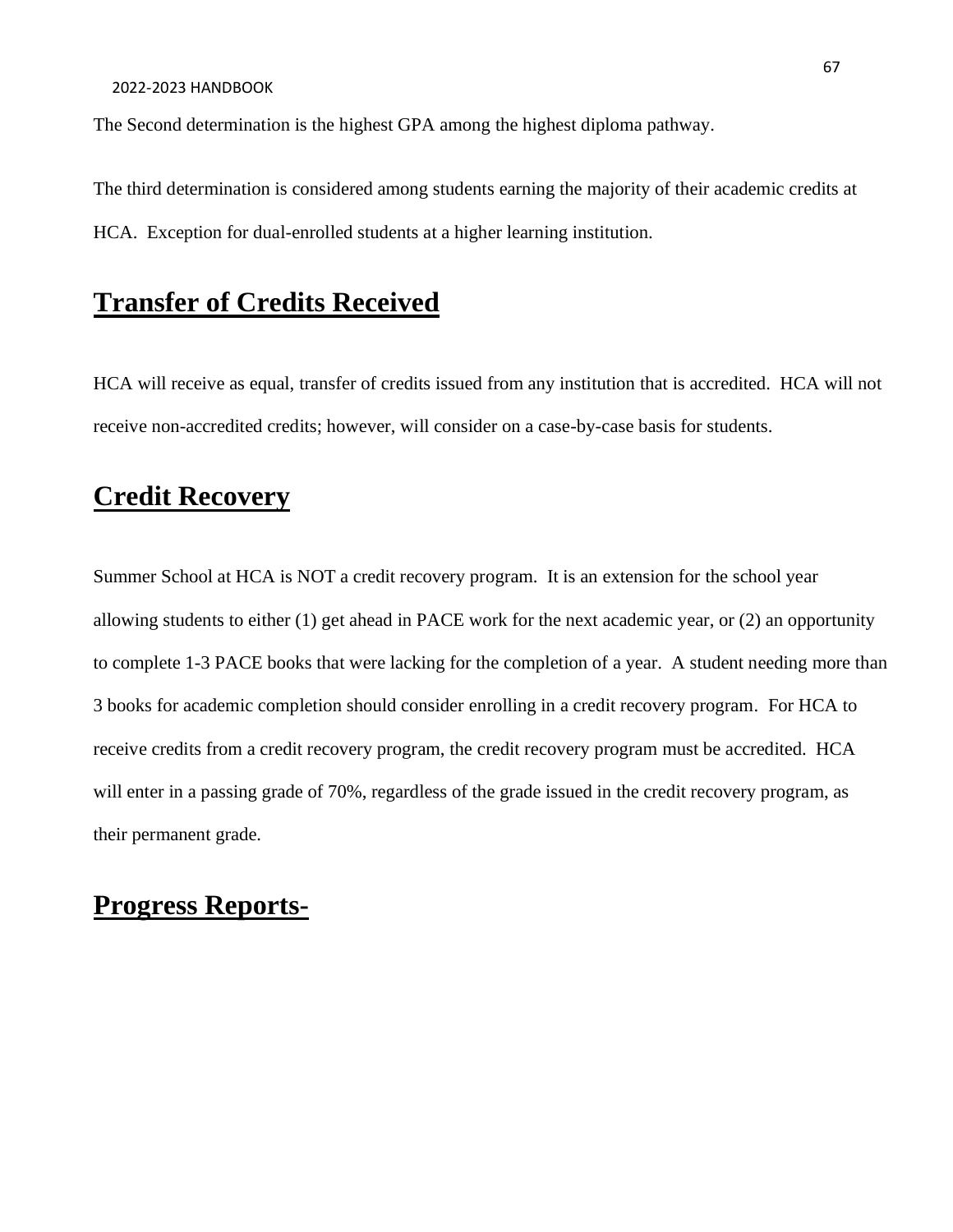Every quarter we have parent conferences to discuss the progress of the student. Parents are required to come to the school for this conference. You may retrieve a report card at My School Worx portal. An official report card will be issued at Parent-Teacher quarterly conference.

# **Parent-Teacher Conferences**

HCA partners in education with the parents. As partners, it is important that we meet together at the end of each quarter to discuss progress, goals, and accountability. For this reason, parent-teacher conference is a mandatory requirement for enrollment at HCA.

# **Retrieving Records**

In the unforeseeable event that HCA should cease to exist, all records will be transferred to a receiving Christian School with Alabama Christian Education Association membership. The ACEA office will be notified of the transfer of academic records and the location of said records. Students may contact the ACEA office for information relating to the location of the receiving school.

The contact information for ACEA:

Alabama Christian Education Association

2534 Decatur Highway

Gardendale, AL 35071

Phone # 205-631-3000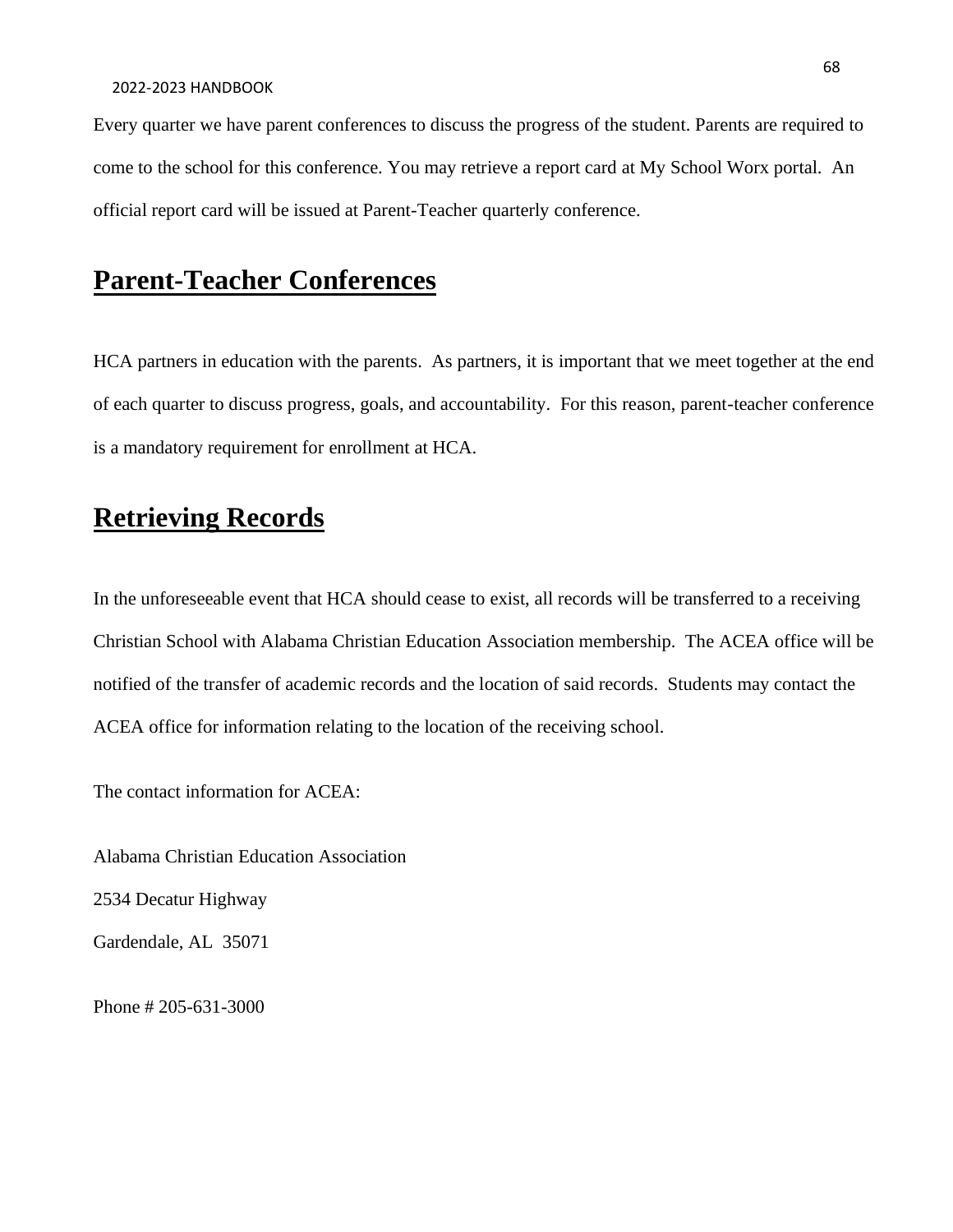## **EXTENDED CARE**

## **Hours/Cost-**

Hours for extended care are 3:30pm to 5:30pm. Parents who wish to use our Extended Care Program may do so for an additional fee. Students who are not picked up by 3:30pm will be charged a fee. Students must be registered to be in After Care. A \$35.00 Family Registration fee is due at enrollment into the Extended Care Program.

# **LATE PICK-UPS:**

The following fees apply to students not enrolled in aftercare, but not picked up from school before 3:30pm:

Pick-ups after 3:30pm, but by or before 4:30pm = \$15

Pick-up after 4:30pm, but by or before  $5:30 \text{pm} = $30$ 

**Any student not picked up before 5:30pm will be charged a \$50 late fee. This applies to students not enrolled in aftercare as well as those enrolled.**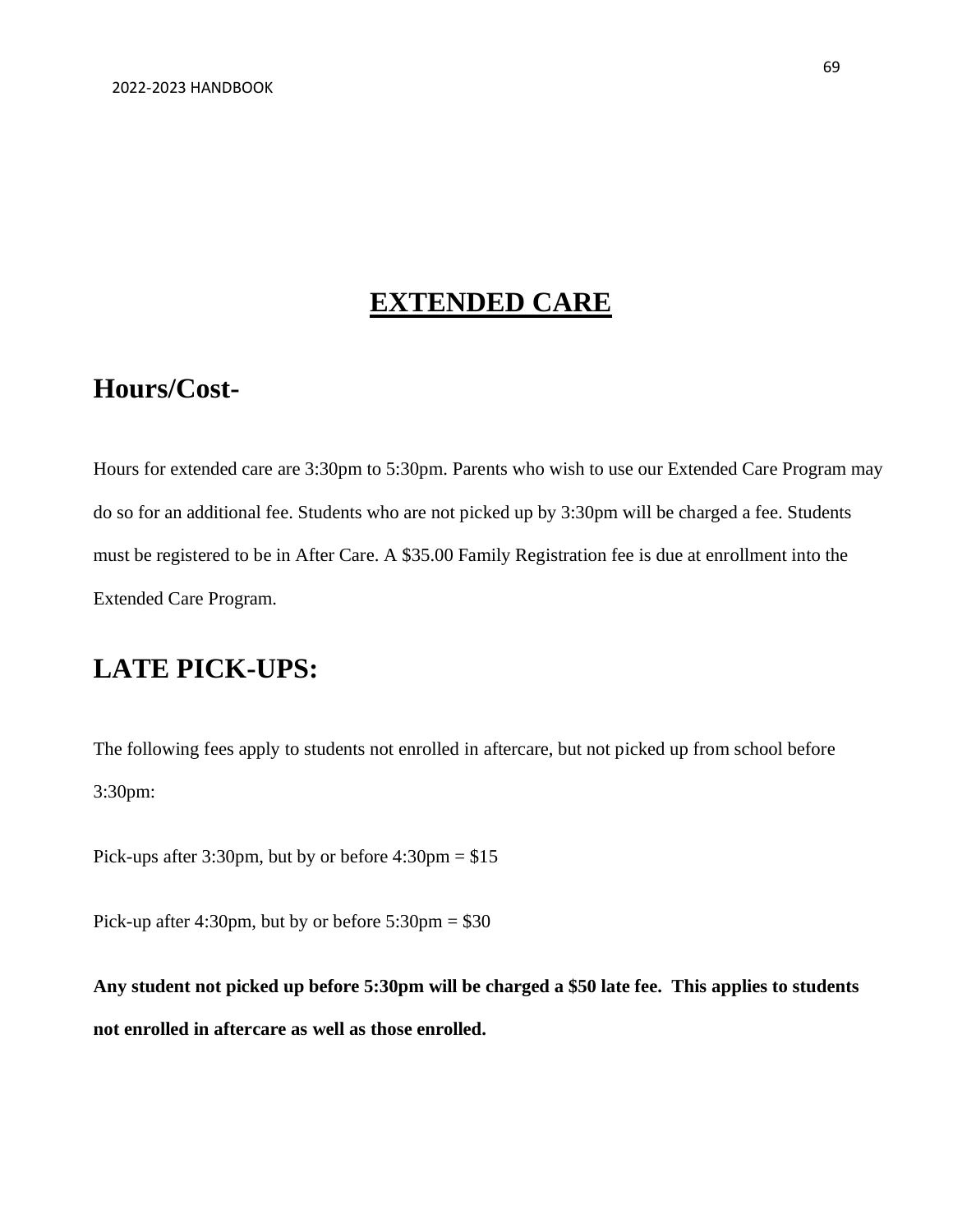# **ATHLETICS AND EXTRA-CURRICULAR**

ALL HCA sports, clubs, and extra-curricular activities are an extension of HCA and should follow all school code of conduct, behavior, and dress code standards.

## **Sports-**

HCA is a member of the Alabama Christian Athletic Association, and is subject to all rules for eligibility for student athletes. Please visit<http://alabamachristianathletics.com/> for all information relating to eligibility.

All fees for each sport apply and must be paid at the beginning of the season.

Students are encouraged to finish what they start! If a student commits to the team, they should see their commitment through to the end of the season.

Students in grades 9-12 can earn their P.E. credit by their active participation in a sport.

Students missing practices or games without excuse, will be subjected to loss of playing time.

Fans are to conduct themselves in accordance to the HCA standard of conduct. Our goal is to support our team, not degrade the opponent.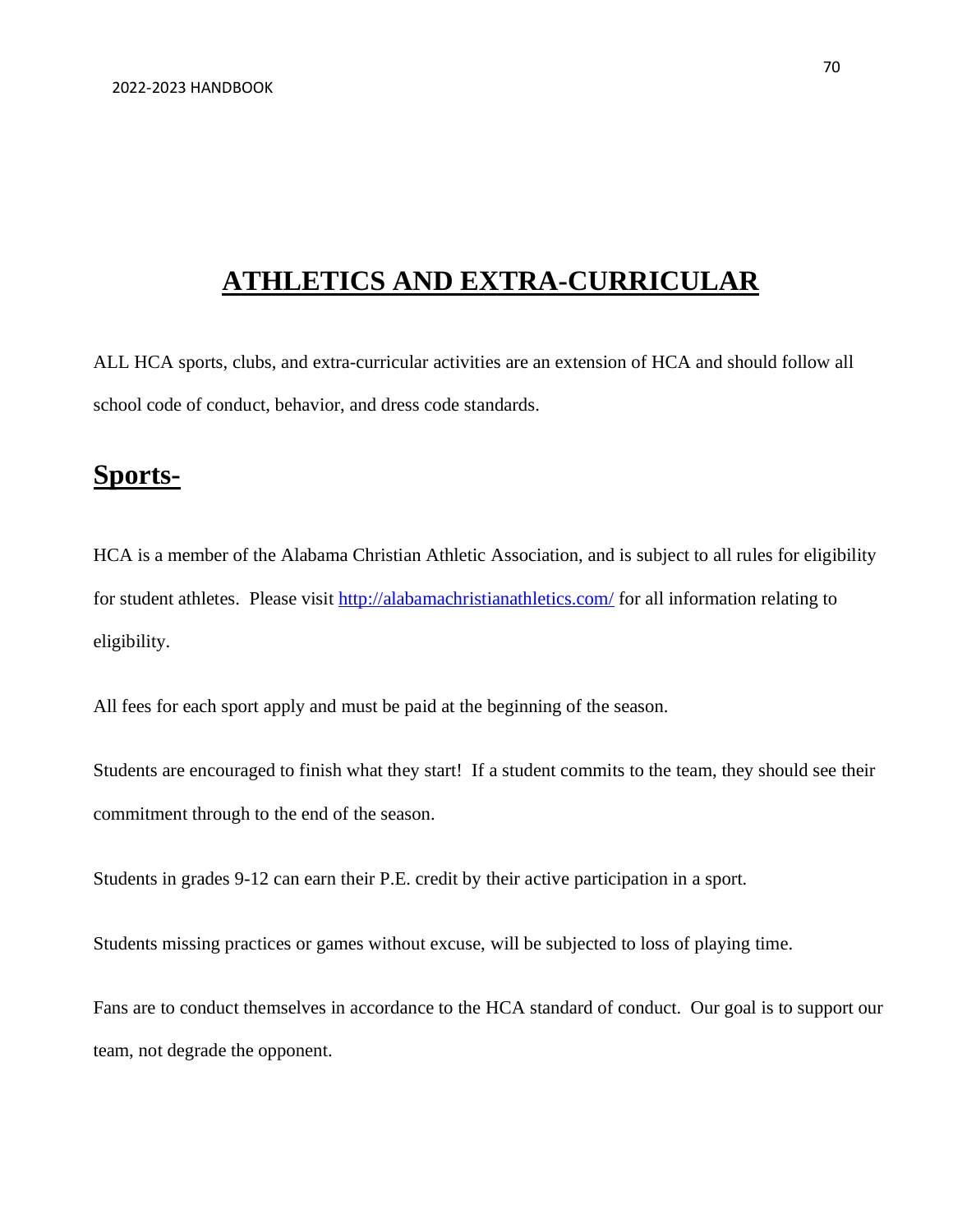## **Robotics Team-**

HCA's Time Traveler's Robotics Team is subject to HCA standard of conduct, in addition to First Tech Challenge Rules and Regulations. Please see:<https://www.firstinspires.org/robotics/ftc>

# **National Honor Society-**

The HCA Chapter of the National Honor Society is subject to the standard of conduct of the school, following all academic requirements. National Honor Society eligibility is determined among Honor's Diploma students, in addition to meeting the academic requirements as set forth by the National Honor Society. Please see<https://www.nhs.us/> for details of National requirements.

# **Christian Honor Society**

Eligibility of the HCA Chapter of the Christian Honor Society is determined by first, active church participation in a local body of believers, and second, among students pursuing an Honor's Diploma or College Prep. Diploma. All Christian Honor Society members must maintain a 90% average, as required by the Christian Honor Society. Please see [https://www.aacs.org/services/student/american-christian](https://www.aacs.org/services/student/american-christian-honor-society/)[honor-society/](https://www.aacs.org/services/student/american-christian-honor-society/)